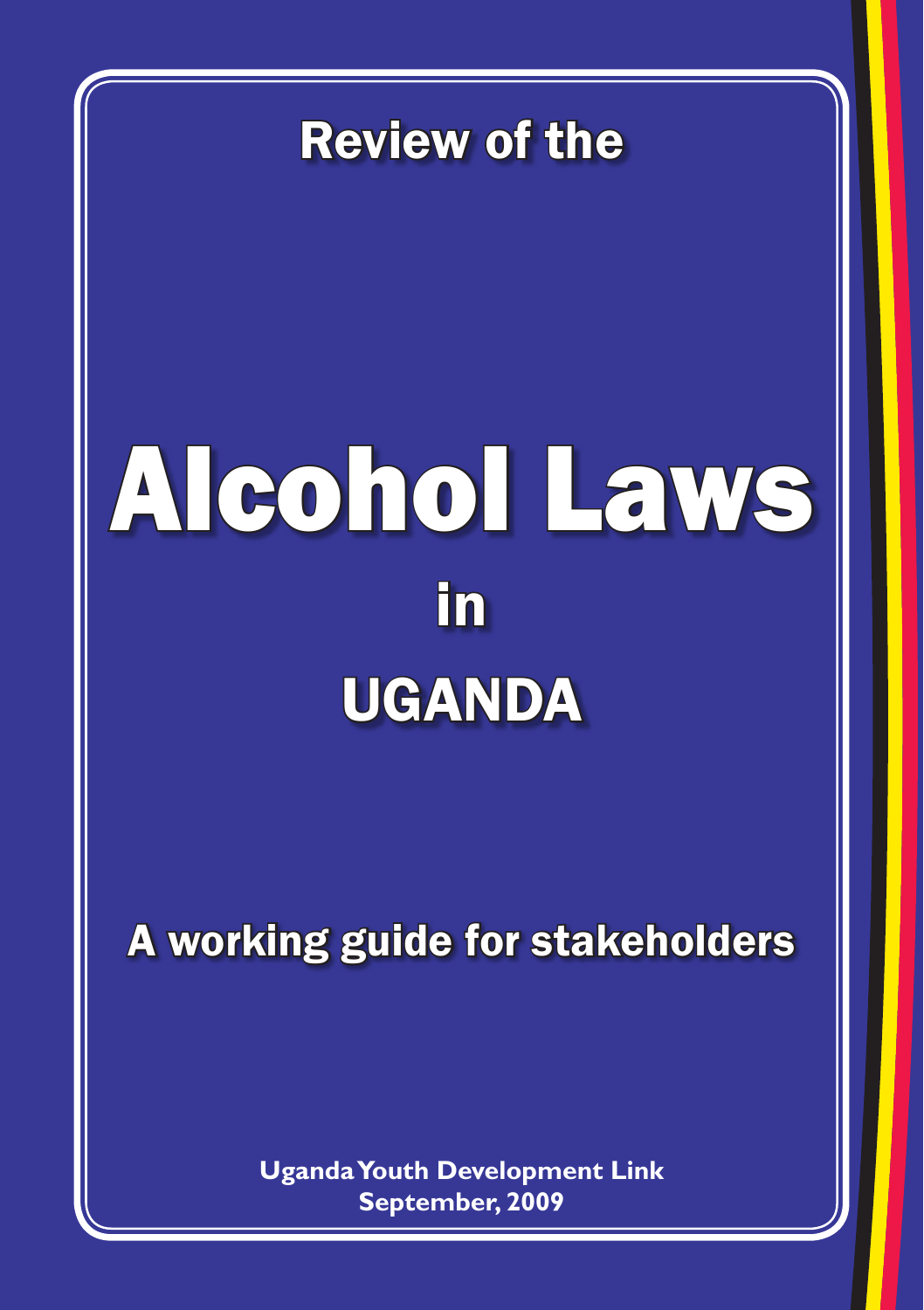# Acknowledgment

This guide was developed with financial assistance from IOGT - NTO.

UYDEL is greatful to Ms. Damalie Nantudde Lwanga who helped in compiling and discussing the review guide.

# List of Acronyms

| <b>AIDS</b>  | <b>Acquired Immunity Deficiency Syndrome</b> |
|--------------|----------------------------------------------|
| <b>HIV</b>   | Human Immunodeficiency Virus                 |
| <b>IDP</b>   | <b>Internally Displaced Persons</b>          |
| <b>GAL</b>   | Government Analytical Laboratory             |
| <b>LLB</b>   | Liquor Licensing Board                       |
| <b>ALB</b>   | Area Licencing Board                         |
| <b>NGO</b>   | Non Government Organization                  |
| <b>PCA</b>   | Penal Code Act                               |
| <b>UNBS</b>  | Uganda National Bureau of Standards          |
| <b>UPF</b>   | Uganda Police Force                          |
| <b>URA</b>   | Uganda Revenue Authority                     |
| <b>UYDEL</b> | Uganda Youth Development Link                |
| <b>VAT</b>   | <b>Value Added Tax</b>                       |
| ETA          | <b>Excise Tariff Act</b>                     |
| <b>ITA</b>   | Income Tax Act                               |
| <b>CTA</b>   | <b>Customs Tariff Act</b>                    |
| <b>WHO</b>   | World Health Organization                    |
| <b>TRSA</b>  | <b>Traffic and Road Safety Act</b>           |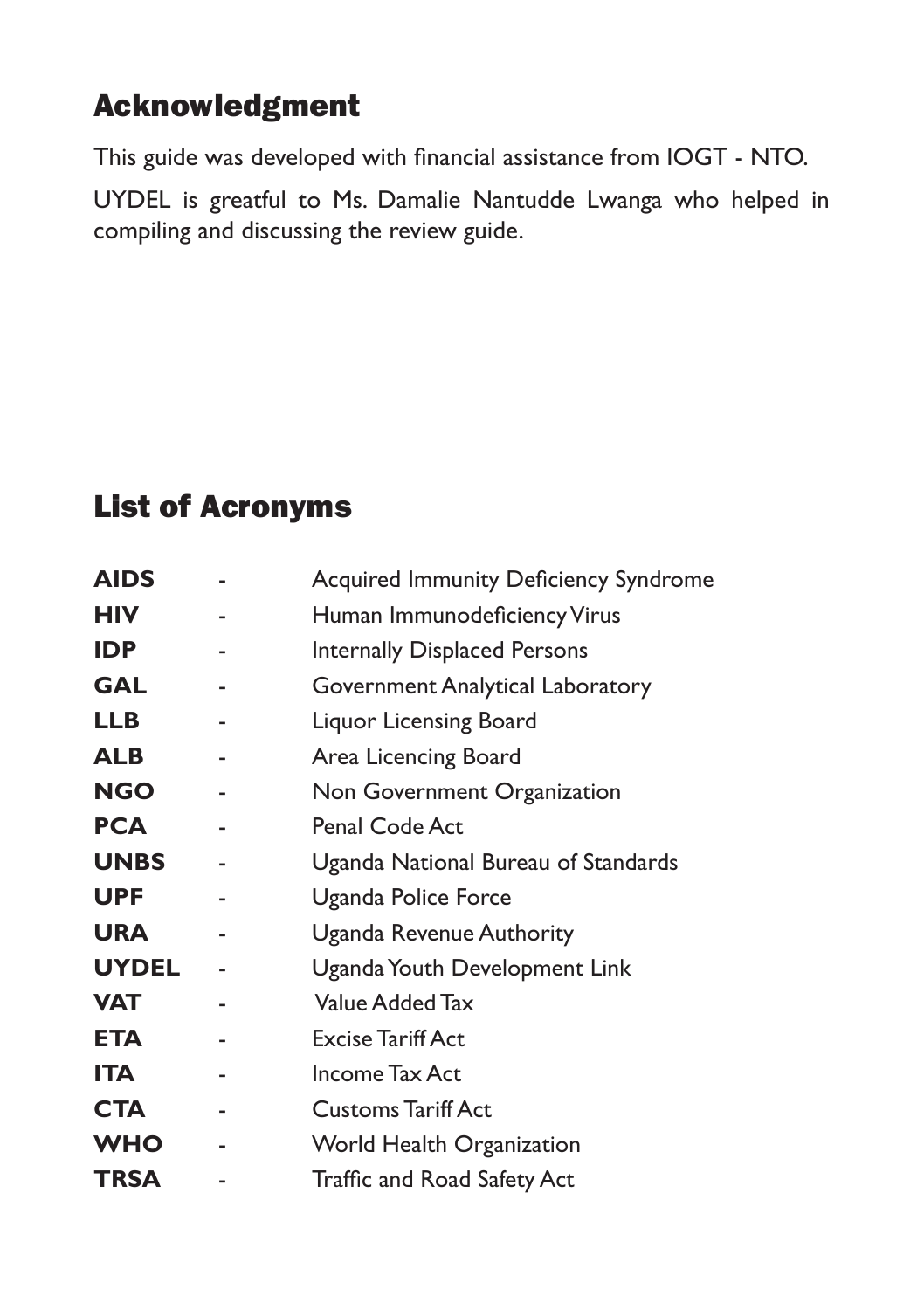# Review of the

# Alcohol Laws in UGANDA

**Uganda Youth Development Link**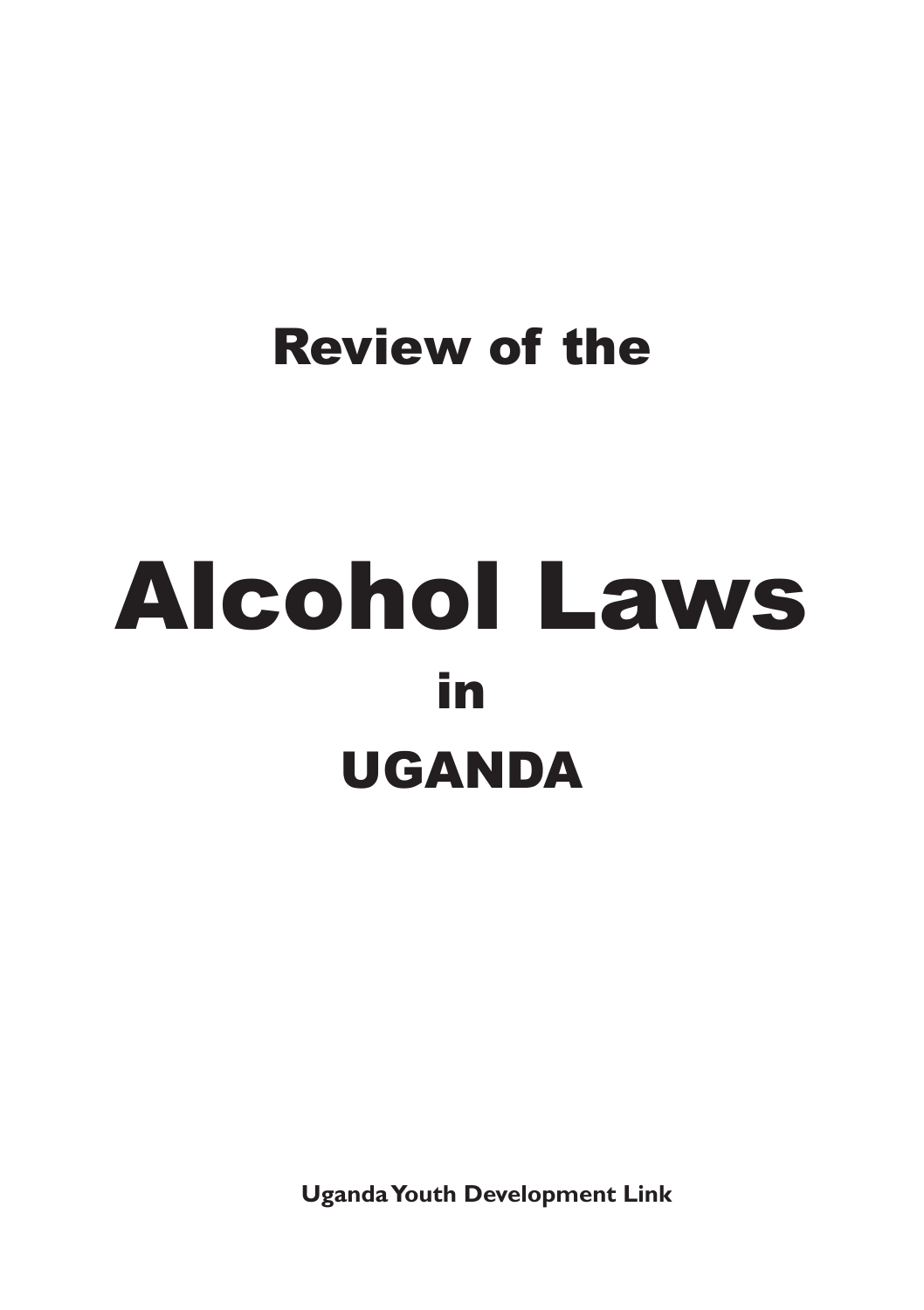# Table of Contents

|                           | Acknowledgment                   |                                                      |          |           |           | Î  |
|---------------------------|----------------------------------|------------------------------------------------------|----------|-----------|-----------|----|
|                           | <b>List of Acronyms</b>          |                                                      |          |           |           | Î. |
|                           | <b>Executive Summary</b><br><br> |                                                      |          |           |           | ii |
| 1.0                       |                                  | <b>Introduction</b>                                  |          |           |           | 1  |
| 2.0                       |                                  | <b>Background</b>                                    |          |           |           | 1  |
| 3.0                       |                                  | Interpretation                                       |          |           |           | 2  |
| 4.0                       |                                  | <b>About The Review</b>                              |          |           |           | 4  |
| 5.0                       |                                  | <b>Legal Provisions Relating To Alcohol</b>          |          |           |           | 5  |
|                           | 5.1                              | The Enguli (Manufacture And Licensing) Act - Cap 86  |          |           |           | 5  |
|                           | 5.1.1                            | <i><b>Observations</b></i>                           | $\cdots$ |           |           | 7  |
|                           | 5.2                              | The Liquor Act - Cap 93                              |          |           |           | 9  |
|                           | 5.2.1                            | <b>Observations</b>                                  |          |           |           | 10 |
|                           | 5.3                              | The Potable spirits Act - Cap 97                     |          |           | $\cdot$ . | 12 |
|                           | 5.3.1                            | <b>Observations</b>                                  |          |           |           | 13 |
|                           | 5.4                              | The Traffic and Road Safety Act (TRSA), 1998-Cap 361 |          |           |           | 13 |
|                           | 5.4.1                            | <i><b>Observations</b></i>                           |          |           |           | 14 |
|                           | 5.5                              | The Defence of Intoxication                          |          |           |           | 16 |
|                           | 5.5.1                            | <b>Observation</b>                                   |          |           |           | 17 |
|                           | 5.6                              | The Uganda National Bureau of Standards              |          |           |           |    |
|                           |                                  | (UNBS) Act - Cap 327                                 |          |           |           | 17 |
|                           | 5.6.1                            | <i><b>Observation</b></i>                            |          | $\cdots$  |           | 18 |
|                           | 5.7                              | The Food and Drugs Act - 278                         |          | $\cdots$  | $\cdot$ . | 18 |
|                           | 5.7.1                            | <i><b>Observations</b></i>                           |          |           |           | 19 |
|                           | 5.8                              | The Shop Hours Act - Cap 99                          | .        | $\ddotsc$ | $\ddotsc$ | 19 |
|                           | 5.8.1                            | <i><b>Observations</b></i>                           |          |           |           | 19 |
|                           | 5.9                              | <b>Taxation of Alcohol</b>                           |          |           |           | 20 |
|                           | 5.9.1                            | <i><b>Observation</b></i>                            |          |           |           | 20 |
| 6.0                       | <b>Conclusion</b>                |                                                      |          |           |           | 21 |
| 7.0                       | <b>Recommendations</b>           |                                                      |          |           | 21        |    |
|                           | 7.1                              | Area of further Research                             |          |           | .         | 24 |
| 8.0                       |                                  | <b>Focal Areas for Alcohol Policy Actions</b>        |          |           |           | 25 |
| <b>References</b><br><br> |                                  |                                                      |          |           | 35        |    |

*A UYDEL Publication*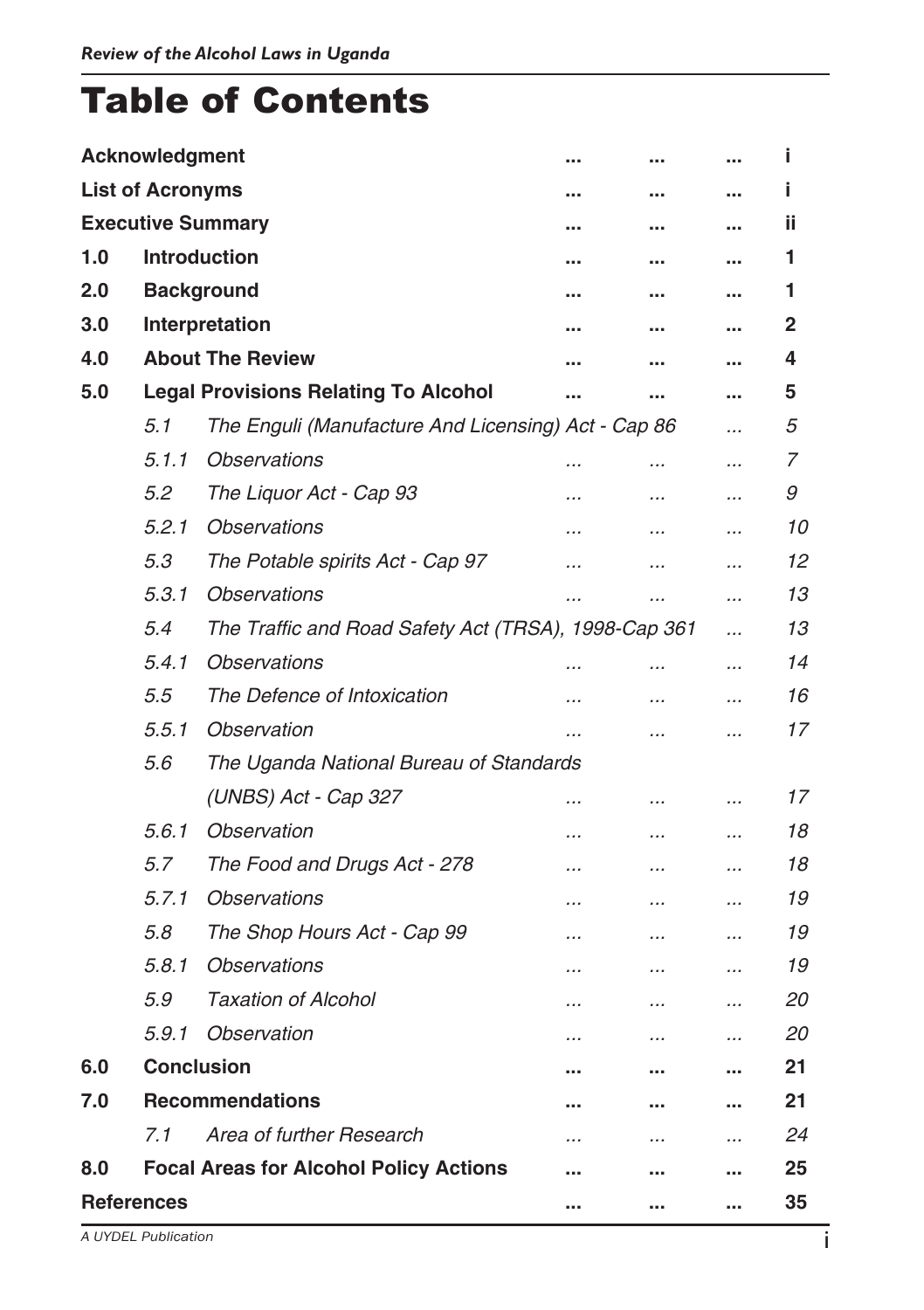# Executive Summary

This report makes a review of the current laws relating to alcohol in Uganda.The laws reviewed includeThe *Enguli* (Manufacture and Licensing) Act,The Liquor Act and The Portable spirits Act. The report also examines and establishes to what extent other laws and policies relating to trade, manufacture, standard specifications, revenue collection, sale, premises and hours of sale, marketing, public health, traffic and road safety affect the enforcement and implementation of the laws relating alcohol in Uganda.

The *Enguli* (Manufacture and Licencing Act) prohibits consumption and export of enguli and creates institutions, procedures and offices to issue licences, regulate, control and monitor manufacture and trade in enguli, which is intended for refinement into Uganda Waragi. However, poor enforcement; complex investigative procedures and evidential requirements; excessively low and inadequate penalties for contravention of the law are grey areas which if not addressed will continue hindering its effectiveness.

The Liquor Act regulates the manufacture and sale of intoxicating liquor; provides for the issue and use of licences; premises and hours for the manufacture and sale of liquor. It also restricts consumption of liquor by children. However the Act provides very low fines; suffers from poor enforcement; makes cancellation of licences upon conviction discretional; and does not adequately deal with drunkards; hence the need for reform. It is also recommended that the provisions concerning children be amended to ensure better protection by raising the minimum drinking age to 21 years in all circumstances, and creating offences for children who drink, to be handled by the FCC for rehabilitation purposes.

Under the Potable Spirits Act compounding of any spirits for profit or sale without a licence is prohibited. However, enforcement of this law is poor and must be stepped up to protect the public.

TheTRSA prohibits driving while under the influence of alcohol, driving after consuming alcohol beyond the prescribed limit, and inducing or enticing a driver or person in charge of a motor vehicle to drink any intoxicating liquor.It provides stiff penalties for the above offences, and for causing bodily injury or death while driving under the influence of drink or a drug.This is an effective law but needs to be enforced more vigorously. It is also recommended that the compensation provided to victims of drunken drivers under section 108 should be in addition to other punishments imposed by the court rather than being fixed at 50% of the fine paid, and the courts should be given discretion to determine the appropriate amount thereof.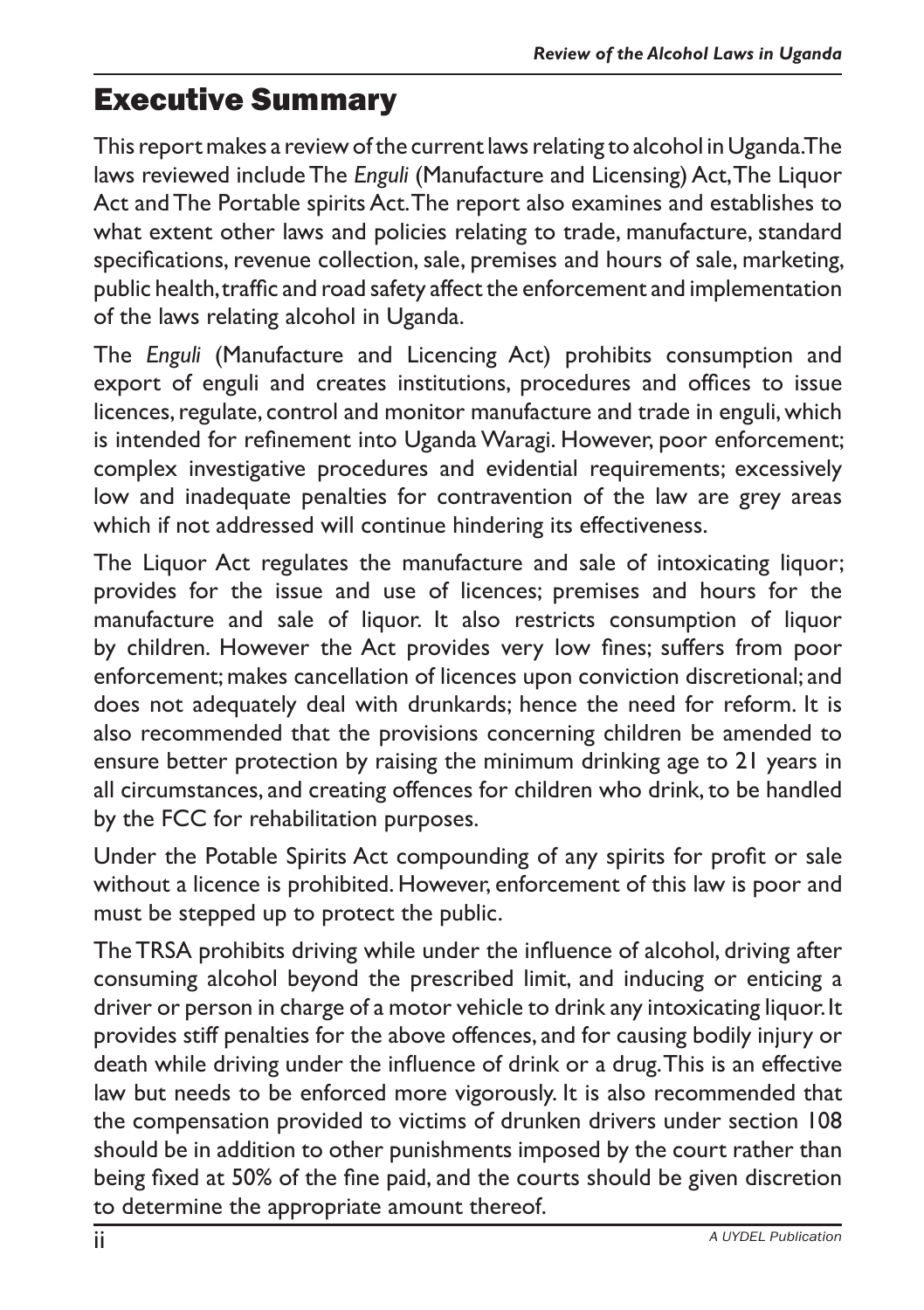Under section 12 of the PCA the defence of intoxication which is availed to drunkards only favours the accused person but falls short of addressing issues of the deceased or victim and his or her relatives /dependants, and the need to protect society from such people. It is recommended that the law be amended to require courts to sentence such offenders to orders like compulsory alcohol abuse treatment and counseling, to rehabilitate them. Courts should also be empowered to order compensation to the victim/ deceased or his/her family in all cases where people harm or kill others while under the influence of alcohol.

The UNBS Act establishes the UNBS to determine, formulate and enforce standards for commodities sold in Uganda including alcohol, for purposes of protecting the public. UNBS's capacity to enforce the law is however, limited due to inadequate resources.This coupled with the low penalties for contravention of its provisions affect the effectiveness of this law and should be addressed.

While the Food and Drugs Act creates offences in relation to the peparation, offering, labeling, advertisement, possession and sale of injurious food and adulterated food for human consumption, the penalties provided for contravention of this provision are too low and until they are revised upwards its effect cannot be realised.

The Shop Hours Act which makes provisions for the regulation of shop hours should be harmonised with the Liquor Act and specifically provide that the hours of sale of alcohol shall be governed by the Liquor Act.

Government collects substantial amounts of revenue from taxing alcohol, and the forfeiture penalties in cases of smuggling are an effective way of handling the offenders. Levying high taxes on alcohol is encouraged, and policies like low taxation on locally manufactured alcohol should take into account the harm that low taxes are likely to cause to society as a result of increased affordability of alcohol due to low prices.

There is serious need to review the laws and institutions which regulate alcohol to address the changing social and economic patterns,and government policies.The alcohol related laws should also be consolidated into one law for ease of reference and awareness about them.An area for further research is recommended.A comprehensive study of laws and policies relating to alcohol should be done to establish more deeply areas that need to be addressed, taking into account perceptions of the public and institutions involved in alcohol related matters, and a comparative study of alcohol laws from other jurisdictions.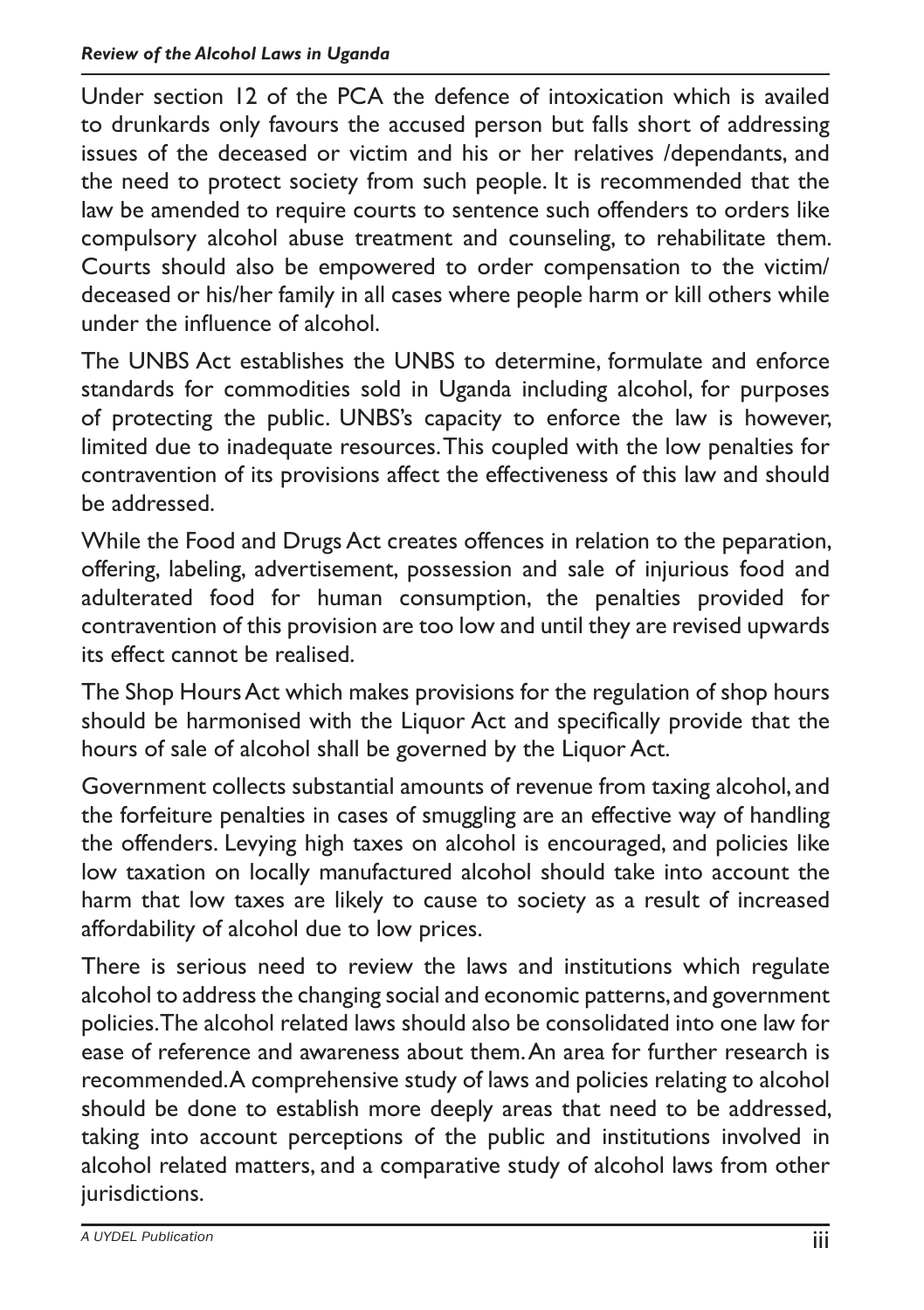# 1.0 Introduction

**Uganda Youth Development Link** (UYDEL) is a Non-Governmental Organisation involved in rehabilitating and improving the living conditions of young people.The Organisation is engaged in analysing the situation of alcohol in Uganda.It has carried out a study and produced a report on the state of alcohol in Uganda, which highlighted the extent of alcohol abuse and its effects on society.

It is in this realm that UYDEL seeks to understand the legislative regime as regards alcoholic beverages.Hence UYDEL contracted a consultant to undertake a review of the current laws which have a bearing on alcohol, with a view to assess their efficiency, efficacy, relevancy and adequacy in prevention of alcohol abuse and protection of society against its effects.

The report makes a review of each of the current laws which have a bearing on alcohol, and analyses their effectiveness in dealing with issues of alcohol in Uganda. It points out the gaps in the laws and their implementation, and makes recommendations on improving the legal situation of alcohol.

# 2.0 Background

Law is vital for the prevalence of peace, security, stability and development. It is a prerequisite for the prevention of conflicts and the promotion of lasting morals in the world. Legislation encompasses and touches on practically every aspect of our lives and must be clearly defined, guaranteed,guarded,defended and respected at all times.Respect for and enforcement of the legislations rest upon practical legislative frameworks in economic, social and legal structures in every society. Sound laws, democracy and economic viability are interdependent, interrelated and indivisible, and thus constitute inseparable ingredients in Uganda's quest for socio-economic prosperity and moral backbone.

Uganda has seen a marked increase in excessive alcohol consumption and addiction, including the energetic youth who instead of contributing to development of the country end up criminals, mentally and physically sick, unemployed, idle, disorderly, poor, unhealthy and intellectually malnourished. Alcohol has in some cases also caused death and blindness.The country is one of the leading consumers of alcohol in the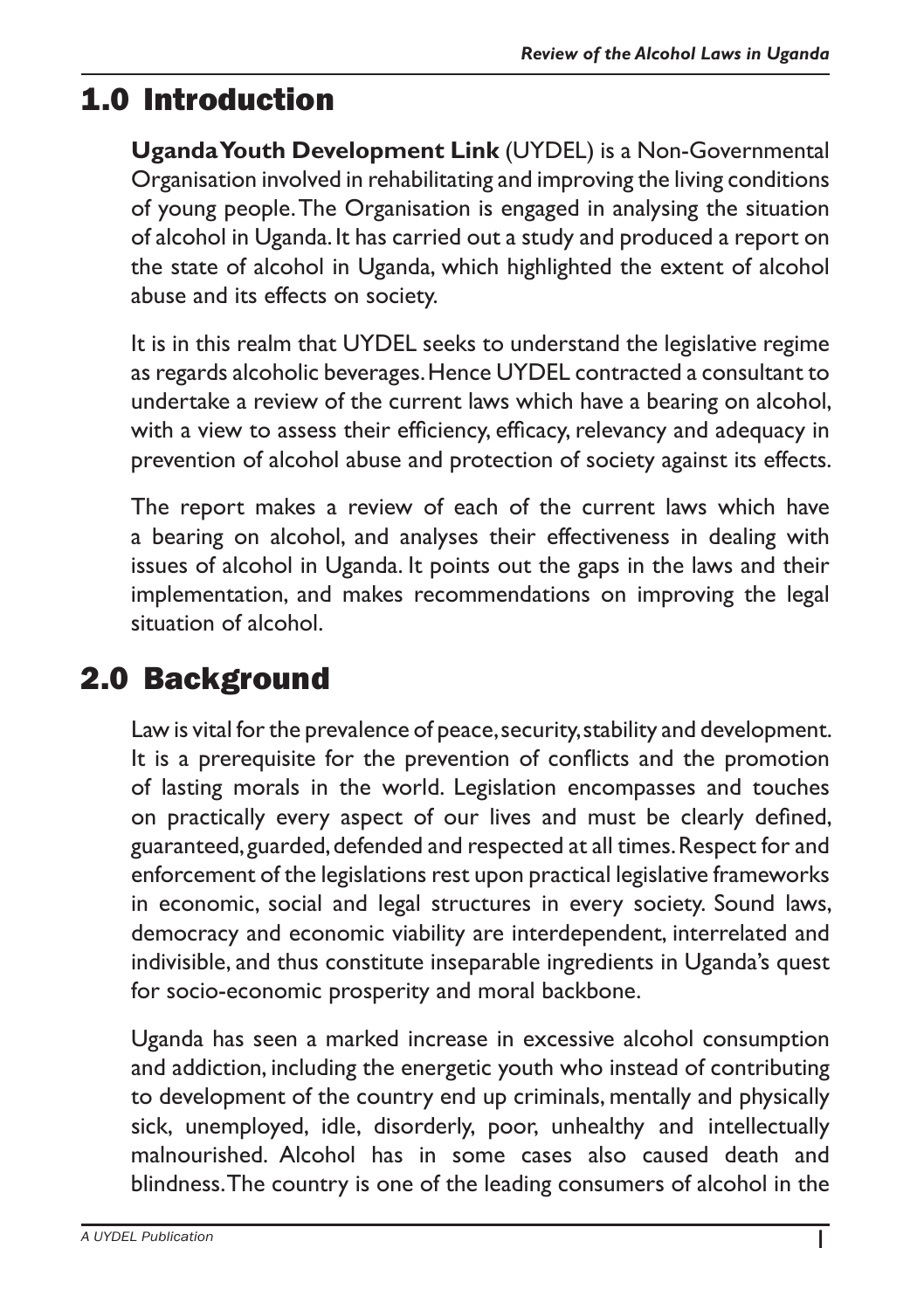world. Indeed alcohol is among the best commodities which generate internal revenue towards the national budget. However, although the alcohol industry is an important source of revenue, the importance of regulating the importation, manufacture, trade, sale and consumption of all types of alcohol should not be overlooked, because society must be protected from its negative effects. It is globally established that alcohol causes considerable public health problems and is one of the leading risk factors for premature death and disability. Domestic violence has also been found to be high among people who get drunk frequently $^{\mathsf{l}}.$ 

Alcohol abuse in Uganda is mainly attributed to the easy availability of alcohol, low levels of income, poor welfare, unemployment, feeble legislations and poor enforcement of laws. As a matter of fact, the core legislations forbidding consumption, use, trade and manufacture of illicit alcohol date as far back as the 1960s yet not much has been done to review or reform them to fit the current manufacture, trade, consumption, public health, society safety needs and the general socioeconomic status in contemporary Uganda.

The promotion and protection of society towards an alcohol safe society is everyone's responsibility and the best way to have Uganda's alcoholic beverages regulated is to work towards the protection of everyone through propagating sound legislations and institutional checks. This report will no doubt, contribute to the realisation of these goals.

# 3.0 Interpretation of words as given in the Laws Consulted

In this report, the interpretation of words used is that given under the laws reviewed, where they are strictly construed to the following meaning:-

- "*ddministration*" means the administration of a district:
- "area licensing board" means a board appointed under section 4 of the *Enguli* (Manufacture and Licensing) Act;
- "authorized officer" means any administrative officer, any police officer, any chief or any other person designated by the minister to be an authorized officer for the purposes of the *Enguli* (Manufacture and Licensing) Act;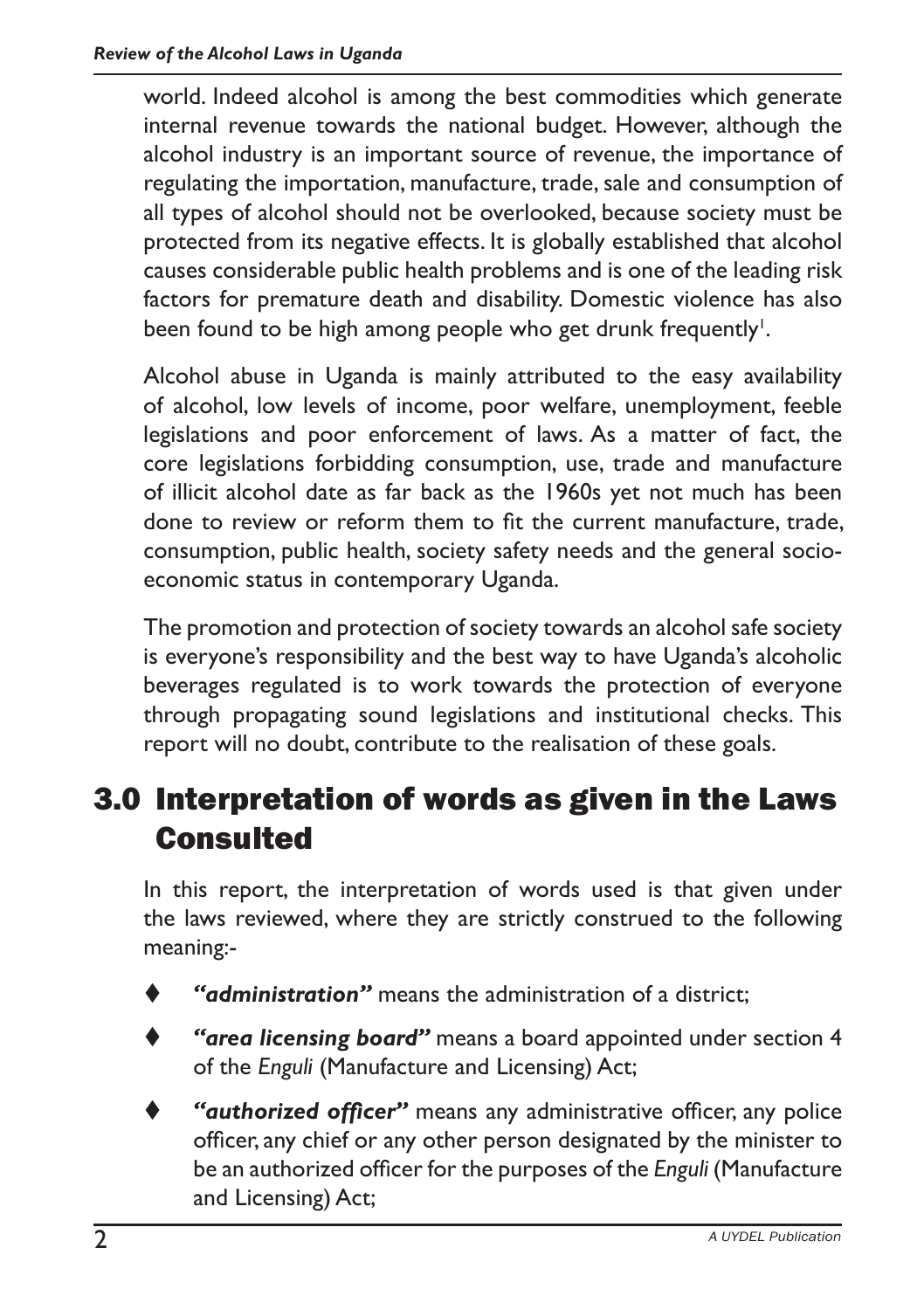- "bar" means any part of licensed premises exclusively or mainly used for the sale and consumption of intoxicating liquor;
- "collecting centre" means a place established by the Ministry under section 6(3)(a) for the purchase of *enguli* by the exclusive licencee from the holders of *enguli* licences;
- "compounding spirits" and its cognate expressions mean to communicate any flavour to or mix any ingredient or material with spirits but not so as to denature spirits;
- "**currency point**" means an equivalent of twenty thousand Uganda shillings.
- "denatured spirits" means spirits mixed with any substance so as to render the mixture unfit and incapable of being readily converted so as to be fit for human consumption as a beverage;
- "distil" includes "redistill":
- "enguli" means any spirit manufactured in Uganda but does not include refined spirits produced locally by the exclusive licensee;
- "intoxicating liquor" means liquor or native liquor;
- "excisable liquor" means liquor on the manufacture of which an excise duty is imposed and "non excisable liquor' means liquor on the manufacture of which no such duty is imposed;
- "exclusive buying license" means a valid license granted under section 6 of the *Enguli* Act – Cap 86, and exclusive licensee shall be construed accordingly;
- "licence" means a licence issued under the specifications of the *Enguli* (Manufacture and Licensing) Act and/or the Liquor Act;
- **"native liquor"** means those intoxicating drinks which are prepared or manufactured in accordance with native custom otherwise than by distillation and are known as *omwenge*, *pombe*, *kangara*, *muna*, *marissa*, *amarwa, kwete*, *duma* and *nule* or any other intoxicating drinks so prepared or manufactured;
- "Permitted hours" means the period during which a licencee is authorized by his or her licence to sell intoxicating liquor;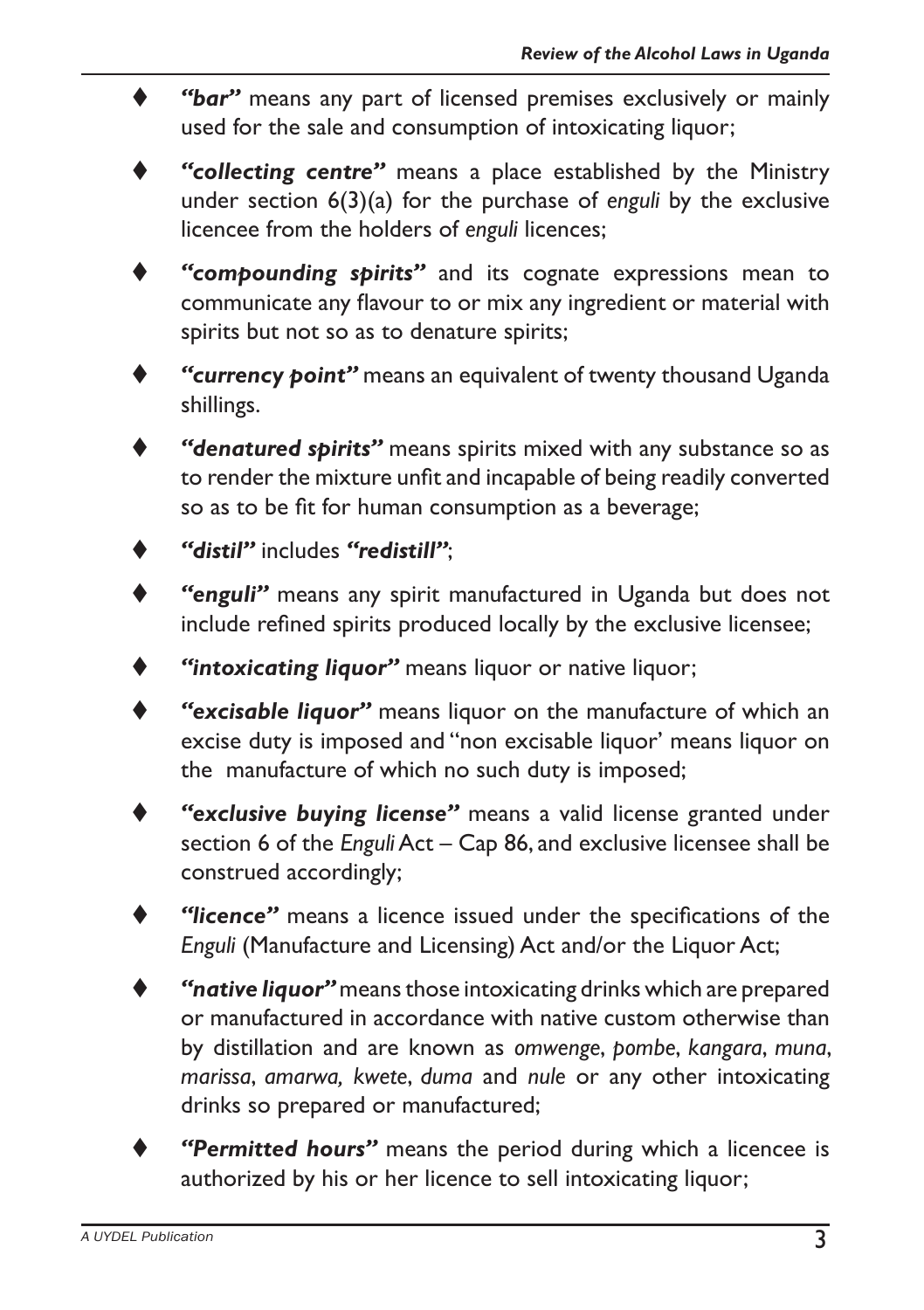- "person" includes a corporate, but not an unincorporated body;
- "refined spirits" means potable spirits, blended from a specially prepared alcoholic concentrate and pure neutral spirit produced from enguli; the resultant blend, after a suitable period of measuring being reduced or let down with treated water to drinking strength for bottling and which is manufactured by the exclusive licencee and marketed under the trademark of **"Uganda Waragi"** or any other trademark approved by the Ministry by statutory order;
- "registered practitioner" means any person registered by the Medical and Dental Practitioners Council to practice medicine, dentistry or surgery.
- "sale by retail" means in the case of beer, cider, perry and native liquor a sale of less than four gallons, and in any other case of less than two gallons;
- "sale by wholesale" means any sale other than a sale by retail;
- "spirits" and "spirituous liquor" means any spirits (including refined spirits but not including *enguli*) for human consumption or any drink containing such spirits; and
- "nonspirituous liquor" means liquor which does not consist of or contain such spirits;

# 4.0 About the Review

The purpose of this report is to show the establishment, efficacy and harmonization of the laws, regulations and policies, governing the regulation and restriction of the manufacture, use, consumption, trade, standardization, and production of alcoholic beverages in Uganda. The assignment seeks to illustrate how the various legislations intervene in the prevention of alcohol related harm to the users and the society at large. The report also makes recommendations that could help to ensure stronger measures to curb alcohol abuse.

The laws reviewed include the *Enguli* (Manufacture and Licensing) Act, the Liquor Act and the Portable spirits Act.The report also reviews and establishes to what extent other laws and policies relating to trade, manufacture, standard specifications, revenue collection, sale, premises and hours of sale, marketing, public health and traffic and road safety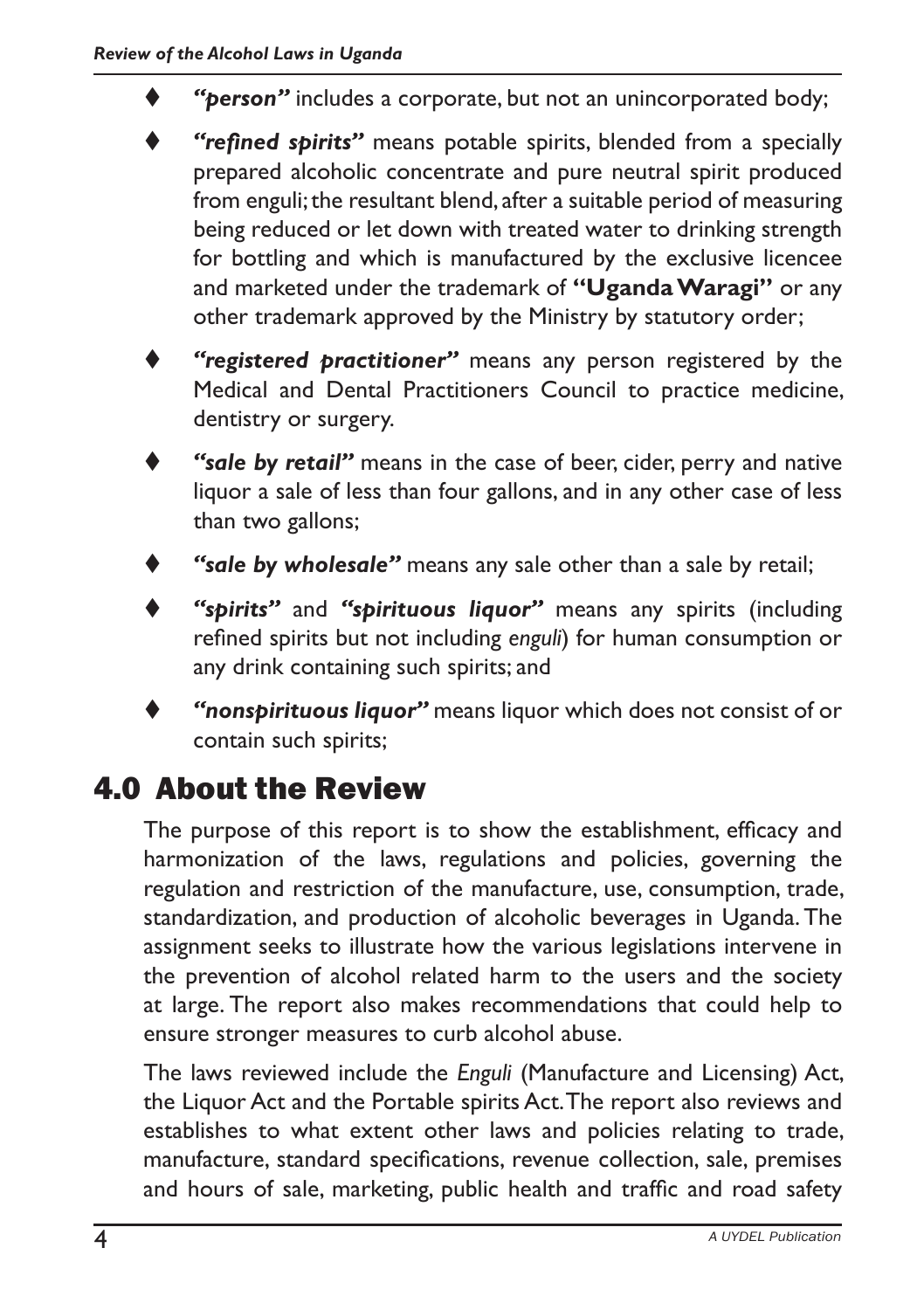affect the implementation and enforcement of the legislations concerning alcohol in Uganda.

The methodology used in this report included actual consultation with relevant laws and regulations, and reference to current enforcement, legal and other procedures of implementing these laws.The content, its quality, and standards were developed and agreed with UYDEL.

# 5.0 Legal provisions relating to Alcohol

Uganda has laws that regulate and control the manufacture, production, trade, use and consumption of alcohol. However, their performance is in some respects hindered by ineffective enforcement and implementation on the part of the state.There also exists gaps in some of the laws that require legal reform to make them more effective.

# **5.1 The** *Enguli* **(Manufacture & Licensing) Act - Cap 86**

This Act generally regulates the manufacture, sale, possession and other dealings in enguli, and apparatus used for its manufacture.<sup>2</sup> It specifically prohibits consumption and export of enguli. Section 2 thereof prohibits the manufacture, sale or otherwise dealing in enguli, or having in one's possession or under one's management or control the apparatus used or intended to be used for the manufacture of enguli without a licence. Section 2(2) creates the offence of consuming enguli while section 2(3) prohibits its exportation. The punishment for contravention of these laws is a fine not exceeding three thousand shillings or imprisonment for a term not exceeding six months or both such fine and imprisonment.

The Act also establishes the Central Licensing Board (CLB) to appoint Area Licensing Boards (ALBs), determine and limit the total number of licences to be issued and the quantity of enguli to be manufactured in a year, subject to directions of the Ministry.The ALBs are intended to issue, revoke and otherwise regulate the operation of licences for the manufacture and trade in enguli.They grant exclusive buying licenses to exclusive licensees who must have permits to manufacture excisable goods pursuant to the East African Excise Management Act<sup>3</sup>. The exclusive licensee has powers to buy all the enguli offered to it for sale so long as the *enguli* sellers have valid licence and the sale takes place at designated collecting centres at statutory fixed prices.The Act however,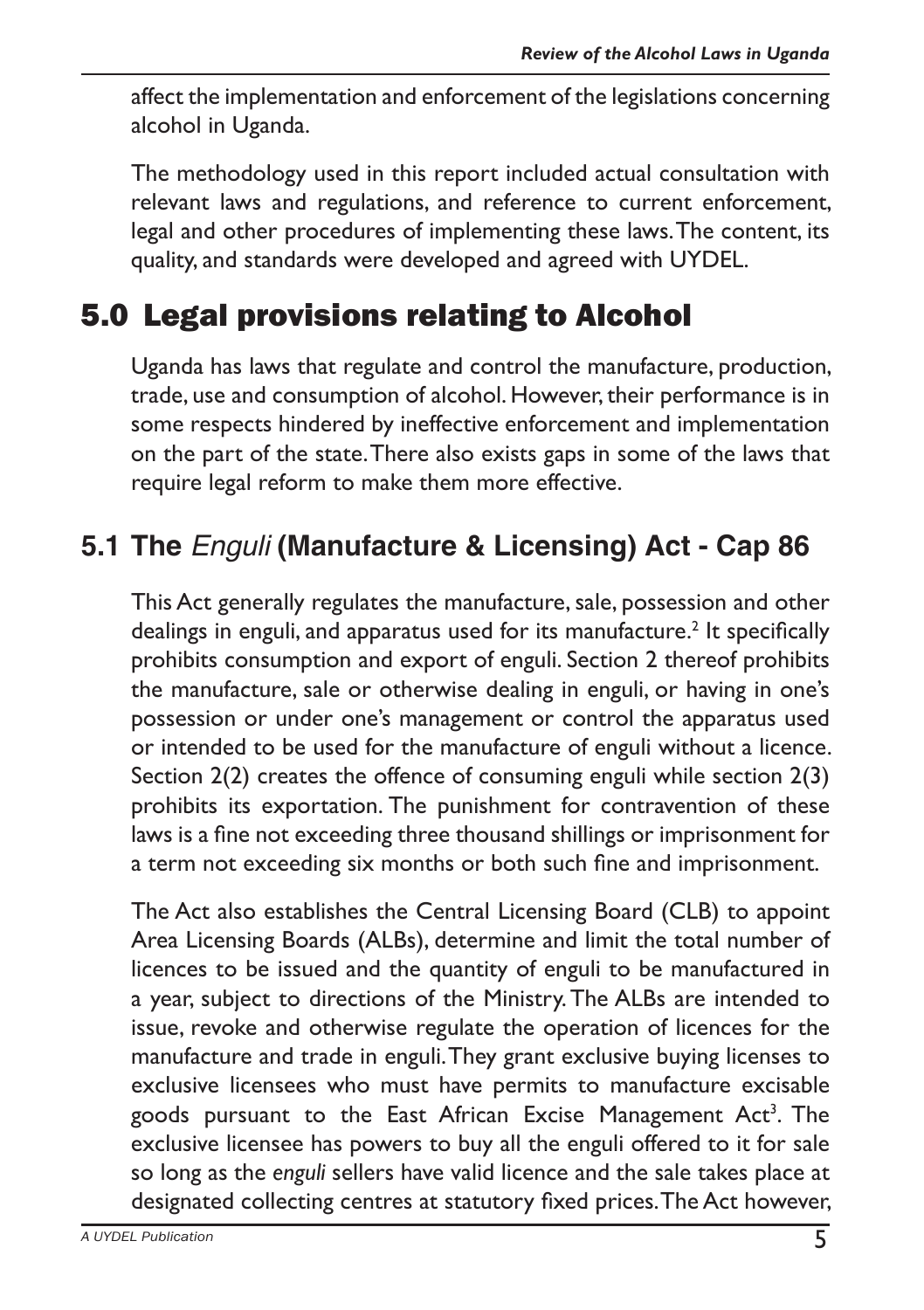forbids the exclusive licensee from buying any *enguli* which is of strength less than such percentage of alcohol as prescribed under the Rules.

The ALBs are required to issue licences which specify the premises of operation, expiry dates, the maximum quantity of enguli a particular licensee will be allowed to brew per month and the collecting centre for its sale.

The act also prohibits transfer of licences, exceeding specifications issued in licences, doing any act contrary to the licence and engaging in any illegal aspect of enguli trade or manufacture, for instance under Section 7(3) of the Act, a holder of an *enguli* licence is neither allowed to buy or obtain in any way enguli from any other person nor sell or dispose in any way any enguli to any other person other than the exclusive licensee or an authorised agent of the exclusive licensee. In addition, a holder of an enguli license is not permitted to hold up/possess stock of enguli beyond that which is inscribed in his licence, and is required to keep records of his/her manufacture and disposal of *enguli* during the validity of the licence.

Under Section 16(2)(a) of the Act if a holder of an enguli licence is convicted for contravening the provisions of Sections 7(3)(a) or (b) Act, the licence may be revoked and he/she must surrender it forthwith to the ALB. He/she would also be ordered to forfeit the enguli and all the apparatus used for manufacturing the *enguli* as well as pay a fine not exceeding three thousand shillings (UgShs 3,000/-) or face imprisonment not exceeding six months, or both the fine and imprisonment.

TheAct further gives powers to authorised officers to enter and inspect any premises, place, apparatus, records, samples, licence or vehicle that is being used or intended to be used for the sale, manufacture or transportation of *enguli*<sup>4</sup> .Obstructing any authorised officer who intends to execute the aforementioned duties is an offence punishable by a fine of five hundred shillings or imprisonment for a term of three months or both the fine and imprisonment.The Police are also given powers to arrest without warrant any person suspected to commit an offence.

Pursuant to the aforementioned provisions, the Act creates general offences and penalties for failure to comply with any of the provisions of the Act or any orders/directions issued under the Act.Thus, where no other penalty is provided, the general punishment is a fine not exceeding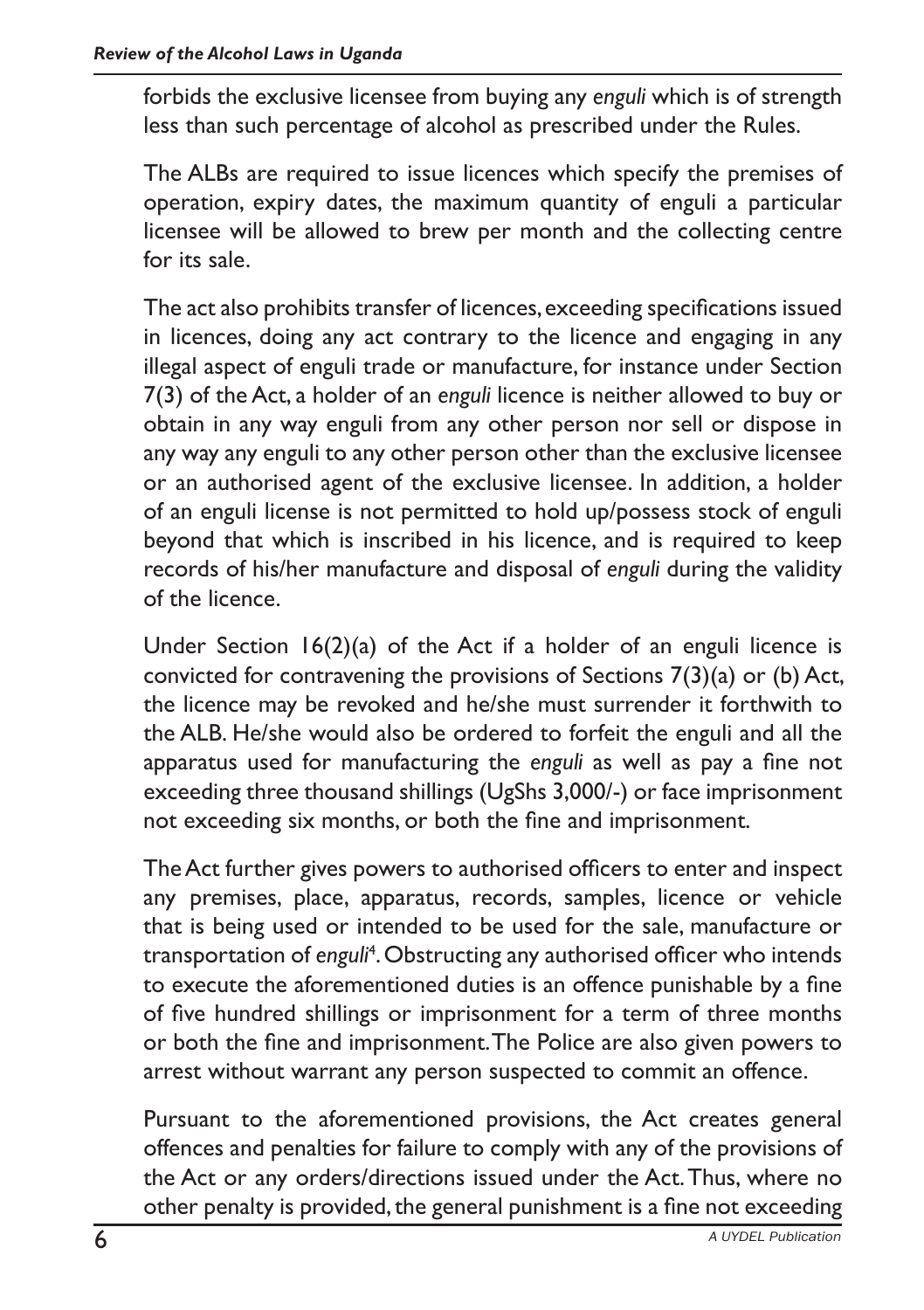three thousand shillings or imprisonment not exceeding six months or both such fine and imprisonment.

#### *5.1.1 Observations:*

It can be observed that the Enguli (Manufacturing and Licensing) Act is a good law to control and guard against abuse of enguli.This averment rests on the strength of the well endowed law and the institutions created viz. the CLB and the ALB which are established in every district, exclusive licences, and authorized officers, and the total ban on consumption and export of enguli.

However, it is important to note that much as the Act does expressly prohibit the consumption and export of *Enguli*, it permits its manufacture, dealing and sale once any seller or manufacturer obtains a licence.This weakens the ban against consumption and export of enguli, and makes its enforcement difficult. The fact of its being lawfully readily available makes it easy and tempting for illegal sellers, buyers and consumers to violate the law. The implication from the Act appears to be that the purpose for which manufacture and sale of enguli is permitted is for its refinement into Uganda Waragi. However, in reality enguli is widely consumed (to dangerous levels some times) due to its easy availability and cheap cost. Hence even the poorest and other vulnerable groups like children, students, slum dwellers and IDP communities can easily afford it, and in many cases excessively consume it to their detriment and that of other members of society. It is sometimes preferred to other types of cheap alcohol because of its potency, and the attendant capacity to produce the desired outcome faster.

The penalties provided for some offences under the Act are not deterrent enough to curb illegal manufacture, trade, sale and irresponsible or excessive drinking. Illegal manufacture, trade and consumption of enguli for example are punishable under the general punishment section which prescribes a penalty of a fine not exceeding three thousand shillings or imprisonment not exceeding six months or both such fine and imprisonment for contravention of any provision of the Act<sup>5</sup>. Moreover the illegal manufacture and trading in enguli greatly contributes to its being readily and cheaply available, given that no licence, tax or other charges are paid on it. This fuels its excessive consumption by even people who would not have been able to afford it in big quantities. However,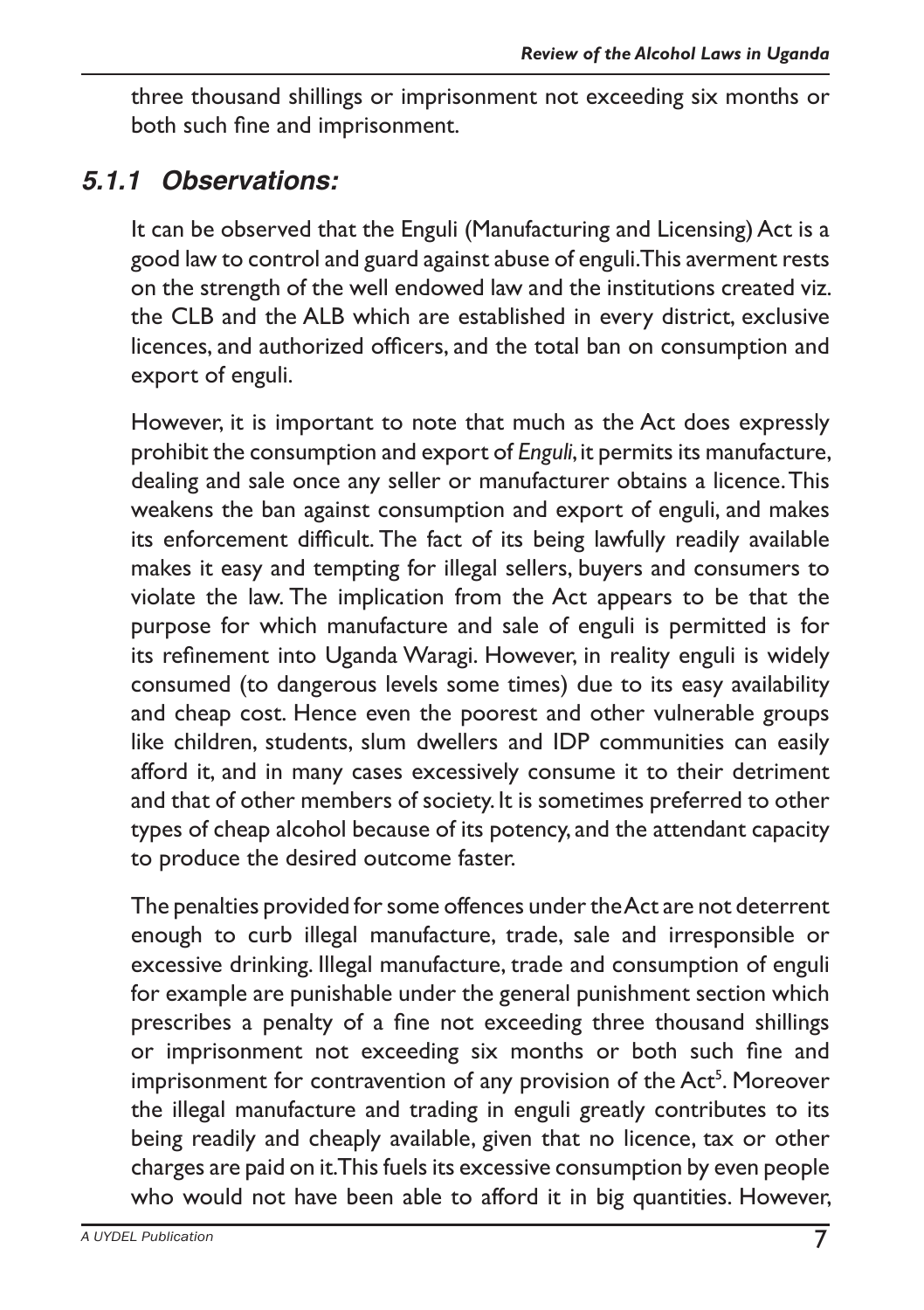the three thousand shillings fine, which is the first sentencing option for courts can not deter offenders. It is only those whose alcohol and/or apparatus are forfeited that are humbled due to loss of business capital and apparatus. It is therefore necessary to legislate for higher sentences for the illegal manufacture and dealing in enguli in order to combat the practice and reduce illegal and excessive consumption.

The law should address illegal consumption of enguli more seriously. The current penalty of a fine not exceeding three thousand shillings or imprisonment not exceeding six months is not adequate to fight alcohol abuse in all cases. In cases of excessive, habitual or dangerous consumption it would be necessary for courts to sentence the offender to other rehabilitative measures like referral to alcohol and drug abuse treatment centres which do exist, some of which offer free services. Examples are the specialised Alcohol and DrugTreatment Centre at the National Referral Mental Hospital at Butabika, Kampala, and NGOs like the Serenity Centre located at Kawuku, Kampala and the Trans Cultural Psychosocial Organisation (TPO) which mainly operates in northern Uganda. However, under the current laws Courts' hands are tied as they cannot make orders that are not prescribed by the law.To a large extent, this is an indication that legislatively the problem of excessive alcohol consumption is still having a lacuna.There is therefore need for the law to provide courts with such other sentencing options that may be applied in appropriate cases involving alcohol consumption.

The other challenge in implementation of alcohol laws lies in enforcement, investigation and prosecution of the offences.There is widespread illegal manufacturing, dealing and consumption of enguli which takes place under the nose of law enforcement officers. Unfortunately some of them fall in the category which consumes enguli because it is cheap and readily available. This coupled with society support for cheap and conveniently available alcohol has made the law extremely difficult to enforce. There is general laxity on the part of the police to arrest offenders for prosecution.

The investigative procedures and evidential requirements for cases involving alcohol also pose another challenge.Such cases require forensic examinations to prove that the exhibit that the offender manufactured, traded, possessed or consumed was *enguli*. This can only be done by having a sample of it analysed and confirmed by a practitioner at the GAL.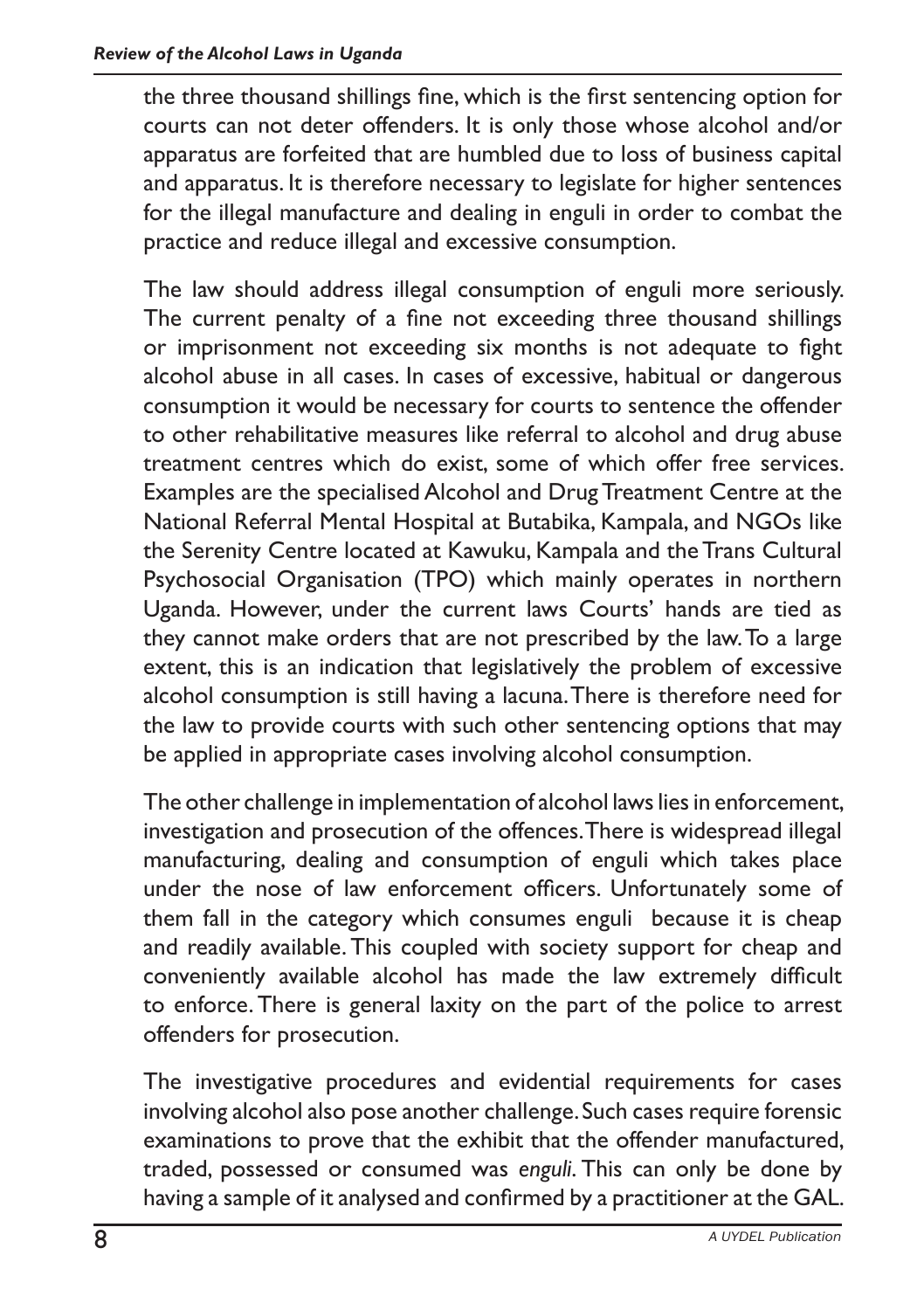However, the police lacks sufficient resources for timely investigations to be done on such matters. As a result many cases end up in court without those crucial aspects of investigation being completed. This results into dismissal of cases. Moreover proceeding for trial without these investigations being done is also not viable as the case would most likely end in acquittal of the offender. In the case of *Uganda* v/s A.K. Lukusa<sup>6</sup> where the conviction of the accused was quashed and the sentence set aside this is what the court had to say:

> *"…in the prosecution of the offence of illegal possession of enguli, the prosecution had to prove ............ by producing sufficient evidence of a witness who was in a position to swear that the contents of the bottle were enguli as defined by the Act.....".*

Worse still there are no prescribed quality and/or standard specifications for the manufacture of *enguli* and as such the UNBS is not of any relevance in this regard since it can not protect the public from enguli which is unfit for human consumption.

### **5.2 The Liquor Act – Cap. 93**

The broad purpose of this Act is to regulate the manufacture and sale of liquor, to provide for payment of fees, licencing of traders, sale permits and licenced premises for any persons who wish to deal in liquor as well as establishing the offences and penalties therein.

The Act prohibits the selling of liquor any where in Uganda, or manufacturing or selling native liquor without a licence<sup>7</sup>. Contravention of this provision is an offence punishable by a fine of ten thousand shillings or imprisonment for 12 months or both such fine and imprisonment. Section 16 thereof penalises the manufacture of native liquor in contravention of a licence issued by a fine of one thousand shillings and on a second or subsequent conviction by a fine of three thousand shillings. The sale and consumption of intoxicating liquor outside the permitted hours is prohibited under section 15, and carries a penalty of a maximum fine of five thousand shillings.

This law provides for issuance of licences to qualified persons and mandates the licencing authority to issue provisional and duplicate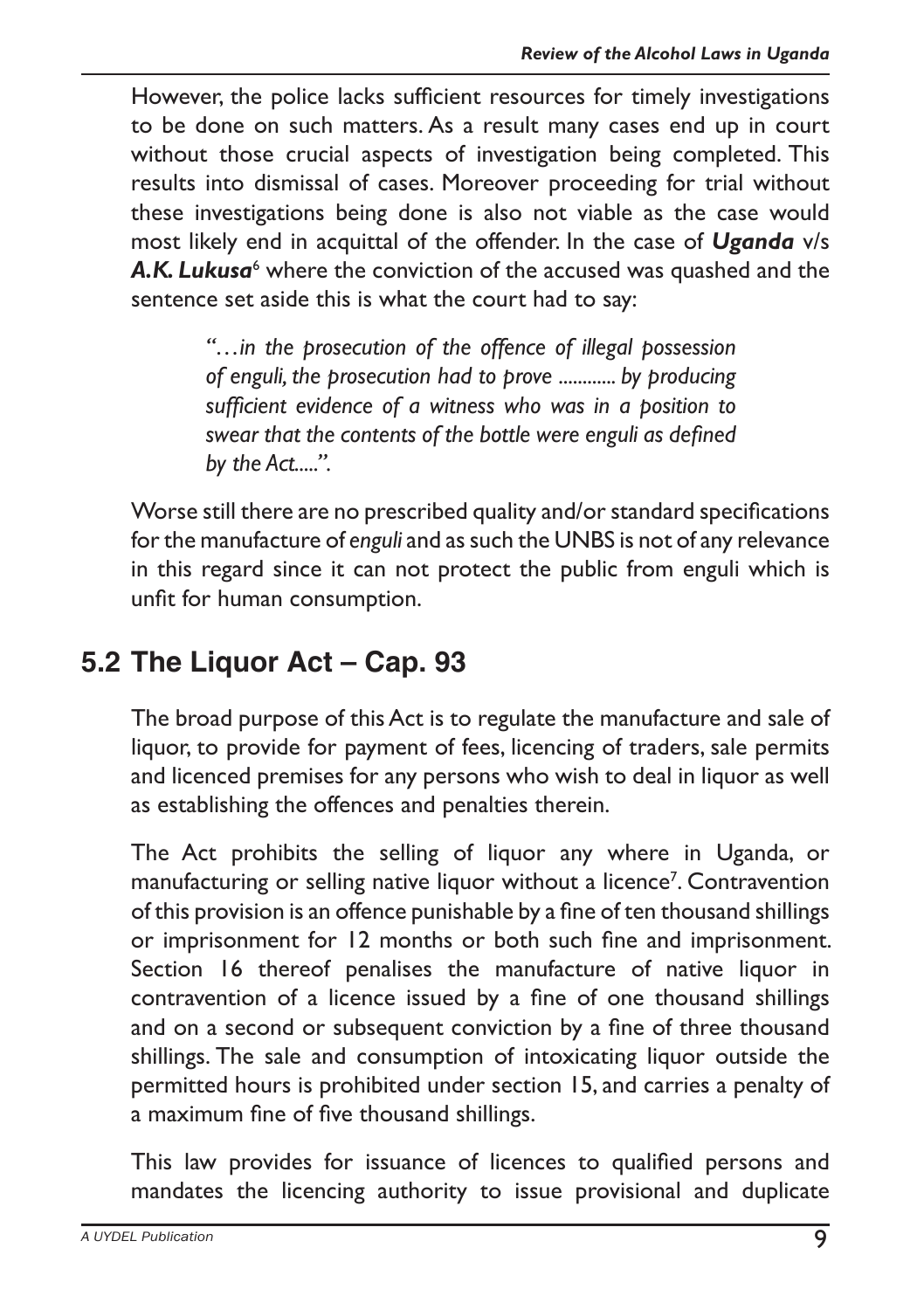licences to liquor traders<sup>8</sup>, who are strictly forbidden from transferring their licences.Any licence issued must specify the premises, authorisation to sale liquor, authorisation to manufacture or sale native liquor and the specific location for which the licence applies in regard to the consumption of liquor.TheAct stipulates that all licences granted therein must be exhibited in a conspicuous place within the licenced premises $^{\circ}$ . Failure to exhibit the license as stipulated is an offence and the offender is liable to a fine not exceeding five hundred shillings.This provision is commonly violated as many sellers of liquor are not licenced, hence have no licence to display.

The Act prohibits the issue or transfer of a licence to a person below the age of 21 years without the consent of the minister. Section 19 of the Act places a restriction upon the licencee not to allow persons under the apparent age of 18 to be in a bar or licenced premises during the period of the sale and consumption of intoxicating liquor.The offender is liable to a fine of two hundred shillings upon conviction. It also prohibits the sale of intoxicating liquor to children, and imposes a fine of five hundred shillings. Further, a licencee who permits or employs persons under the apparent age of 18 years to possess or sale or supervise or control the liquor on licensed premises contravenes theAct and is liable upon conviction to pay a fine of five hundred shillings<sup>10</sup>.

#### *5.2.1 Observations*

The liquor Act has very good provisions which regulate the sale, manufacture and consumption of liquor and native liquor. However, its implementation is far from satisfactory as discussed hereunder. There are also some areas that need to be revisited to match the law with the current trends and effects of alcohol abuse, especially among the youth

The provisions protecting children are plausible in so far as they restrain children who may have opted to enjoin themselves to consuming alcohol at an early age, which is dangerous to their development. It is however, proposed that offences similar to the above be created for persons below 18 years who go to bars and those who take intoxicating liquor, for their own good.These would be handled by the Family and Children Courts,which are empowered to make various orders aimed at rehabilitating children in cases where a criminal case is proved against a child<sup>11</sup>. Furthermore, given the harm that drinking is capable of causing in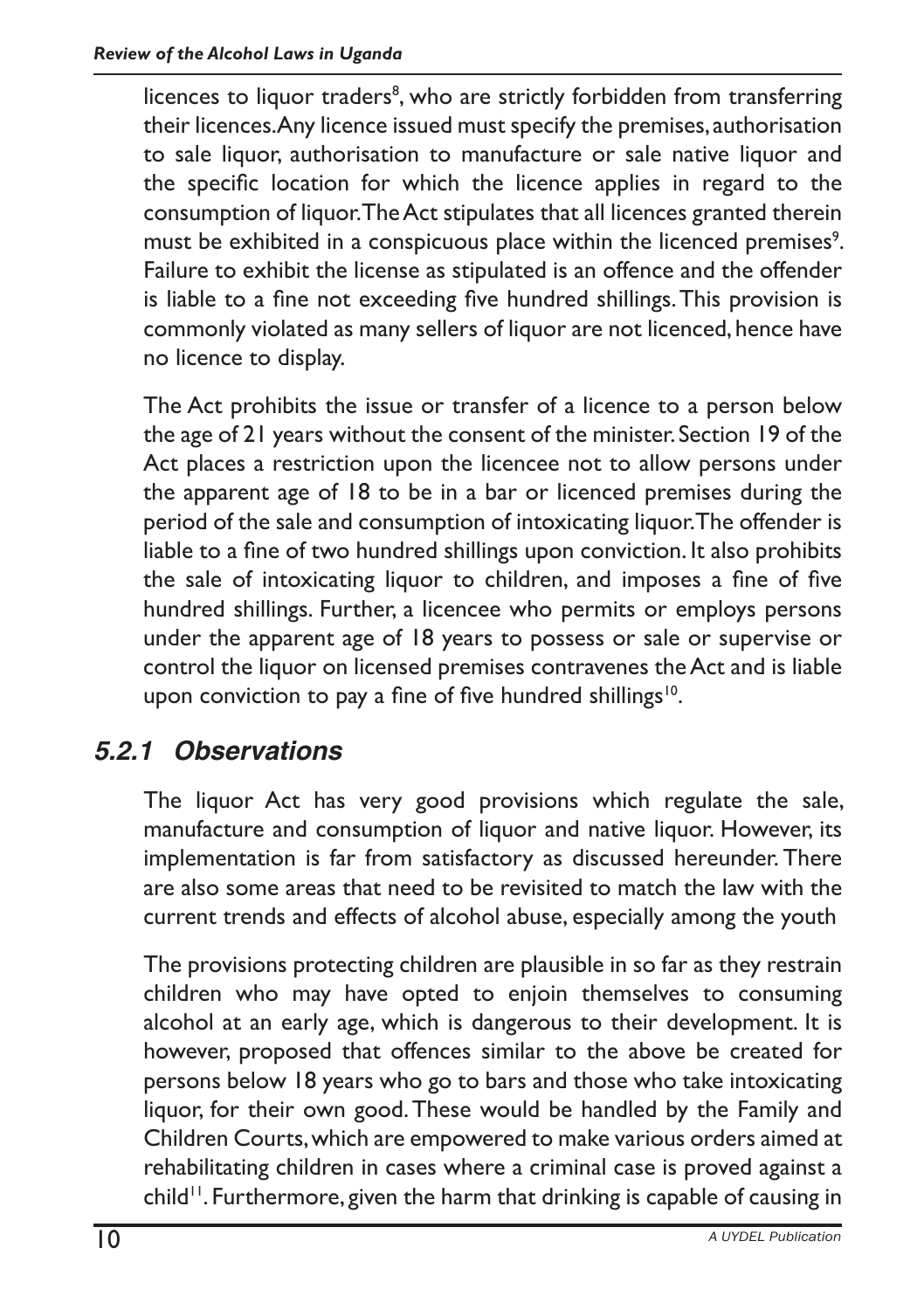the lives and development of children, additional rehabilitative measures should be considered for a child against whom such an offence is proved. These could include undertaking compulsory alcohol abuse treatment and necessary social support to prevent further harm to the child.

In view of the growing problem of alcohol abuse and its attendant effects on the lives of the youth and those of society in general the minimum age for alcohol consumption should also be raised to 21 years in all circumstances.

In a similar vein the law should be amended to delete section  $19(3)(a)$ and (b) which permit the sale of certain types of alcohol to 16 year old children at meals, and sale of liquor to children for consumption by another person. These provisions expose children to risks of alcohol abuse which is likely to affect their development, including studies.

It is important to note that imposition of a meager ten thousand shillings for a person who sells liquor or manufactures or sells native liquor without a licence is actually not a deterrent punishment<sup>12</sup>. The fine is indeed too small compared to what is ripped from unlicenced sale of liquor or the manufacture and sale of native liquor. It is therefore necessary to revise the fine to a higher scale if there's ever to be deterrence of perpetual contraveners' and for the sake of stringent compliance with the law. In addition to the fine the law should also provide for forfeiture of the alcohol under manufacture or trade, and the equipment/apparatus used therein.A similar provision already exists in the *Enguli* Act, as discussed earlier13.

The other fines provided for other offences are also too little to have any effect on the levels of alcohol abuse.The Act still imposes fines of two and five hundred shillings which would definitely not deter any person from engaging in unlawful acts relating to alcohol.All the fines in the Act should be revised upwards and made more economically viable.

Section 18 provides for exclusion of drunkards, violent, quarrelsome and disorderly people from licenced premises. However, this is not the most appropriate way to deal with such people.The law should provide for arrest and handing over such people to police in order to maintain law and order, and to protect other members of society from their possible harmful acts. Such people should also be referred for alcohol abuse treatment.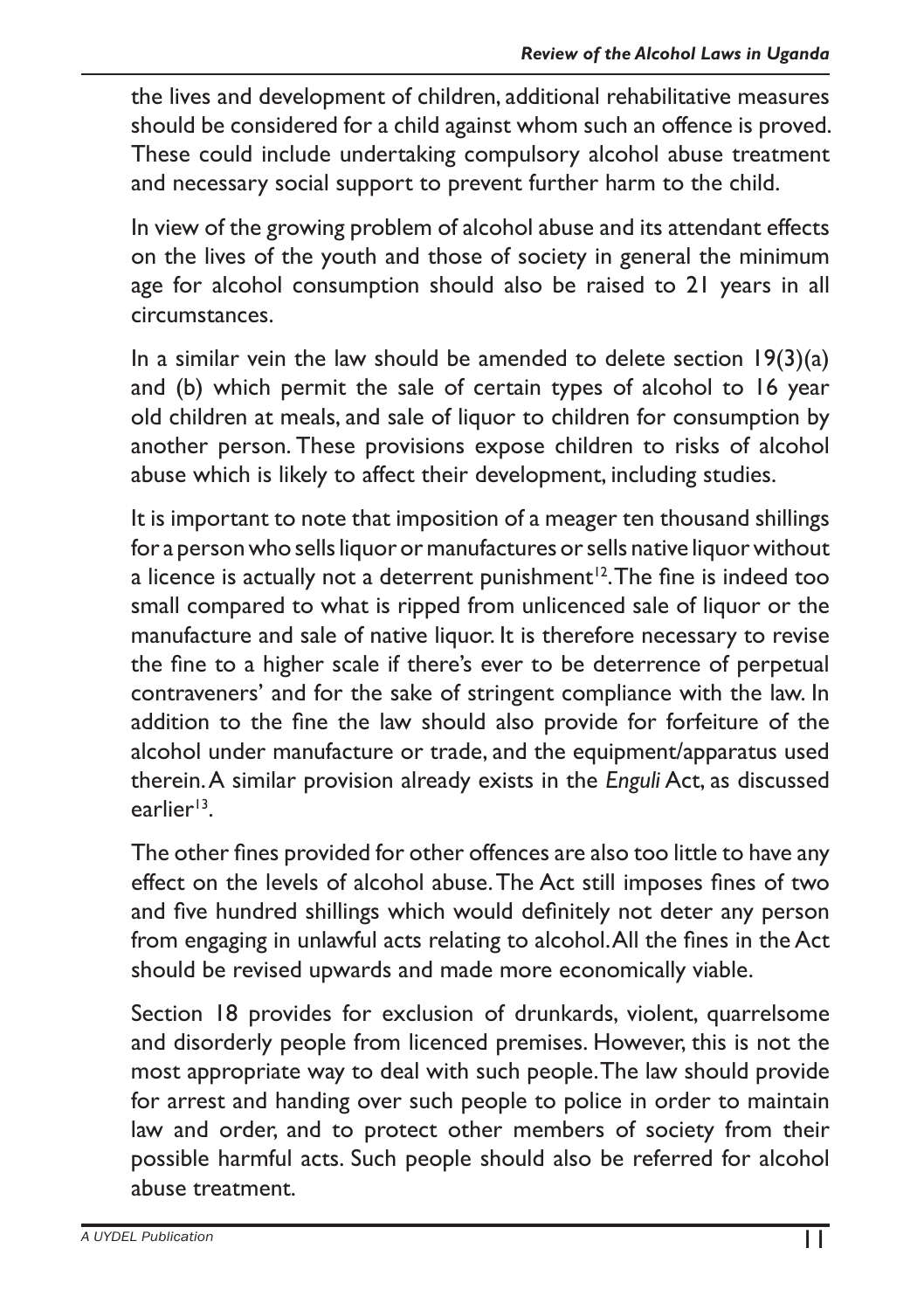The Act further stipulates for cancellation of licences at the discretion of court, where the licencee is convicted of an offence under various  $law<sup>14</sup>$ 

It is suggested that this provision should be mandatory rather than discretionary, because of the increasing dangers of criminal negligence, recklessness and unlawful dealing in alcohol, which has even resulted into deaths.

Generally the hours of sale of alcohol are restricted.The third schedule to the Liquor Act limits wholesale of intoxicating liquor to the provisions of the Shop Hours Act (7:30 am – 8:00 pm), Most liquor licences are required to restrict retail sale of native liquor for consumption between 12:45 p.m and 2 p.m, and between 5:00 p.m and 10:00 p.m.It is the sale of non-spirituous liquor in off-licence and night clubs that is authorised for longer hours, and the entertainment licence which may authorise sales up to midnight. It is however, unfortunate that these hours of sale are not respected by the sellers of liquor, nor do they take trouble to obtain the required licences for sale of liquor. The situation is not helped by poor law enforcement as the police is hardly bothered by the operations of bars and shops which sell liquor, or their hours of operation.

The *Enguli* act and the Liquor Act are very old laws and new types of alcohol that were not on the market at the time of their enactment have since come on the scene, which are not addressed by these laws. These include *Ajono*, *Lira-Lira*, *Kasese* etc whose manufacture, sale and consumption needs to be specifically regulated, and their definitions covered under the various alcohol laws, to guide the public.

#### **5.3 The Potable Spirits Act - Cap. 97**

The legislative objective of the Potable Spirits Act is to control the compounding of potable spirits. The Act creates a general prohibition against compounding for profit or sale any spirits without a licence, and where one has been issued with a licence he or she may only compound spirits in accordance with the licence. There are however, exceptions where this provision does not apply to the bonafide compounding of spirits<sup>15</sup>. Compounding spirits without a licence carries a sentence of a fine not exceeding five hundred pounds or imprisonment for a term not exceeding twelve months or both such fine and imprisonment. *(It*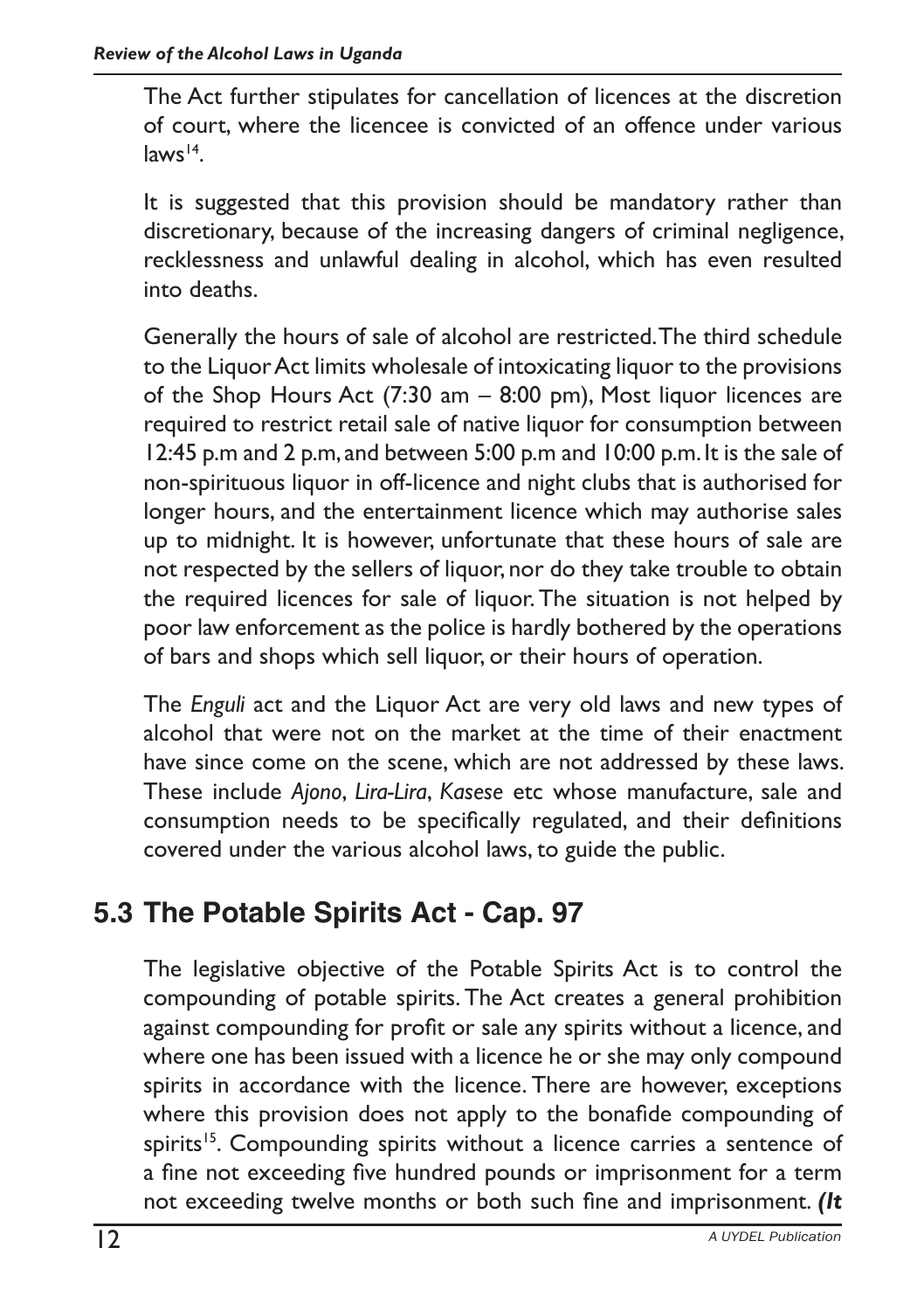*would appear that stating the fine in pounds was an oversight as fines in all Ugandan laws are usually stated in Uganda shillings)*. The fine stipulated should however, suit the offence.

The licencing officer may issue specifications of formulae for compounding such spirits as he thinks fit.The minister responsible is also empowered to make regulations prescribing the fees payable for issue of a licence, duration and cancellation of licences and for better carrying of effects of the Act.

#### *5.3.1 Observation*

Due to poor enforcement of the law it is highly probable that many sellers of spirits do compound them unlawfully, sometimes to the extent of denaturing them. This exposes the public to serious problems, in worst cases resulting into death or serious harm to the consumers. Enforcement of the law should obviously be stepped up.

#### **5.4 The Traffic and Road Safety Act (TRSA), 1998 - Cap 361**

This law was enacted partly to revise the penalties prescribed in relation to road traffic offences and other issues connected with road traffic and road safety, drunk driving being one of them.

Section 108(1)(b) of the Act provides stiff penalties for causing bodily injury or death while driving under the influence of drink or a drug to such an extent as to be incapable of having proper control of the vehicle. The provision provides a penalty of a fine of not less than seventyfive currency points and not exceeding two hundred currency points or imprisonment of not less than two years and not exceeding five years or both. Section 108(2) provides that "the court which convicts a person under subsection (1) may award any person injured by the offence or the dependant of any person whose death arises out of the commission of the offence, compensation not exceeding 50% of the fine paid by the convict in respect of the offence".

Driving while under the influence of drink or drugs to such an extent as to be incapable of having proper control of the motor vehicle, trailer or engineering plant is an offence, even where no death or injury is caused to anybody<sup>16</sup>. It carries a penalty of a fine of not less than five currency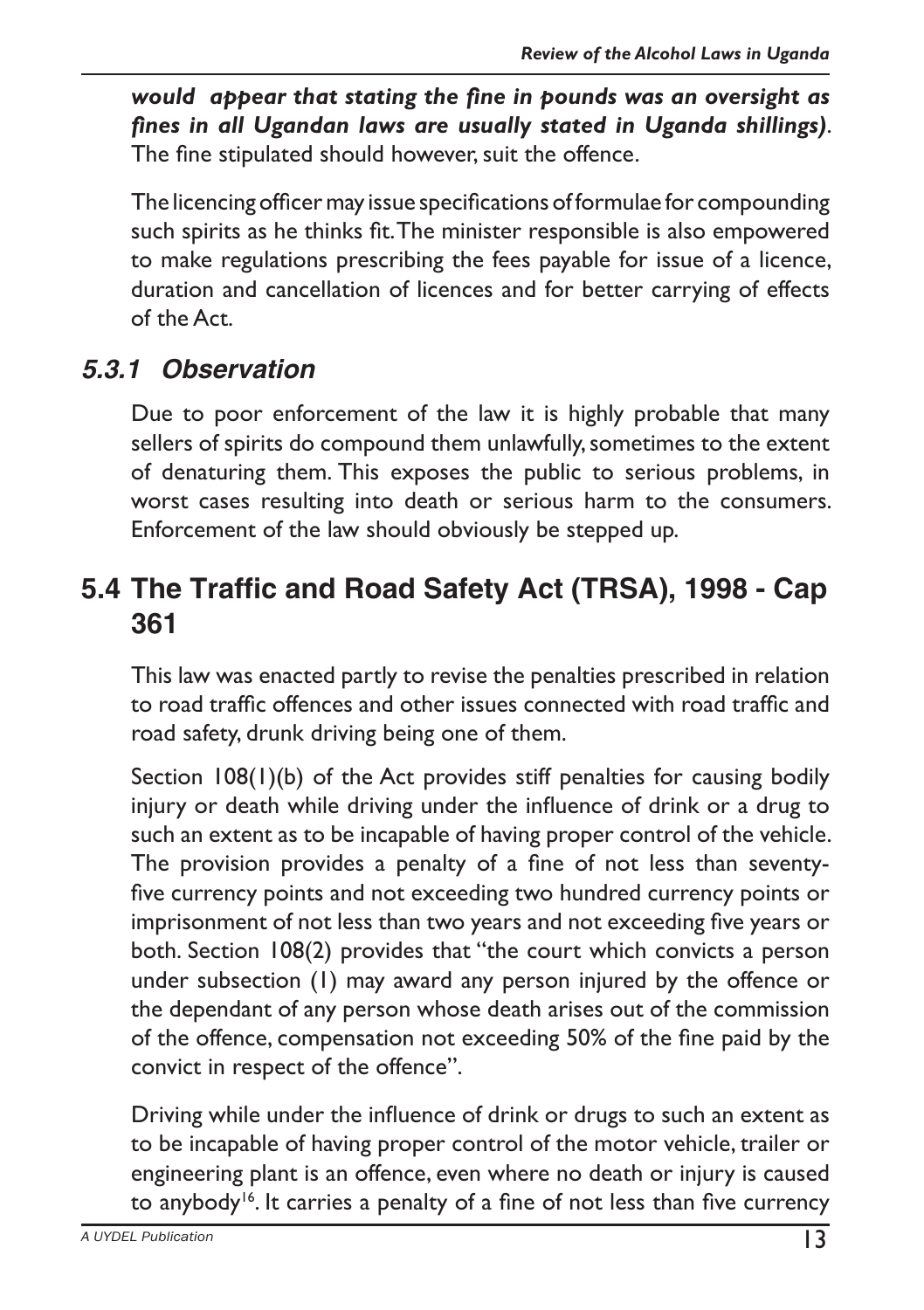points and not exceeding sixty currency points or imprisonment of not less than six months and not exceeding two years or both. Other cases of being in charge of a motor vehicle while under the influence of drink or drug are punishable by a fine of not less than five currency points and not exceeding thirty currency points<sup>17</sup>.

Section 112 generally prohibits any person who has consumed alcohol beyond the prescribed limit from driving, attempting to drive or being in charge of a motor vehicle, trailer or engineering plant. However, a conviction under this section is only sustainable if a laboratory test of the specimen of the offender's blood has been taken and proved by a registered practitioner to contain a proportion of alcohol that exceeds the prescribed limit.The prescribed blood alcohol level beyond which a person is not allowed to drive a motor vehicle is stipulated to be 80 milligrams of alcohol in 100 milliliters of blood<sup>18</sup>. The prescribed penalty is a fine not less than fifteen currency points and not exceeding sixty currency points or imprisonment of not less than six months and not exceeding two years or both.

Notwithstanding the above, a person who is driving, in charge of or under duty in connection with the driving of a motor vehicle is forbidden from drinking any intoxicating liquor. Further, inducing or enticing a driver or person in charge of a motor vehicle to drink any intoxicating liquor is an offence.These offences are punishable by a fine of thirty currency points or imprisonment not exceeding twelve months or both<sup>19</sup>.

#### *5.4.1 Observations*

From the above it can be concluded that the traffic laws are well defined and adequate to avoid any incidences of drunk driving thus avoiding the undesirable effects of alcohol consumption and abuse. The sentences prescribed are deterrent and would help prevent drunk driving if the law was effectively enforced, and the population knew it. However, effective enforcement of the law is lacking as police only makes surprise checks from time to time or carries out operations over a short period of time, after which the offenders are relieved and continue committing the offences with impunity, hence affecting the effectiveness of the law. It has also been noted that courts in many such cases do give just a caution to the offenders as the sentence, which would certainly not deter them or other people from committing the same offences.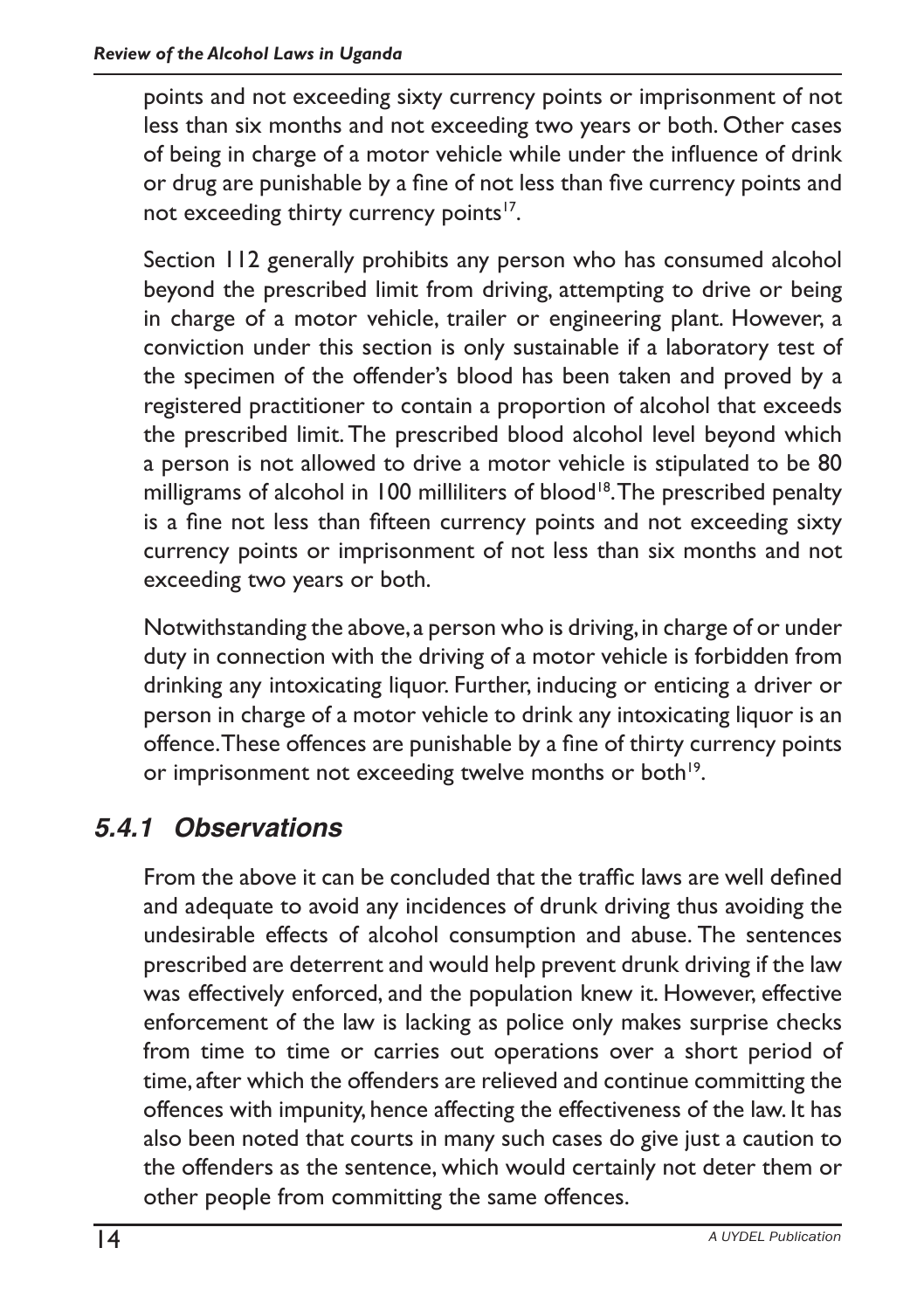There are other concerns raised by the able Act which hinder the efficacy and intervention of this Act towards sober driving.

Under section 112 a laboratory test by a registered practitioner to ascertain the proportion of alcohol in the blood is mandatory in order to secure a conviction. It should however, be noted that this section is redundant because traffic offences are committed all over Uganda but there is only one Government Analytical Laboratory (GAL) situate in Kampala.There are not even sufficient storage facilities and logistics upcountry to securely keep blood specimens pending their transfer to Kampala. Furthermore the GAL is grossly understaffed and such tests would take long to be done, thus delaying the conclusion of cases.The provision is therefore largely redundant and police mostly use breath analyser tests provided under section 114, which yield instant results that can be tendered in court immediately and the case disposed of fast.The prescribed breath alcohol level beyond which a person is not allowed to drive a motor vehicle is 35 milligrams of alcohol in 100 milliliters of breath<sup>20</sup>.

The GAL should be decentralised and well equipped in order to improve on the efficiency and implementation of the Act.

Government especially the UPF should be assisted and encouraged to develop capacity building programmes to educate its officers on how to implement the traffic laws and prosecute traffic offenders successfully.

The compensation provided to victims of drunk drivers under section 108 is a good provision in as far as catering for the interests of innocent victims of drunk driving is concerned. However, it is strictly supposed to be 50% of the fine paid, which may not be adequate in all cases. Further more, in the event that an offender is only sentenced to a term of imprisonment without a fine, no compensation would accrue to the victim or his/her dependant. It is therefore proposed that this compensation should be in addition to the fine or other punishment imposed by court rather than being fixed at 50% of the fine paid.The courts should also be given discretion to determine the appropriate compensation to the victim after considering all the circumstances of the case and the injuries suffered by the victim or his/her family.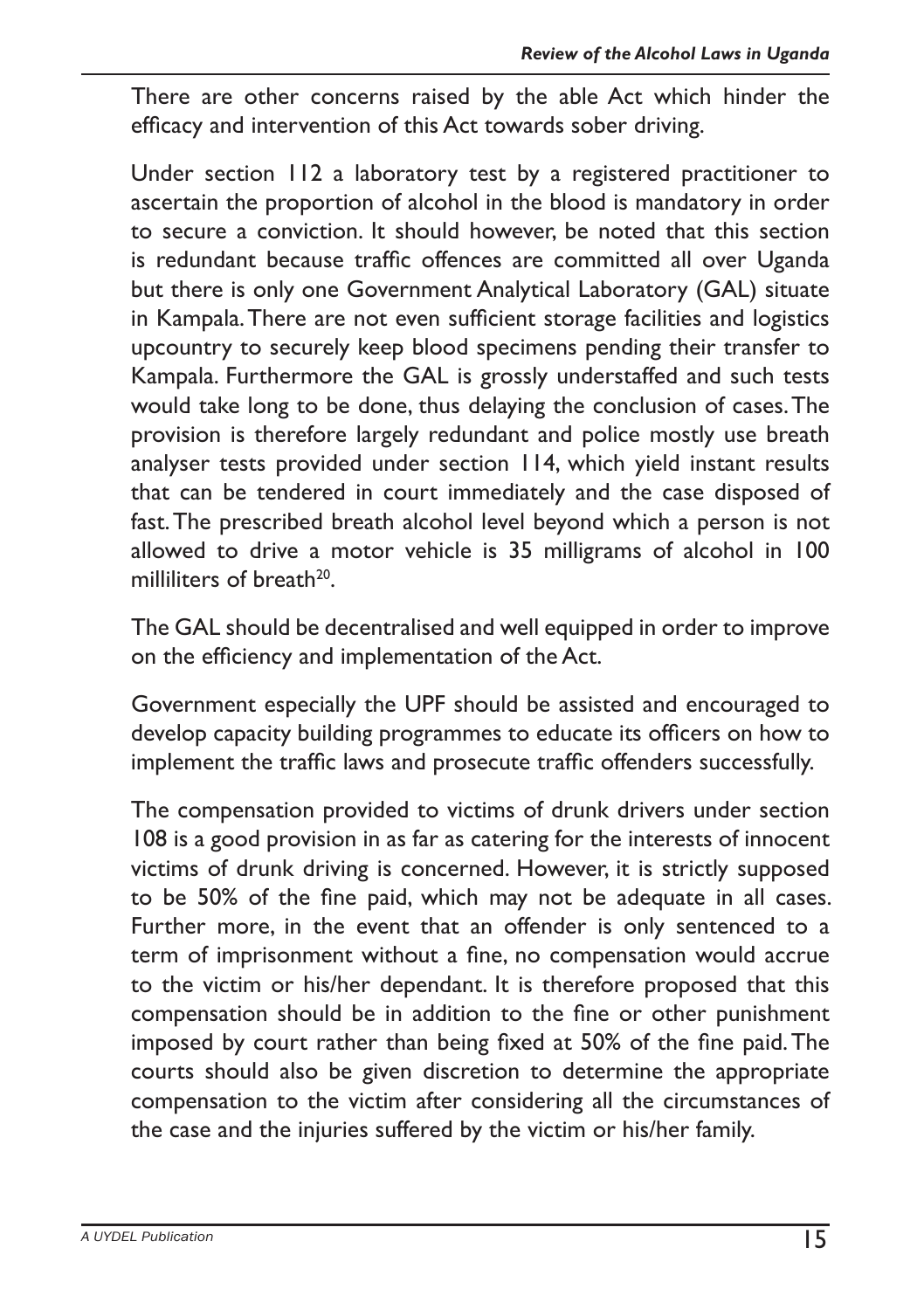#### **5.5 The Defence of Intoxication**

Generally intoxication is not a defence to a criminal charge. However, section 12 of the PCA provides that where the accused did not know the nature or quality of his/her actions or omissions which constituted the offence it would be a defence if the person was by reason of intoxication insane, temporarily or otherwise. However, there is no clear-cut distinction between temporary insanity induced by drink and simple drunkenness.This distinction becomes important in determining whether the person did or did not know that what he/she is doing is wrong because of excessive drinking.The House of Lords in the case of **Director of Public Prosecutions**  $v/s$ . **Beard**<sup>21</sup> had this to say:

> *"…drunkenness and the disease to which drunkenness leads are different things; and if a man by drunkenness brings on a state of disease which causes such a degree of madness, even for a time, which would have relieved him from responsibility if it had been caused in any other way, then he would not be criminally responsible".*

Section 12(4) of the PCA provides that intoxication must be taken into account for the purpose of determining whether the person charged had formed any intention, specific or otherwise, in the absence of which he or she would not be guilty of the offence. Hence in cases like murder which require proof of a specific intent, once the court is satisfied that by reason of intoxication the accused was incapable of forming an intention he or she will be excused not by reason of intoxication, but by reason of absence of intention.The accused need not even raise the defence.

If the court has reason to believe that from the facts before it, the accused was not capable of forming the required specific intent, it will consider it and convict him or her to manslaughter, which is a lesser offence.The burden of proving that the accused was capable of forming the necessary intent for the offence of murder is on the prosecution. It has the burden to prove that the accused was not so intoxicated as to be incapable of forming the requisite intent. In the case of *James Kolo* v/s *Uganda*<sup>22</sup> where there was evidence that the appellant had been drinking prior to the murder, the court held that he could not have formed the specific intent, that is malice aforethought to kill the deceased.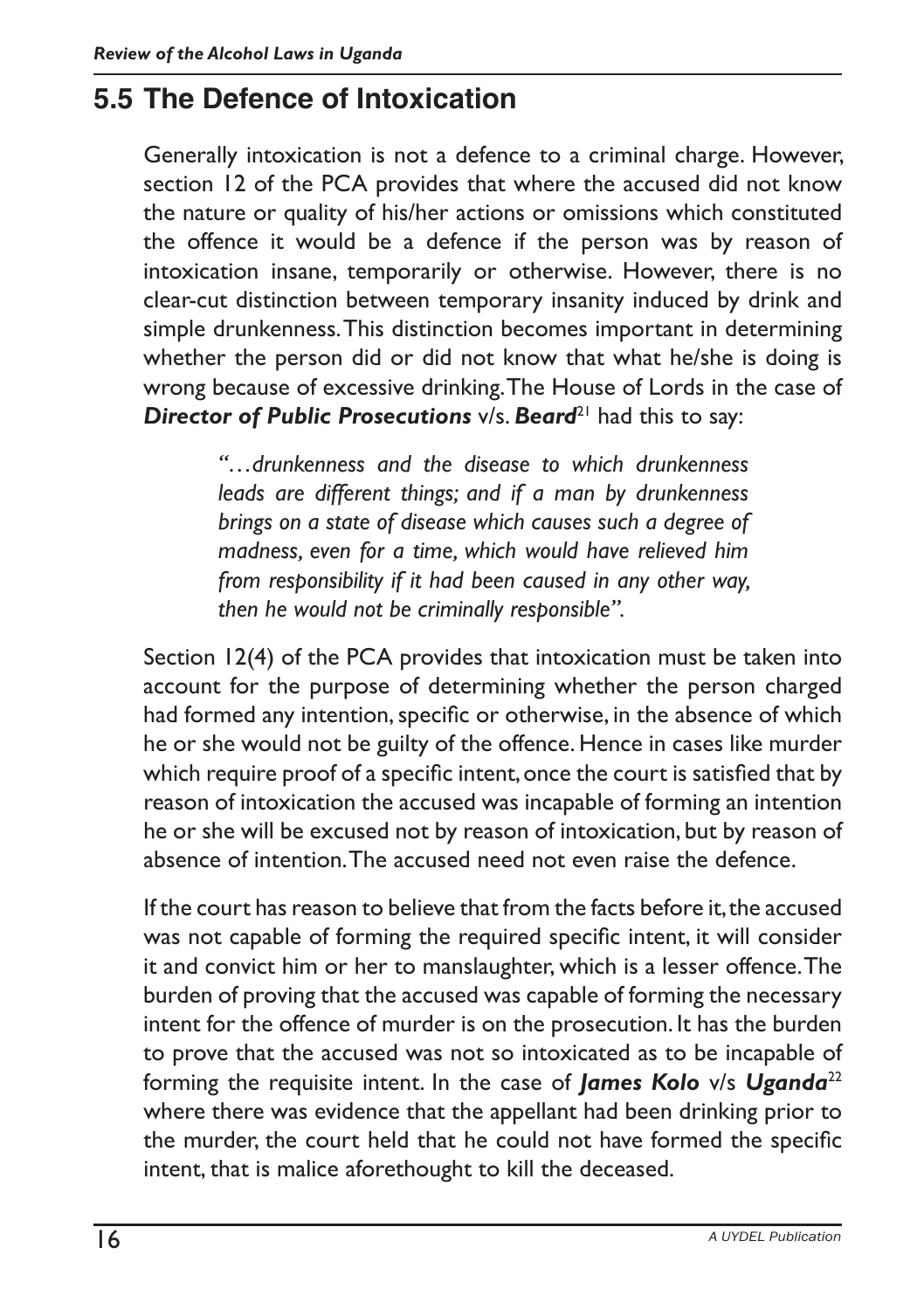#### *5.5.1 Observation*

The issue of concern is that the law only favours the accused person when considering the defence of intoxication and the capacity of the accused person to form an intention *(state of mind)*, but falls short of addressing the effect of the drink on the deceased victim and his/her relatives/ dependants, and the need to protect society from such people.Where the court decides to convict him of a lesser offence of manslaughter the accused only benefits from the self induced drunkenness as the sentence for the lesser offence is lower. He or she is not penalised in any other way and no other action is taken to address the conduct of a person who got him or herself drunk to that point of insanity which resulted into loss of human life. It is necessary for courts to be able to sentence people who commit offences out of self induced insanity to additional orders geared at rehabilitating the offenders and protecting society from their conduct.These could include compulsory alcohol abuse treatment and counseling.The court should also order compensation to the family of the victim/deceased in all cases where people harm or kill others under the influence of alcohol. The Traffic and Road Safety Act has a provision for such compensation as earlier discussed, although it should also be improved<sup>23</sup>.

## **5.6 The UNBS Act - Cap 327**

This Act establishes the Uganda National Bureau of Standards (UNBS) which determines, formulates and enforces standards for commodities for sale to the public in Uganda. It requires certain products to comply with certain standards and carries out tests of comformity with the standard specifications, for purposes of protecting the public against harmful and dangerous products.These include alcoholic beverages for consumption in Uganda.

The Act creates offences and prescribes penalties ranging between a fine of ten thousand to twenty thousand shillings for a first offence and twenty to thirty thousand shillings for subsequent offences, or twelve months imprisonment for a first offence and eighteen to twenty-four months imprisonment for a subsequent offence, or both such fines and imprisonment.

The UNBS Act has formulated standard specifications containing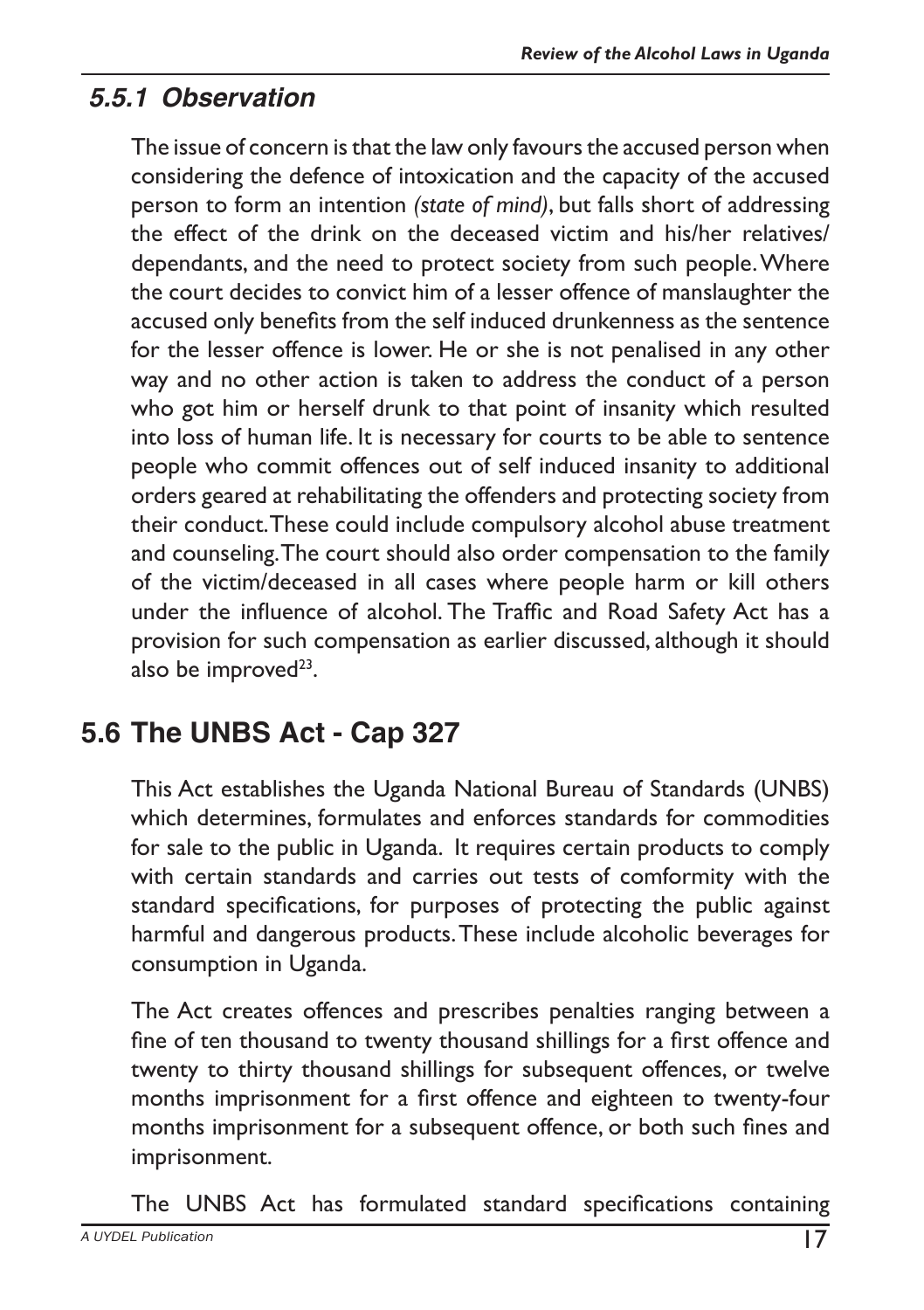compositional and other safety requirements aimed at ensuring the safety and quality of alcoholic beverages provided for sale to Ugandan consumers. The standard regulations provide hefty specifications for vodka, rum, whisky, brandy, gin and beer.They provide specific alcohol contents in the aforementioned alcoholic beverages in accordance with Uganda Standard Methods of sampling and testing for alcoholic beverages.

The standards also provide strict provisions in relation to degree of cleanliness in respect to containers, packaging, $24$  labeling, premises for manufacture, persons engaged in the handling of alcoholic beverages and equipments used for manufacture of alcoholic beverages in accordance with the Uganda Standard Specifications for factory and employee requirements for food factories.

#### *5.6.1 Observation*

It is unfortunate that enforcement of the Act and its regulations is poor and in many respects wanting.The UNBS does not have the capacity to fully enforce the law, hence any cases of false or misleading labeling may not easily be detected.They have very few branches yet the entire nation needs to be monitored. It is important for UNBS to develop capacity for effective monitoring and enforcement of alcohol standards.

It should also be noted that no standards have been developed for native liquor and enguli, yet these are common alcohol beverages consumed by the common man who needs protection, particularly in view of the dangers posed to their consumers, the worst being death. There is need to develop standards for all types of alcohol to protect the public.

#### **5.7 The Food and Drugs Act - Cap. 278.**

Under the Food and Drugs Act food is defined to include drinks<sup>25</sup>. The Act creates offences in relation with the preparation, offer, labeling, advertisement, possession and sale of injurious food and adulterated food for human consumption.Thus it is an offence to add or use any substance in food so as to render it injurious to health, when the food is intended for human consumption in that state. False and misleading labeling of food is also an offence. Further, selling of food unfit for human consumption is an offence.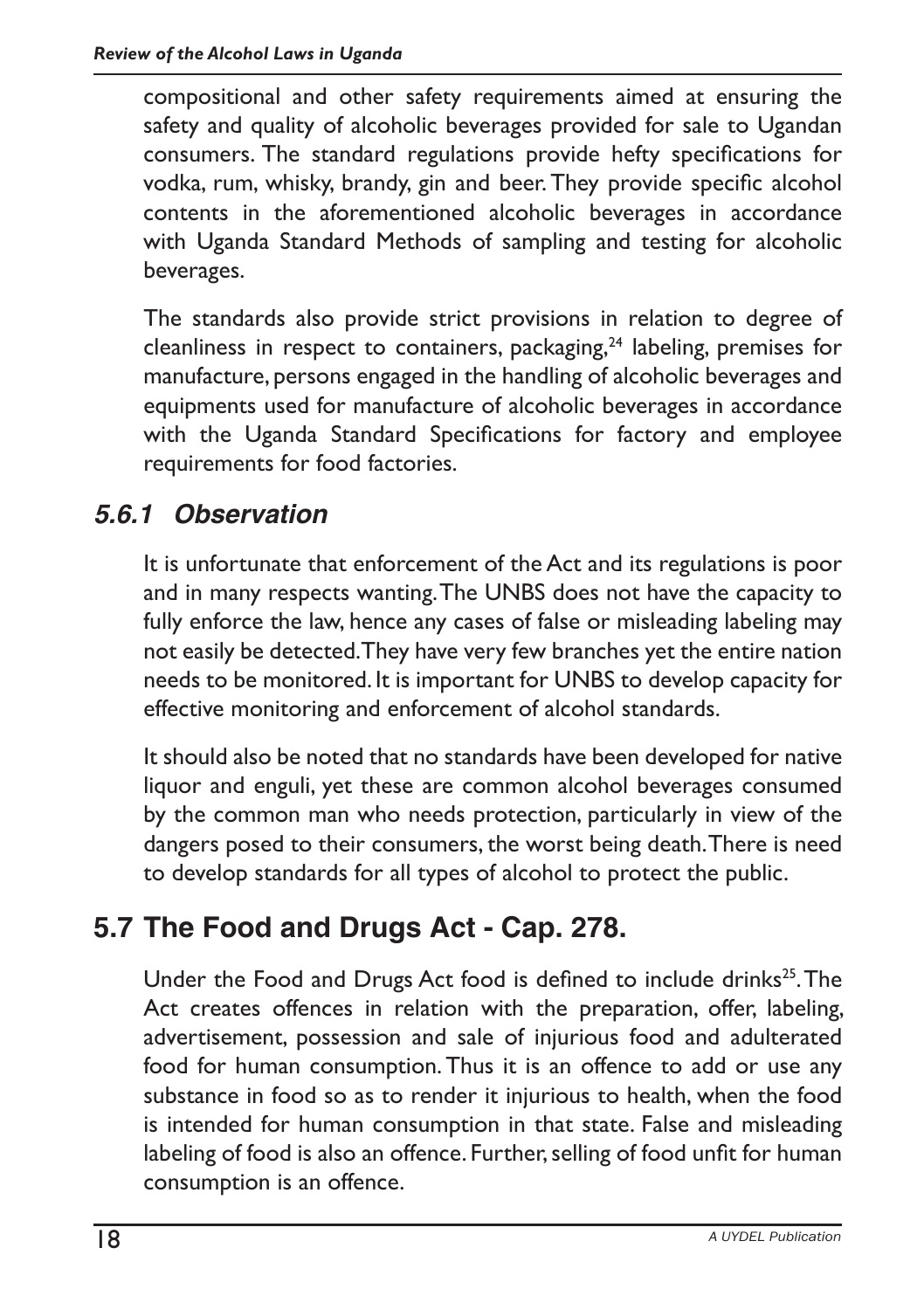The Act provides penalties for offenders of the said provisions as a fine not exceeding two thousand shillings or imprisonment for a period not exceeding three months and in some cases, to both such fine and imprisonment.

#### *5.7.1 Observation*

It should be noted that the penalties provided in this Act are meagre in comparison with the health effects that may be suffered by the consumer. They should be revised.

The law should have a requirement for prominent health warnings to be placed on labels and adverts of alcohol beverages.This will help to warn the public of the harm alcohol is likely to cause to their lives and save them from the effects of its excessive and reckless consumption.

### **5.8 The Shop Hours Act – Cap 99**

ThisAct is enshrined to make provisions for the regulation of shop hours. The definition of the word shop in this Act is "any premises (not being part of a market established or deemed to be established under the Markets Act) where any retail or wholesale trade or business is carried on other than an office of the business of which relates to goods which are not stored or handled in the office or in the building communicating with the office.The Act restricts shop hours to between 7:30 a.m and 8.00 p.m on a week day, and 9:00 a.m to 1:00 p.m on a Sunday.

#### *5.8.1 Observation*

Section 5 of the Act exempts application of the regulations of shop hours to several businesses including the sale of liquor, restaurants and canteens. This is understandable since the Liquor Act stipulates the hours of sale and transportation of liquor for different licences and businesses<sup>26</sup>. However, for clarity's sake the Shop Hours Act should be harmonised with the Liquor Act such that the hours of sale of alcohol are clearly stated to be governed by the provisions of the Liqour Act. This should be specifically pointed out in the Shop Hours Act.

It is paramount to note that the Shop Hours Act is not enforced currently, leading to violation of the law in many ways. Most shops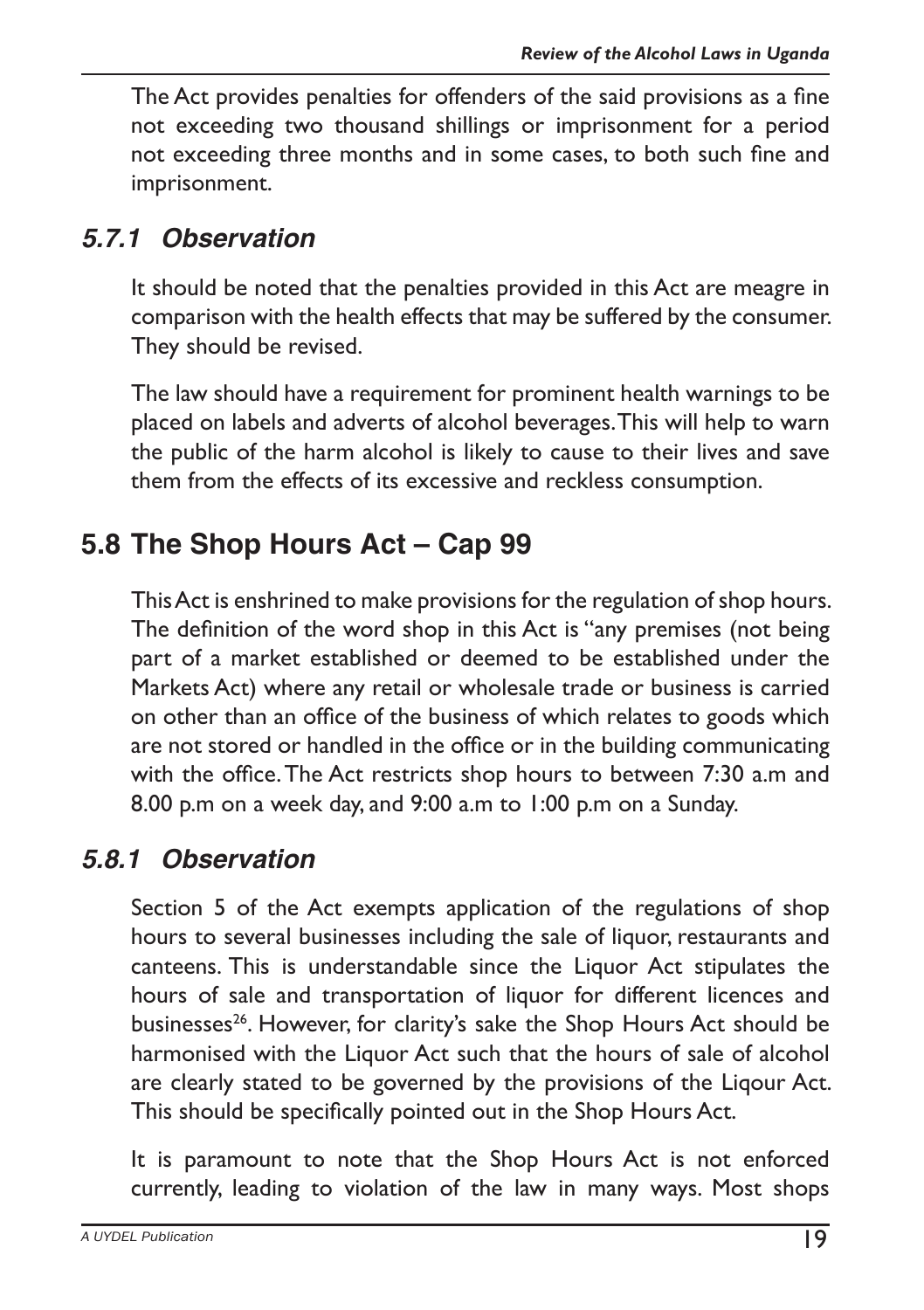in different parts of the country do open for customers till very late hours in the night. Many of these shops which operate till late hours do also sell alcohol in addition to other merchandise, and without licence, hence violating the legal provisions on licencing of premises of sale of alcohol.This alcohol is also sold to anybody including children and young people, in total disregard of the relevant laws. It should be noted that regulating access to alcohol through restrictions on hours and premises of sale, purchasing and consumption age would particularly be effective in preventing alcohol related health and social problems such as alcohol addiction, violence among the youth and in families, and poverty due to little or no productive work as a result of the long periods people spend drinking. There is therefore very serious and urgent need to ensure enforceability of the laws relating to premises, age and hours of sale of alcohol.

#### **5.9 Taxation of Alcohol**

The government collects substantial amounts of revenue from taxing alcohol under various tax laws. The taxes payable include VAT, which is provided under the VAT Act - Cap. 349, covering the imposition and collection ofVAT and other purposes connected to that tax.

The Excise Tariff Act (ETA) - Cap 338 generally provides for imposition and collection of excise duties and for other matters connected to excise duty. It focuses on remission of duty on all kinds of spirits, wine and beers, while the Income Tax Act (ITA) taxes income. The Finance Act provides the duty to be payable on beer made from local material<sup>27</sup>.

The Customs Tariff Act (CTA) imposes import duty in respect to imported goods.The provision makes it possible for payment of import duty on imported alcohol in addition to withholding tax and the import licence commission.

#### *5.9.1 Observation*

It should be noted that taxes payable on imported alcohol are generally much higher than those payable on locally manufactured alcohol, hence their high prices, and the preference by majority of people for locally manufactured alcohol which is cheaper. Higher prices of alcohol generally translate into less consumption and reduced danger to society.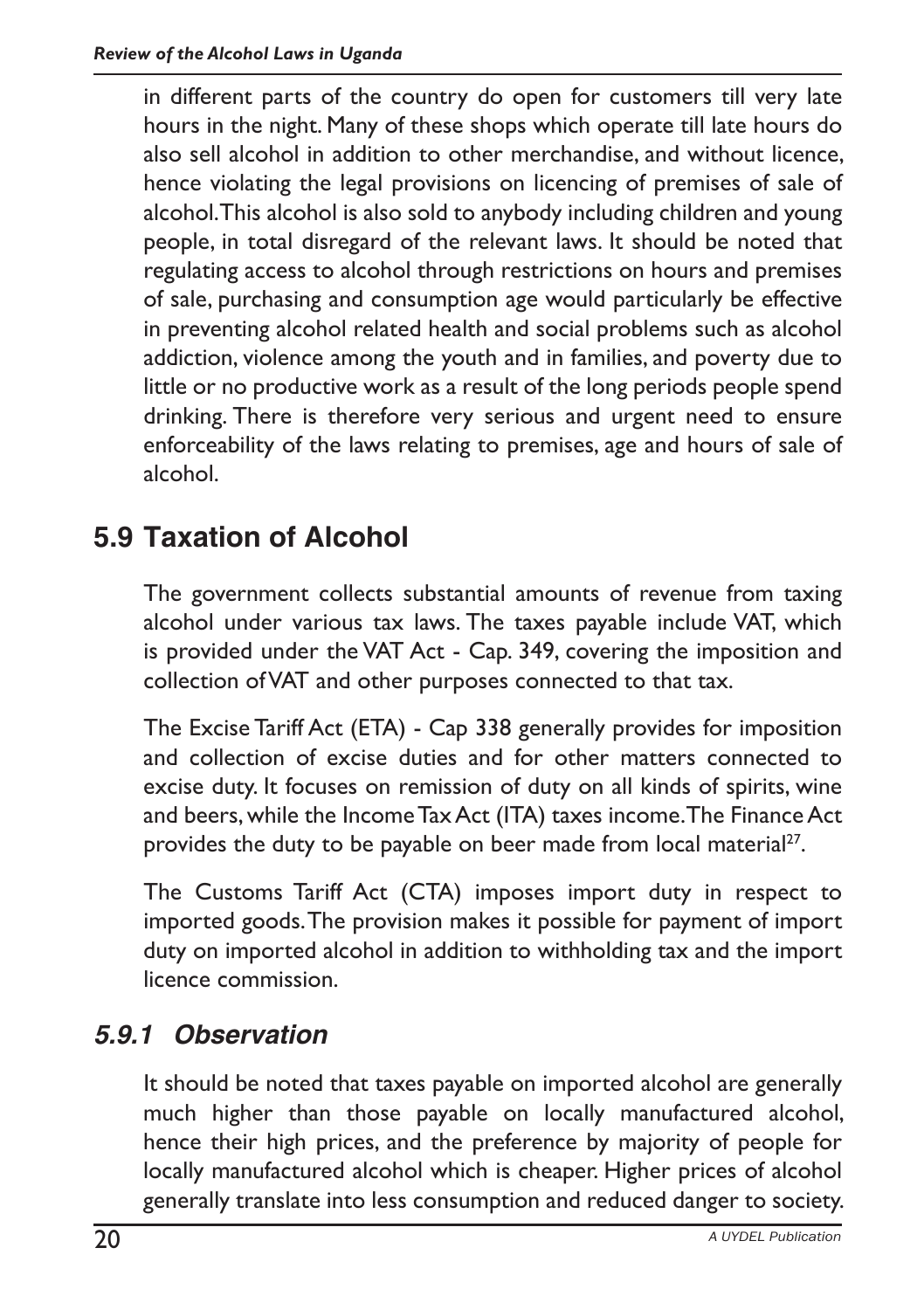Therefore, policies like low taxation on locally manufactured alcohol should also take into account the harm that the low taxes are likely to cause to society as a result of reduced prices, which means increased affordability hence excessive consumption,which comes with health and social harm.

# 6.0 Conclusion

The effectiveness and efficacy of the laws on alcohol is greatly hampered by poor enforcement. Most of the laws in place would to a reasonable extent combat alcohol abuse in their current form if they were implemented. However, poor or non enforcement of these laws leave the offenders with much room for continued abuse and violation of the laws, which results into increased levels of alcoholism and many other health and social problems, especially to the youth.

The other bottleneck is the excessively low penalties that can not serve the purpose of discouraging or deterring people from consuming prohibited drinks, unlawful manufacture, sale and dealing in alcohol, and excessive drinking. Considering the current economic situation the sentences imposed are too lenient to serve their purpose.

Amongst other things, the study reveals that there is a deep need to build, review and promulgate fundamental laws and institutions that are aimed towards regulating alcoholic beverages in Uganda.Thus there is need for different stakeholders to increase awareness and adopt multisectoral integrated approaches to reduce alcohol abuse.

The law must not only correspond with social change and aspirations of the people, but also address the changing cultural and economic patterns, and government policies such as poverty alleviation, health and education.

# 7.0 Recommendations

- The laws on alcohol should be fully enforced by the responsible institutions. The institutions need to step up facilitation, training and capacity building for their law enforcement personnel.
- The penal provisions in the laws relating to alcohol should be revised to impose harsher penalties and deter offenders in order to combat illegal and excessive consumption and protect both the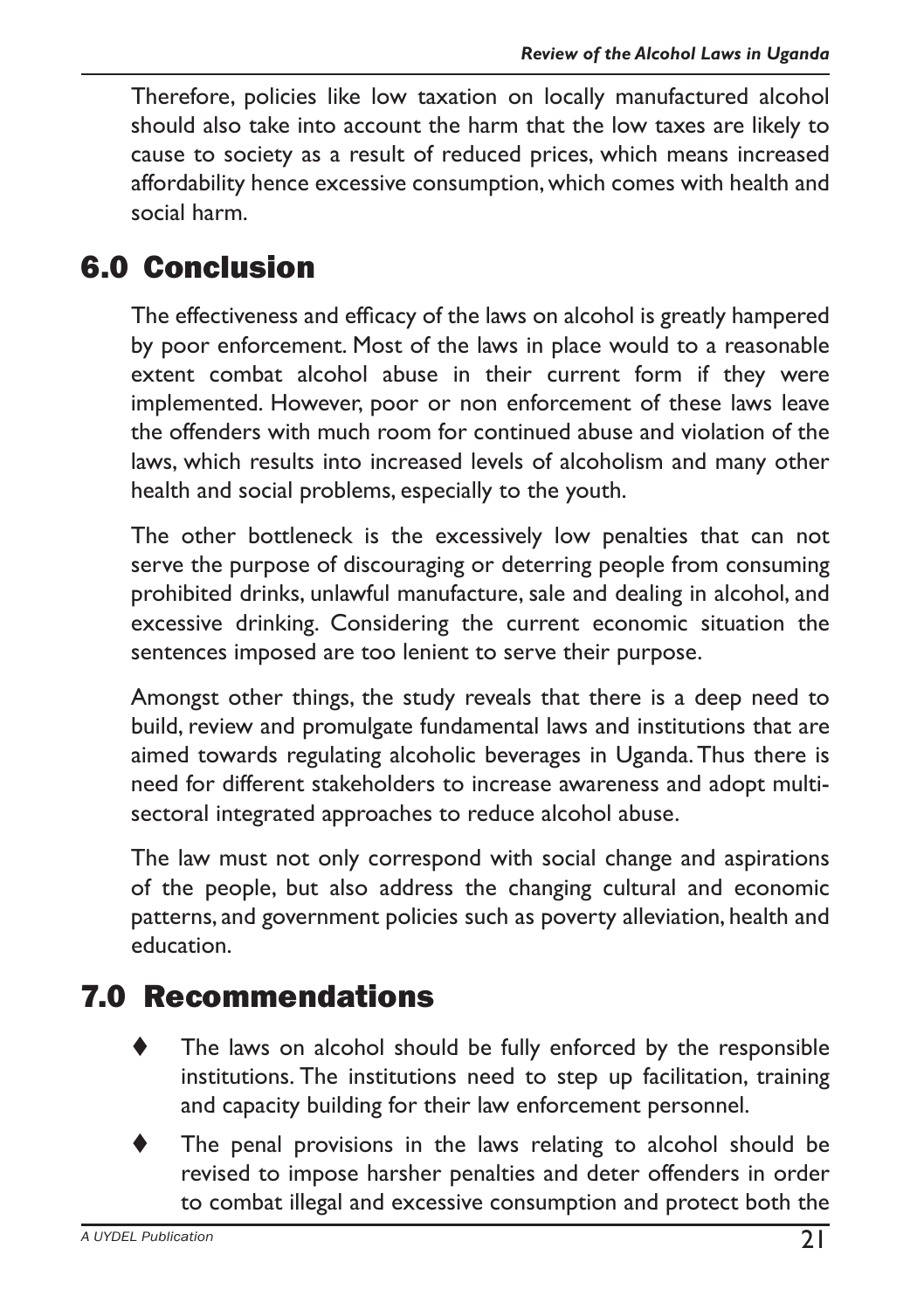users and society at large. More stringent and economically viable fines should be prescribed for courts to impose, with substantial discretion to adjudicate depending on the gravity and circumstances of the offence.

- The fine for a person who sells or manufactures native liquor without a licence should be raised. And in addition to the fine the law should also provide for forfeiture of the alcohol under manufacture or trade, and the equipment/apparatus used therein, as provided in the *Enguli* Act.
- The law should provide courts with more sentencing options and discretion in cases of excessive, habitual, dangerous and unlawful consumption of alcohol.These could include rehabilitative measures like referral to alcohol and drug abuse treatment centres and counseling.
- The cancellation of alcohol related licences by court upon conviction under the various laws should be mandatory rather than discretionary.
- All alcohol related laws should provide for not only the exclusion of drunkards, violent, quarrelsome and disorderly people from licenced premises, but also for the arrest and handing over of such people to police in order to maintain law and order, and to protect other members of society from their possible harmful actions. Such people should also be referred for alcohol abuse treatment.
- The law should create offences for persons below 18 years (children) who go to bars and those who take intoxicating liquor to be handled by the Family and Children Court, but in addition to the orders stipulated in the Children Act the court should be given power to make other rehabilitative orders like compulsory alcohol abuse treatment and social support, to prevent further harm to the children.
- The minimum age for alcohol consumption should also be raised to 21 years in all situations.
- The law should be amended to delete section  $19(3)(a)$  and (b) which permit the sale of certain types of alcohol to 16 year old children at meals, and sale of liquor to children for consumption by another person.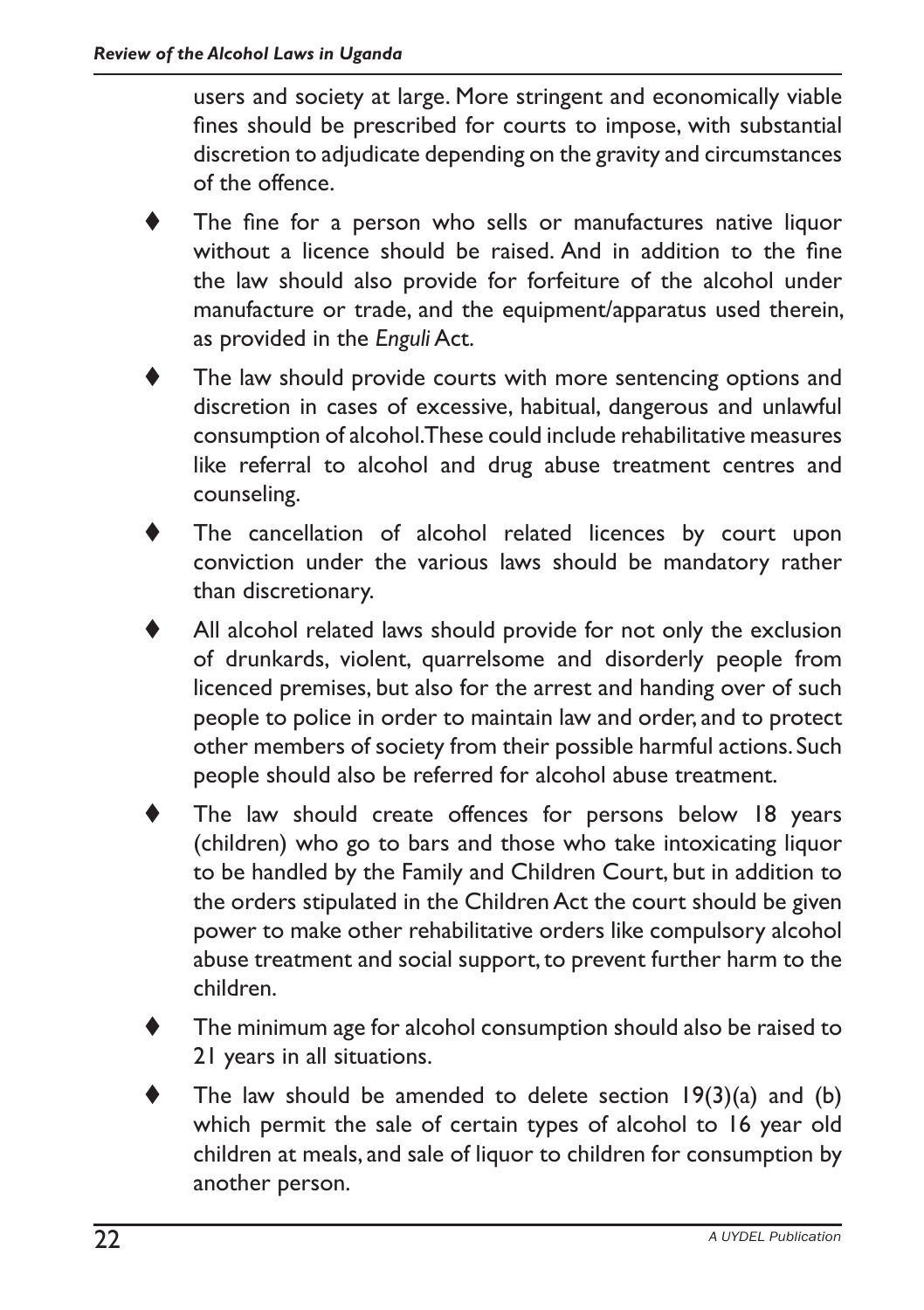- The laws relating to premises, age and hours of sale of alcohol should be enforced vigorously to prevent alcohol related health and social problems such as alcohol addiction, violence among the youth and in families, and poverty due to little or no productive work as a result of the long periods people spend drinking.
- The law should stipulate clear provisions in relation to regulations concerning labeling and standardization of alcohol. All the manufacturers/producers should mention vivid alcoholic contents in the bottles and add warnings about the harm that alcohol consumption is capable of causing.
- The GAL should be decentralized and well equipped in order to improve on the efficiency and implementation of alcohol related laws.
- The UPF should be assisted and encouraged to develop capacity building programmes to educate its officers on how to implement the traffic laws and prosecute drunk traffic offenders successfully.
- The compensation provided to victims of drunk drivers under section 108 of theTRSA should be in addition to the fine or other punishment imposed by court rather than fixing it at 50% of the fine paid by the offender.The courts should also be given discretion to determine the appropriate compensation to the victim after considering all the circumstances of the case and the injuries suffered by the victim or his/her family.
- The law should be revised such that courts are empowered to sentence people who commit offences out of self induced insanity to other orders geared at rehabilitating the offender and protecting society from such conduct. These include compulsory alcohol treatment and counseling, and compensation to the family of the victim/deceased.
- UNBS should be assisted to develop capacity for effective monitoring and enforcement of alcohol standards.
- UNBS should develop standards for all types of alcohol including native liquor and enguli, to protect the public.
- The UNBS should undertake serious staffing, deployment and capacity building in addition to decentralization of its offices and personnel.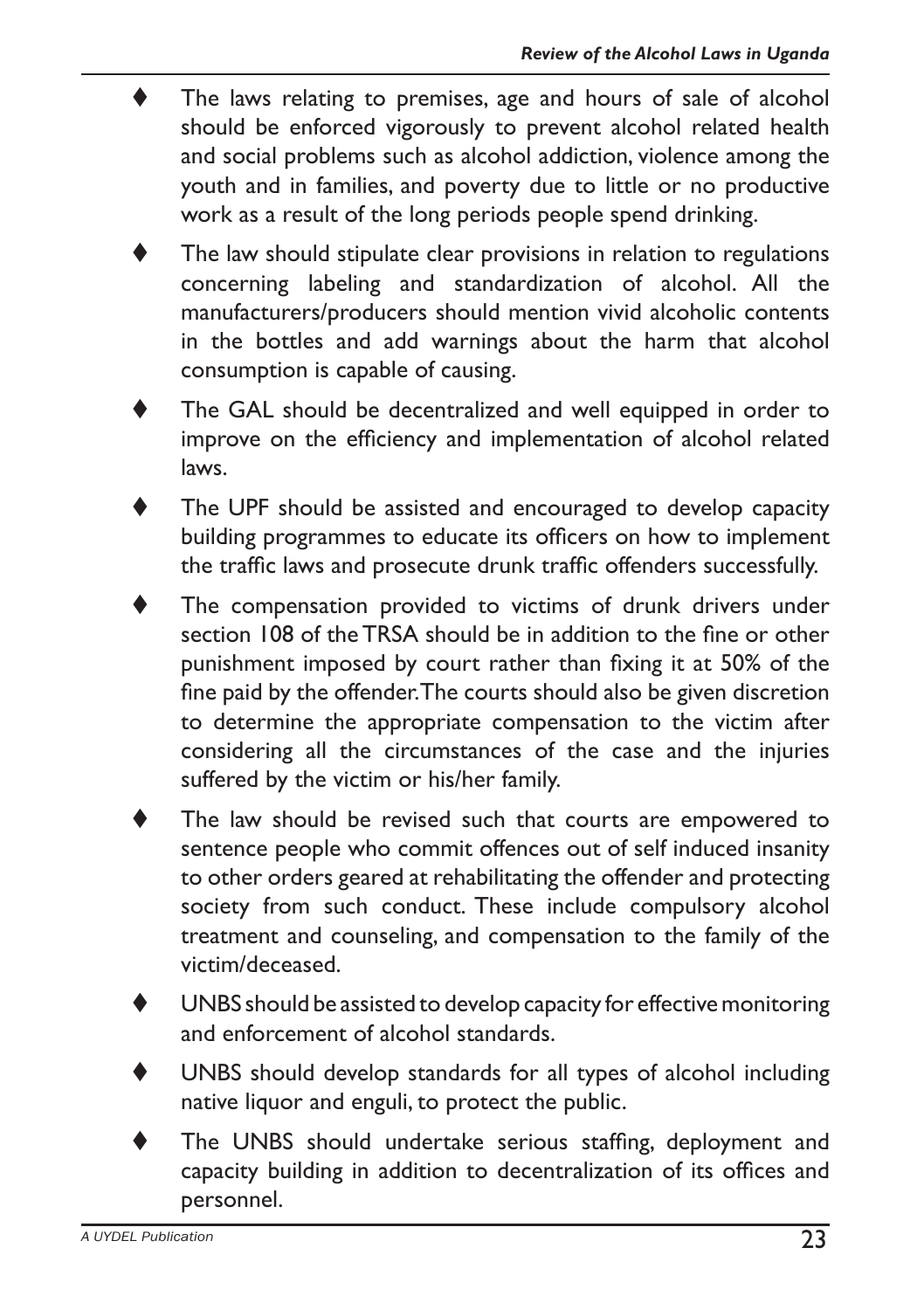- The penalties for offenders under the Food and Drugs Act should be revised to match the health effects that may be suffered by a consumer who takes food or drinks that are unfit for human consumption or otherwise unlawfully handled.
- The Shop Hours Act should be harmonised with the Liquor Act such that the hours of sale of alcohol are clearly stated to be governed by the provisions of the Liqour Act.
- The Government should raise taxes on alcohol, which will in turn raise prices and inevitably reduce consumption levels.
- Policies like low taxation on locally manufactured alcohol should also take into account the harm that the low tax policy is likely to cause to society as a result of reduced prices, which translates into increased affordability and excessive consumption which comes with health and social harm.
- All Districts and Local Governments should make bye laws regulating alcohol licences, availability, premises, hours of sale and related matters as authorized by the Local Government Act.
- Awareness raising and sensitization of the public about alcohol laws and the possible harm of alcohol to people's lives should be done.
- A comprehensive study of laws and policies relating to alcohol should be undertaken to establish more areas that need to be addressed, taking into account views of the public and institutions involved in alcohol related matters, and laws from other jurisdictions.

#### **7.1 Area for Further Research:**

A comprehensive study of laws and policies relating to alcohol should be undertaken to establish more deeply areas that need to be addressed, taking into account perceptions of the public and institutions involved in alcohol related matters, and laws from other jurisdictions.This study will focus on effectiveness of alcohol related laws and will help establish to what extent these laws are enforced by the relevant institutions. It will ascertain the factors that affect their enforcement and implementation, with a view to make appropriate recommendations for operationalising them and overcoming the challenges involved. The specific areas of research should include: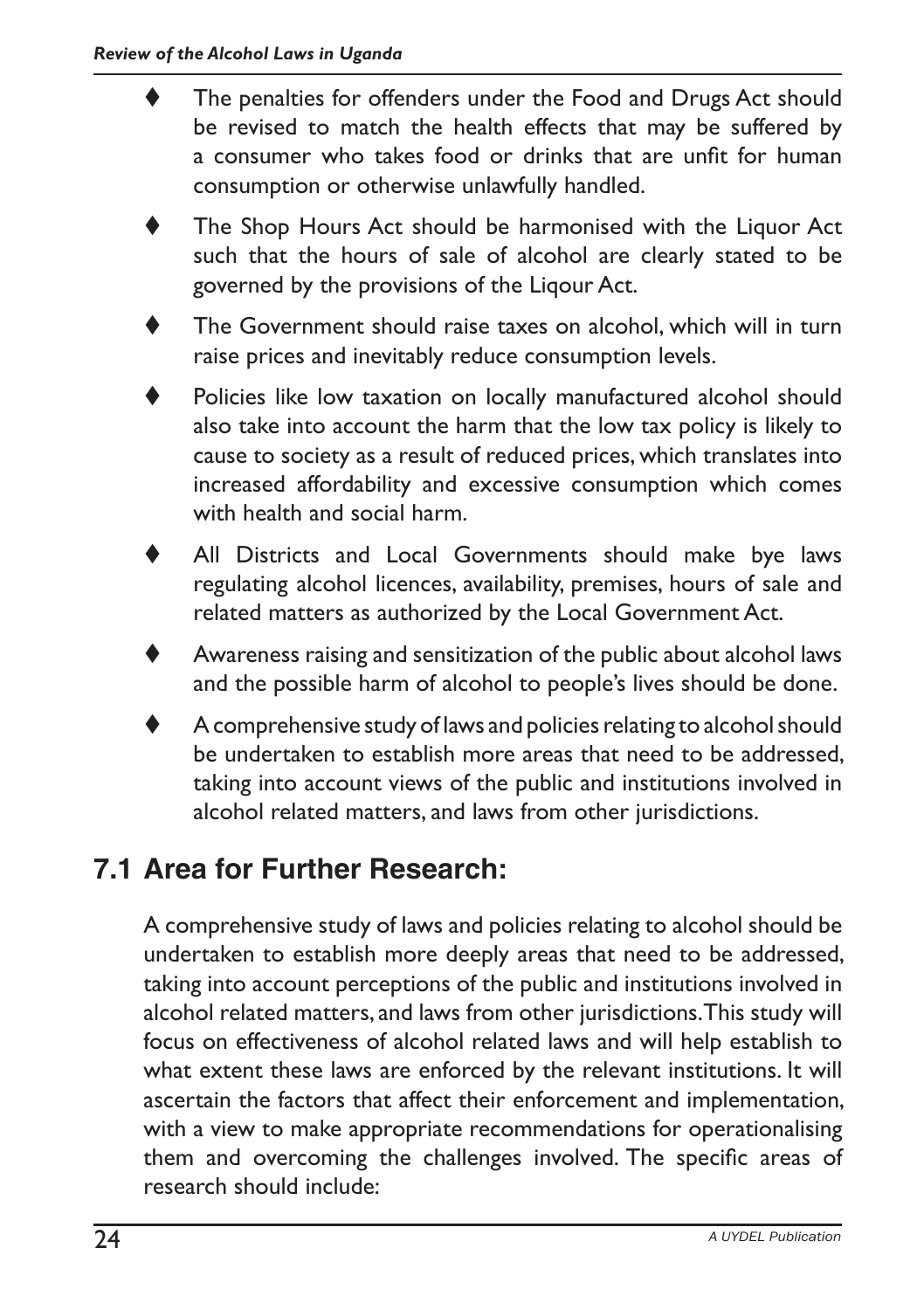- To establish whether licencing boards, licencing officers and authorised officers do exist at the various levels in all local government establishments as required by the laws and whether they are carrying out their functions efficiently.
- $\bullet$  To examine the roles of the Ministers mentioned in the alcohol related laws and how they are performed under the various laws.
- To have sample tests carried out on enguli, native liquor and other locally manufactured intoxicating liquor, with a view to advise UNBS about their standard specifications.
- To examine the policies relating to alcohol that do exist in Government institutions and departments, academic institutions, and their contribution to implementation of the law.
- To find out to what extent bar and shop owners do comply with the laws and regulations relating to licences, premises, age and shop hours of alcohol.
- To establish the extent to which manufacturers, traders and sellers of enguli do comply with the laws and regulations regarding licences, selling, buying, export, collecting centres etc.
- $\blacklozenge$  To establish the treatment and support services that exist for victims of alcohol abuse, their accessibility and procedures.
- $\blacklozenge$  To examine URA taxation policies and establish their impact on enforcement/implementation of alcohol laws.
- To study and make comparisons between Uganda alcohol laws and those of other countries like Kenya,Tanzania, Zambia, Zimbabwe, and their implementation.
- To develop an action plan to address the issue of alcohol abuse.

# 8.0 Focal Areas for Alcohol Policy Actions

#### **8.1 Introduction**

Measures below should be implemented expeditiously in order to build a comprehensive system of legal regulatory, educational and treatment measures to deal with alcohol -related problems from a public health perspective.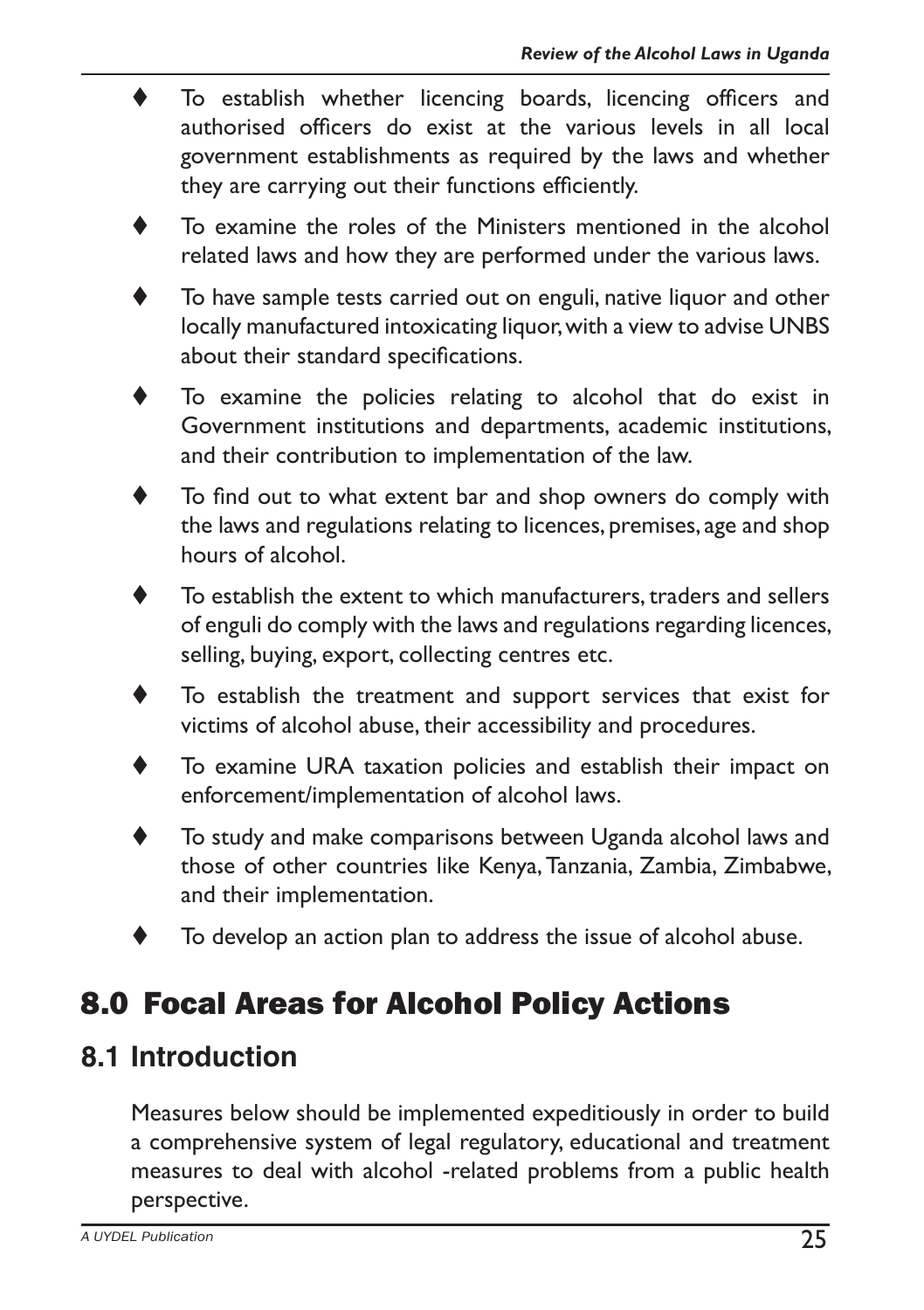Given the evidence that alcohol consumption represents a current and future threat to public health in Africa, and the need to promote Alcohol Policy measures that are evidenced based, the following document is designed to serve as a reference for evaluating the adequacy of local and national policies in the countries of East Africa, to suggest how to improve current policies that may not be effective, and to build a comprehensive system of legal, regulatory, educational and treatment measures to deal with alcohol-related problems.

#### **Focal area 1: Price and tax measures to reduce the harm done by alcohol**

- 1. Recognizing that price and tax measures are a highly cost-effective and important means of reducing the harm done by alcohol by all segments of the population, including young people and heavier drinkers;
- 2. Tax policies and, where appropriate, price policies, on alcohol products should be introduced so as to contribute to the health objectives aimed at reducing the harm done by alcohol;
- 3. Tax policies and tax levels should take into account the following principles;
	- The price of alcohol should take into account the external costs of consumption, the inadequate knowledge that consumers have about the harm done by alcohol and its dependence producing properties;
	- The price of alcohol should be increased above levels of inflation;
	- Taxes should be proportional to the alcoholic content of alcoholic beverages, including all beverage types and with no threshold. Countries with higher taxation should not reduce their taxation levels; and
	- A proportion of alcohol taxes should be earmarked (hypothecated tax) to fund programmes to reduce the harm done by alcohol, including treatment, prevention, and research and policy evaluation.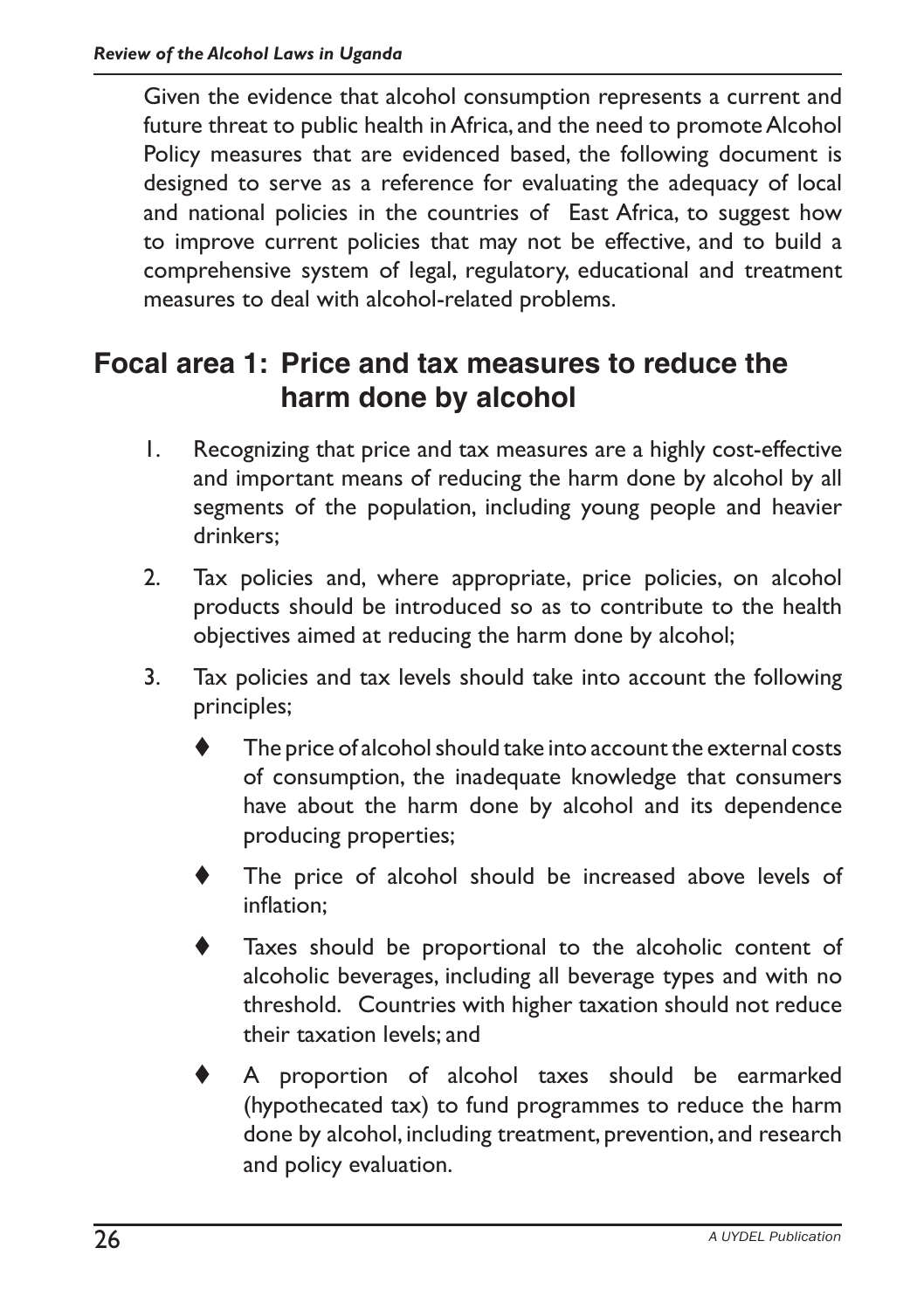#### **Focal area 2: Illicit Trade in Alcoholic Products**

- 1. The elimination of all forms of illicit trade in alcoholic products, including smuggling, illicit manufacturing and counterfeiting are essential components of alcohol policy.
- 2. Effective legislative, executive, administrative or other measures should be implemented to ensure that all unit packages of alcoholic products and any outside packaging of such products are marked to assist in determining the origin of alcoholic products and any point of diversion and to monitor, document and control the movement of alcoholic products and their legal status.

#### **Focal area 3: Availability of alcohol**

- 1. Recognizing that reducing the number and density of outlets, changing the location of outlets and reducing the days and hours of opening can all reduce the harm done by alcohol;
- 2. Countries that regulate outlets through number and density, location and hours and days of sale should not relax their regulations;
- 3. Countries without such regulations or with very liberal regulations should consider:

#### **Focal area 4: Packaging and labeling of alcohol products**

- 1. Recognizing the importance of appropriate packaging and labeling of alcohol products;
- 2. Effective legislative, executive, administrative and other measures necessary to ensure appropriate packaging and labeling should be implemented;
- 3. Packaging and labeling policy should take into account the following principles:
	- Alcohol product packaging and labeling should not promote an alcoholic product by any means that are false, misleading, deceptive or likely to create an erroneous impression about its characteristics or health effects, including any term,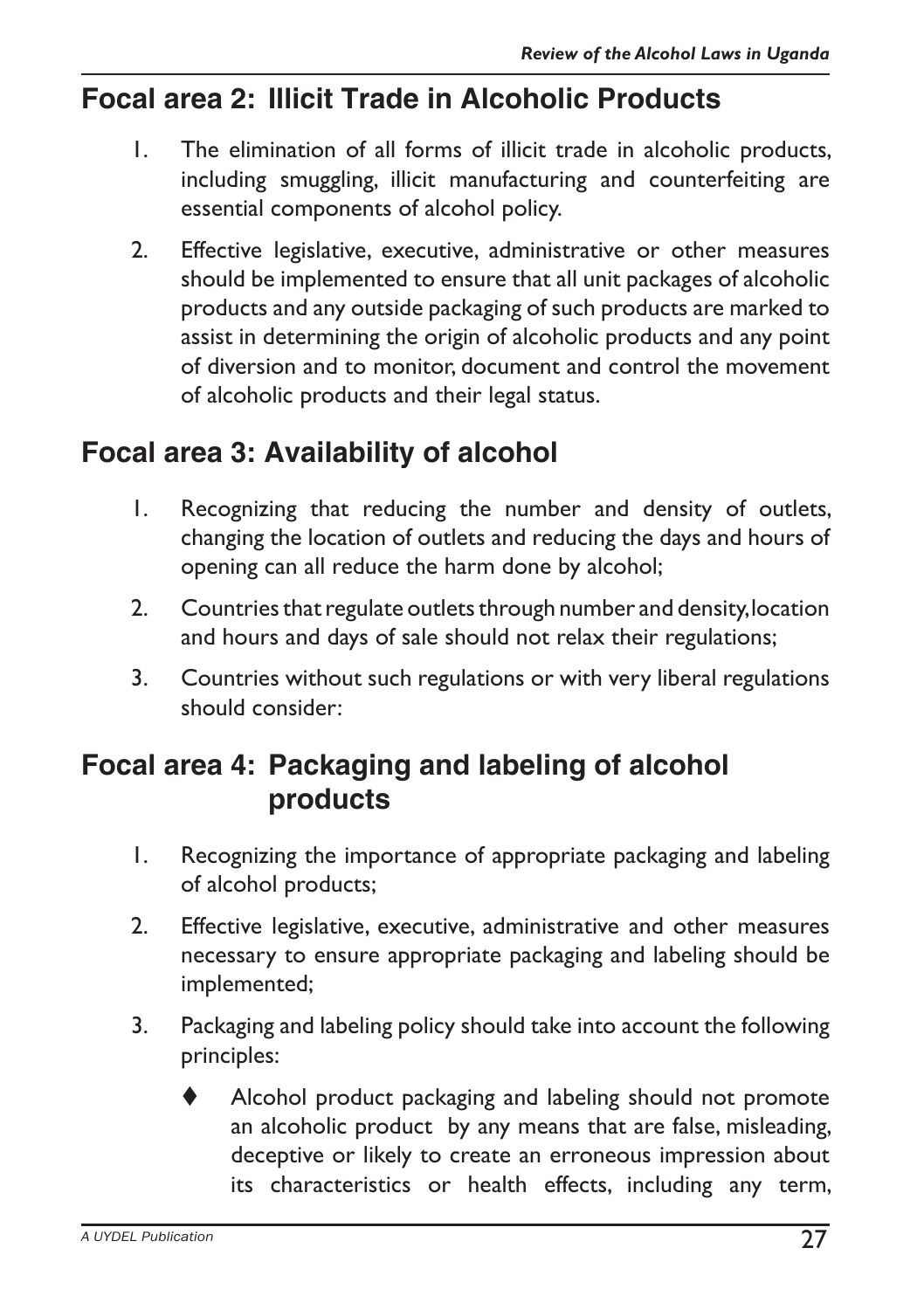descriptor, trademark, figurative or any other sign that directly or indirectly creates the false impression that a particular alcoholic product is more attractive or healthier than other alcoholic product;

- Each unit package of alcoholic beverage should carry warnings describing the harmful effects of alcohol when driving or operating machinery, or other appropriate messages;
- Each unit packet and package of alcoholic products and any outside packaging and labeling of such products should, in addition to health warnings, contain information on its alcohol concentration (% by volume) and alcohol content (grams of alcohol).

#### **Focal area 5: Reducing harm in drinking environments**

- 1. Recognizing that drinking environments can impact on the harm done by alcohol, legislative, executive, administrative and other measures necessary to improve drinking environments to reduce the harm done by alcohol should be implemented;
- 2. Measures to improve drinking environments should take into account the following principles:
	- $\blacklozenge$  Introduction and strengthening of alcohol sales laws which prohibit the sales of alcohol to minors and intoxicated persons;
	- Adequate policing and enforcement of alcohol sales laws;
	- Effective and appropriate training for the hospitality industry and servers of alcohol to reduce the harmful consequences of intoxication, harmful patterns of drinking and the risk of drinking and driving;
	- Server training programmes can be backed up by civil liability for subsequent alcohol related traffic accidents to increase their effectiveness.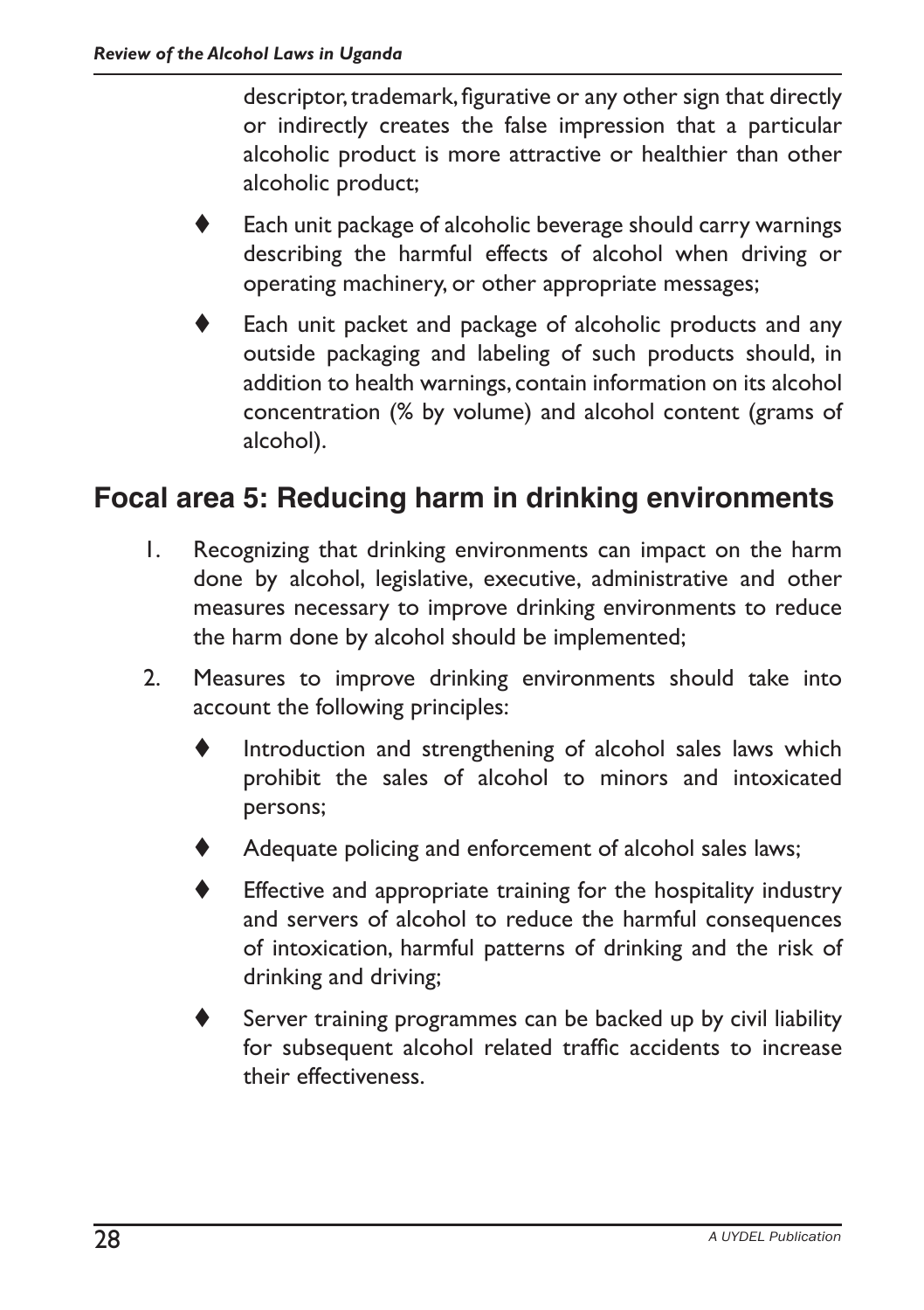#### **Focal area 6: Sales to minors**

- 1. Recognizing that alcohol consumption, the harm done by alcohol and binge drinking amongst young people is increasing at an alarming rate in many African countries, effective legislative, executive, administrative and other measures necessary to restrict sales to minors should be implemented;
- 2. Measures to restrict sales to minors should take into account the following principles:
	- The sales of alcoholic products to persons under the age set by domestic law, national law or eighteen years should be prohibited.
	- All sellers of alcoholic products should place a clear and prominent indicator inside their point of sale about the prohibition of alcohol sales to minors and, in case of doubt, request that each alcohol purchaser provide appropriate evidence of having reached full legal age;
	- The manufacture and sale of alcoholic sweets, snacks, toys or alcoholic snacks, toys or alcoholic drinks such as "alcopops" designed as soft drinks, or any other objects which appeal to minors should be steadily reduced and prohibited within five years.
	- The distribution of free alcoholic products (including brand related paraphernalia such as t-shirts, ash trays, glasses, caps, etc.) should be prohibited to minors.
	- Penalties against sellers and distributors, in order to ensure compliance with relevant measures should be implemented.

#### **Focal area 7: Alcohol Advertising, Promotion and Sponsorship**

1. Recognizing that a comprehensive ban on advertising, promotion and sponsorship would reduce the harm done by alcohol, and that self-regulation is an ineffective mechanism to reduce the harm done by alcohol, effective legislative, executive, administrative and other measures necessary to strictly regulate advertising, promotion and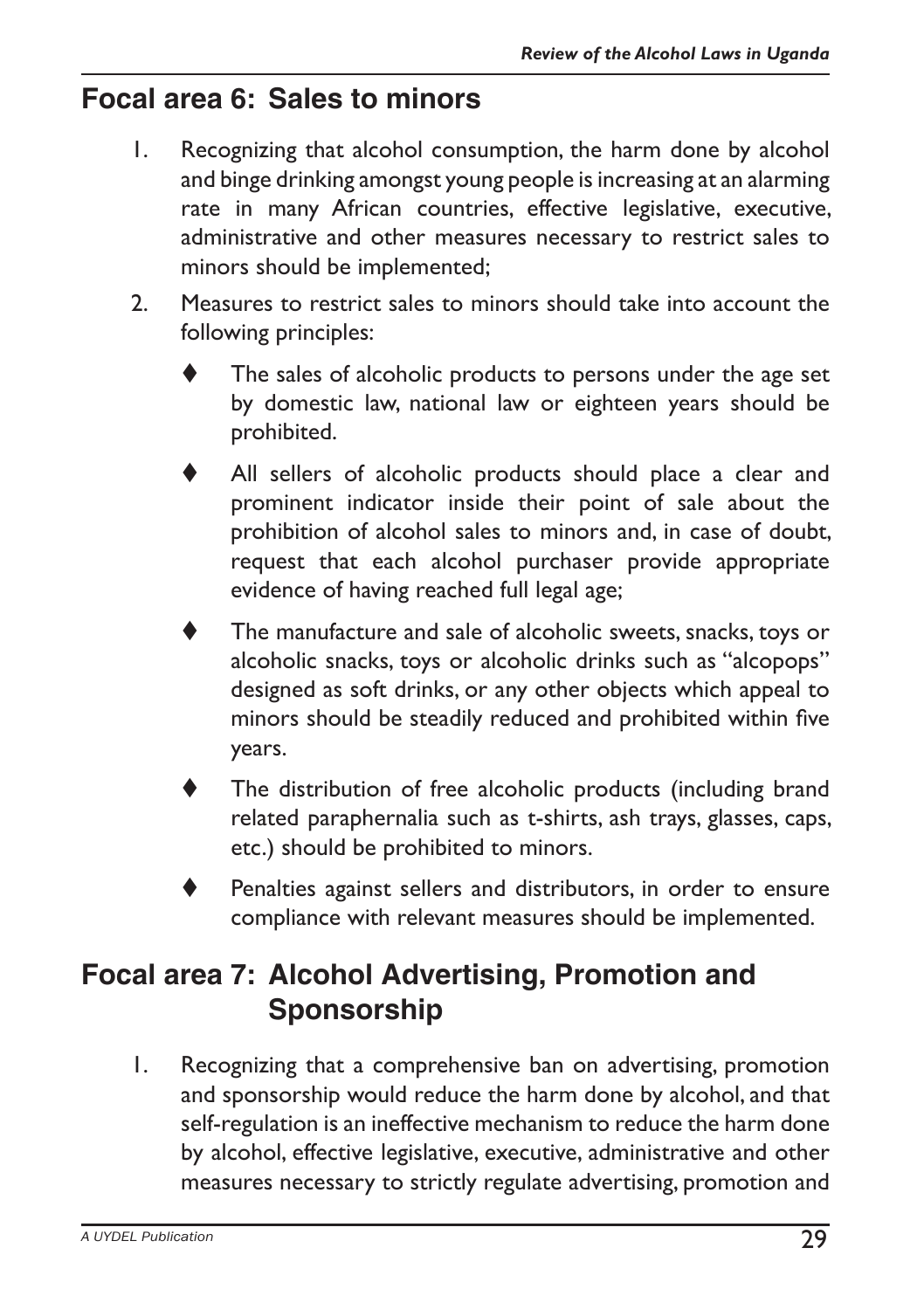sponsorship of alcohol products through statutory controls should be introduced both within and across borders;

- 2. Regulation of advertising, promotion and sponsorship should take into account the following principles:
	- All forms of alcohol advertising, promotion and sponsorship that promote an alcoholic product by any means that are false, misleading or deceptive or likely to create an erroneous impression about its characteristics, health effects, or hazards should be prohibited;
	- Appropriate health warnings or messages should accompany all alcohol advertising and, as appropriate, promotion and sponsorship.
	- The use of direct or indirect incentives that encourage the purchase of alcohol products (sales promotion) should be prohibited
	- Expenditures by the alcohol industry on advertising, promotion and sponsorship should be disclosed to relevant governmental authorities;
	- All alcohol advertising, promotion and sponsorship on radio, television, print media and, as appropriate, other media, such as the internet, should be restricted to information about the product only,and should not include images; to the extent that image advertising is permitted under current self-regulation guidelines promoted by the alcohol industry, an independent board should be constituted to review complaints about violations of industry self-regulation codes for responsible marketing.
	- Technologies and other means necessary to regulate crossborder advertising, promotion and sponsorship should be developed.

#### **Focal area 8: Reduction in drinking while driving**

1. Recognizing the heavy burden that drinking and driving places on premature mortality, harm to people other than the driver and economic costs to society;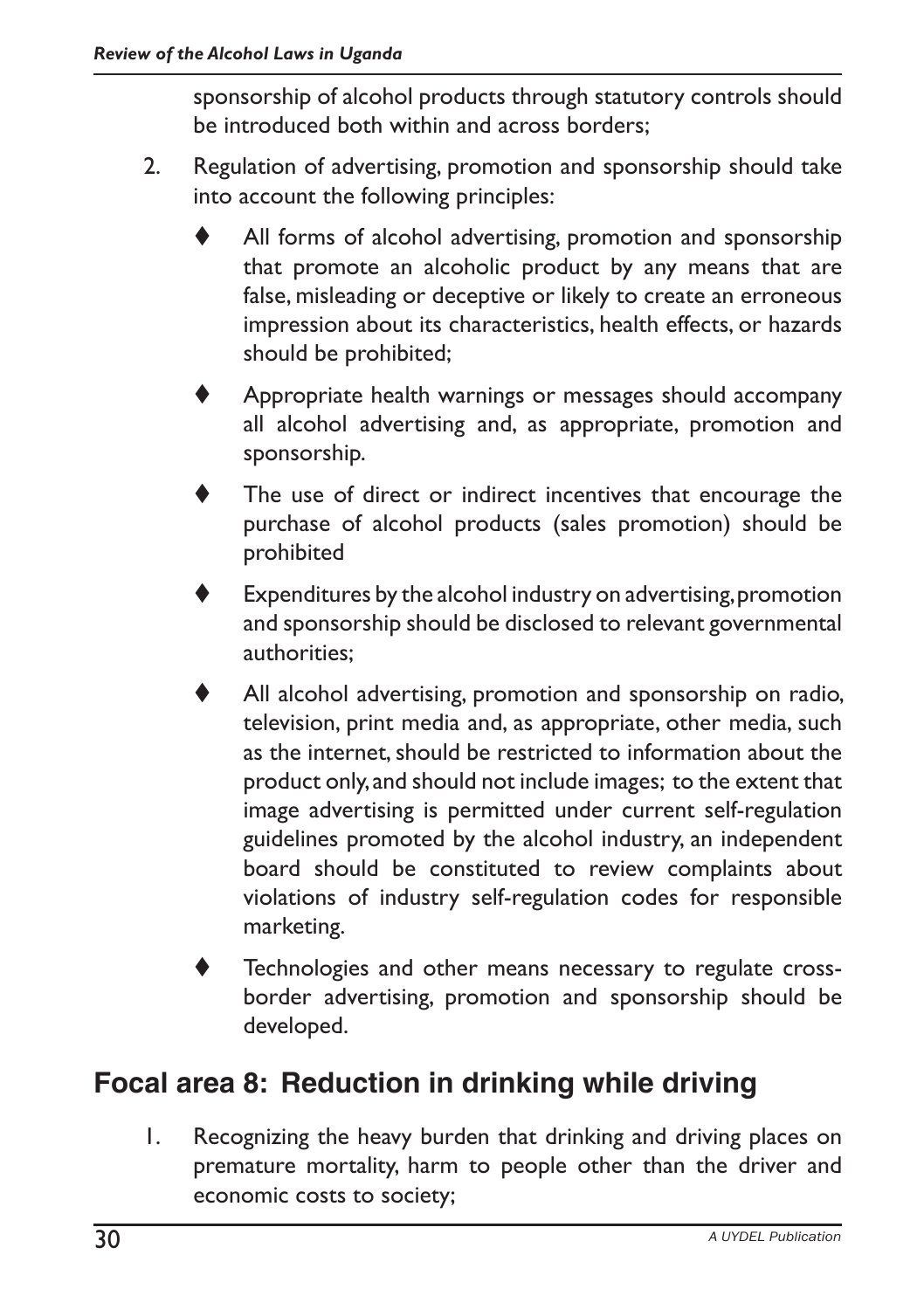- 2. Effective legislative, executive, administrative and other measures necessary to reduce drinking and driving should be implemented;
- 3. Drinking driving policies should take into account the following principles:
	- A maximum blood alcohol concentration limit of 0.5  $g/L$  (and breath equivalent) should be introduced throughout Africa with immediate effect; a lower limit of 0.2 g/L should be introduced for novice drivers and drivers of public service and heavy goods vehicles, with immediate effect; countries with existing lower levels should not increase them.
	- Unrestricted powers to breath test, using breathalyzers of equivalent and agreed standard, should be implemented in countries with high rates of alcohol-related motor vehicle injuries;

#### **Focal area 9: Education, Ccommunication, Training and Public Awareness**

- 1. Recognizing that, unfortunately, in general it is difficult to show any lasting effects of education in reducing the harm done by alcohol, but that education and information approaches can be effective in mobilizing public support for alcohol policy measures;
- 2. Effective education, communication, and training programmes should be implemented to raise public awareness;
- 3. Education, communication, and training programmes should take into account the following principles:
	- a. Public awareness of alcohol policy issues should be strengthened and promoted using all available communication tools
	- b. Broad access to effective and comprehensive educational and public awareness programmes on the health risks including the intoxicating and addictive characteristics of alcohol consumption should be provided
	- c. Public awareness about the benefits of reducing hazardous and harmful alcohol consumption should be increased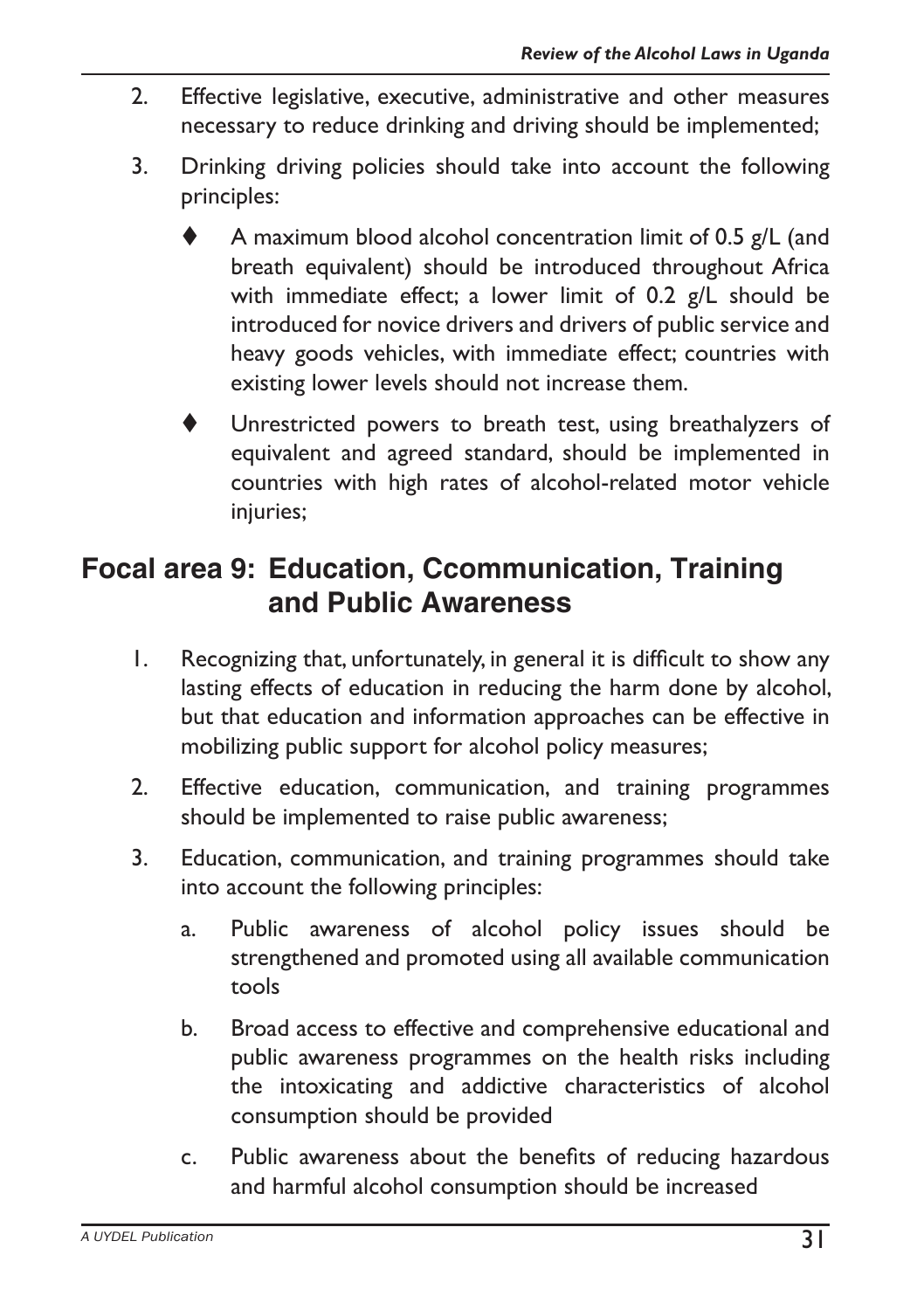- d. Public access, in accordance with national law, to a wide range of information on the alcohol industry as relevant to the implementation of alcohol policy should be provided
- e. Effective and appropriate training or sensitization and awareness programmes on alcohol policy to persons such as health workers, community workers, social workers, media professionals, educators, decision-makers, administrators and other concerned persons should be addressed
- f. Awareness and participation of public and private agencies and nongovernmental organizations not affiliated with the alcohol industry in developing and implementing intersectoral programmes and strategies for alcohol policy should be promoted.

#### **Focal area 10: Interventions for hazardous and harmful alcohol consumption and alcohol dependence**

- 1. Recognizing the heavy burden that hazardous and harmful alcohol consumption and alcohol dependence place on the health care sector, individuals, families and societies, and recognizing that brief interventions for hazardous and harmful alcohol consumption are amongst the most cost effective of all health sector interventions, effective legislative, executive, administrative and other measures necessary to promote the widespread delivery of interventions for hazardous and harmful alcohol consumption and alcohol dependence should be implemented;
- 2. The following principles should be taken into account:
	- Appropriate, comprehensive and integrated guidelines based on scientific evidence and best practices to promote reductions in hazardous and harmful alcohol consumption and adequate treatment for alcohol dependence should be developed, disseminated and implemented.
		- Effective programmes aimed at promoting the reduction in hazardous and harmful alcohol consumption, in such locations as educational institutions,health care facilities and workplaces should be designed and implemented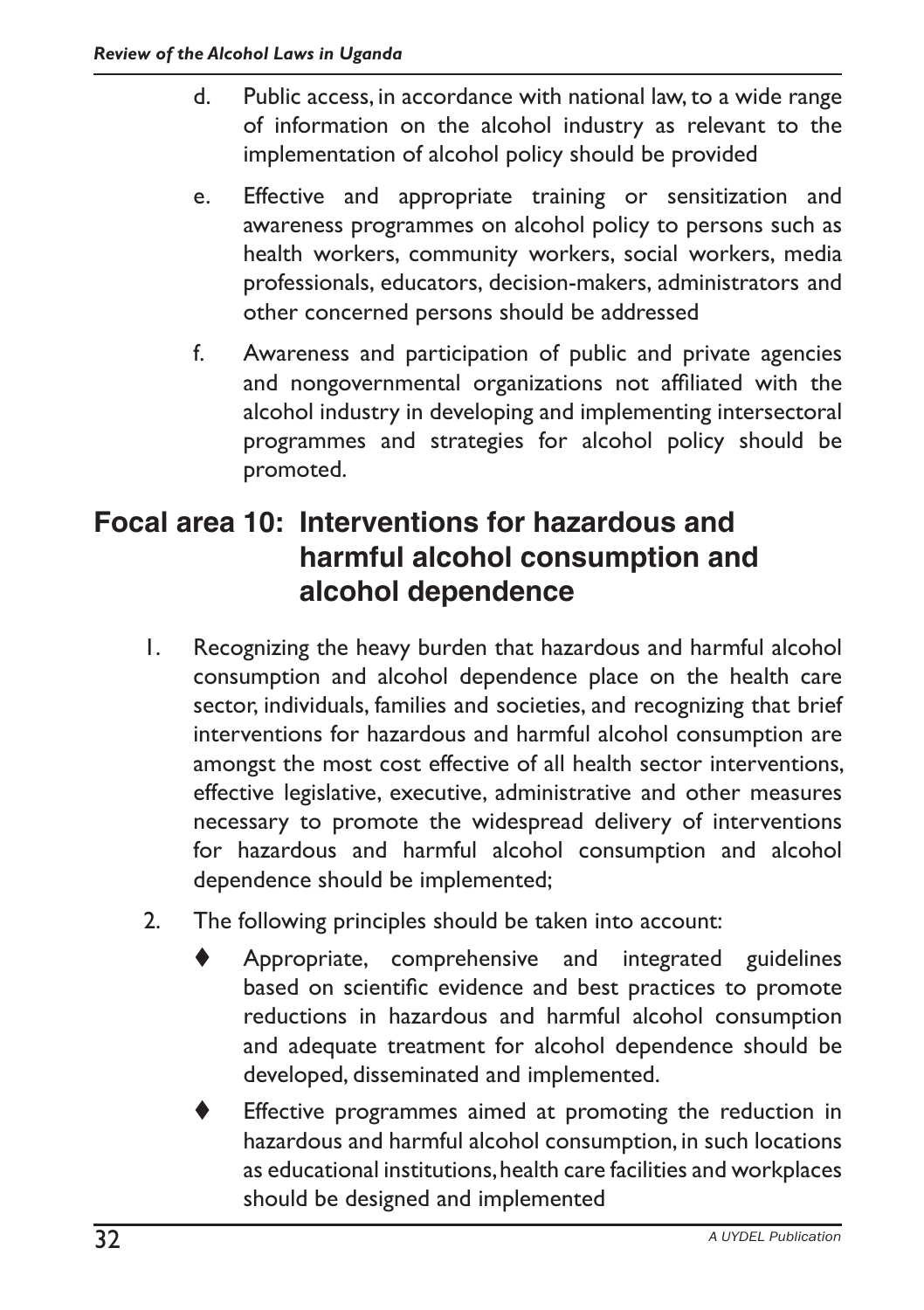- The identification and management of hazardous and harmful alcohol consumption should be included in national health and education programmes, plans and strategies, with the participation of health workers, community workers and social workers as appropriate
- Programmes for diagnosing, counseling, preventing and treating hazardous and harmful alcohol consumption.

#### **Focal area 11: Implementing Policies**

- 1. Each country (and, where relevant, region within a country), and the African continent as a whole, should develop, implement, periodically update and review comprehensive multi-sectoral alcohol policy strategies, plans and programmes;
- 2. When developing and implementing comprehensive multisectoral alcohol policy strategies, plans and programmes, the following principles should be taken into account:
	- Regional and country coordinating mechanisms or focal points for alcohol policy should be established or reinforced and financed;
	- Effective legislative, executive, administrative and or other measures in developing appropriate policies for preventing and reducing the harm done by alcohol, and the harm done by other people's drinking should be adopted and implemented
	- In setting and implementing public health policies with respect to alcohol policy, such polices should be protected from commercial and other vested interests of the alcohol industry;
	- Cooperation, as appropriate, should be made with competent international and regional intergovernmental organizations and other bodies to achieve the implementation of policies, plans and programmes to reduce the harm done by alcohol, including theWorld Health Organization.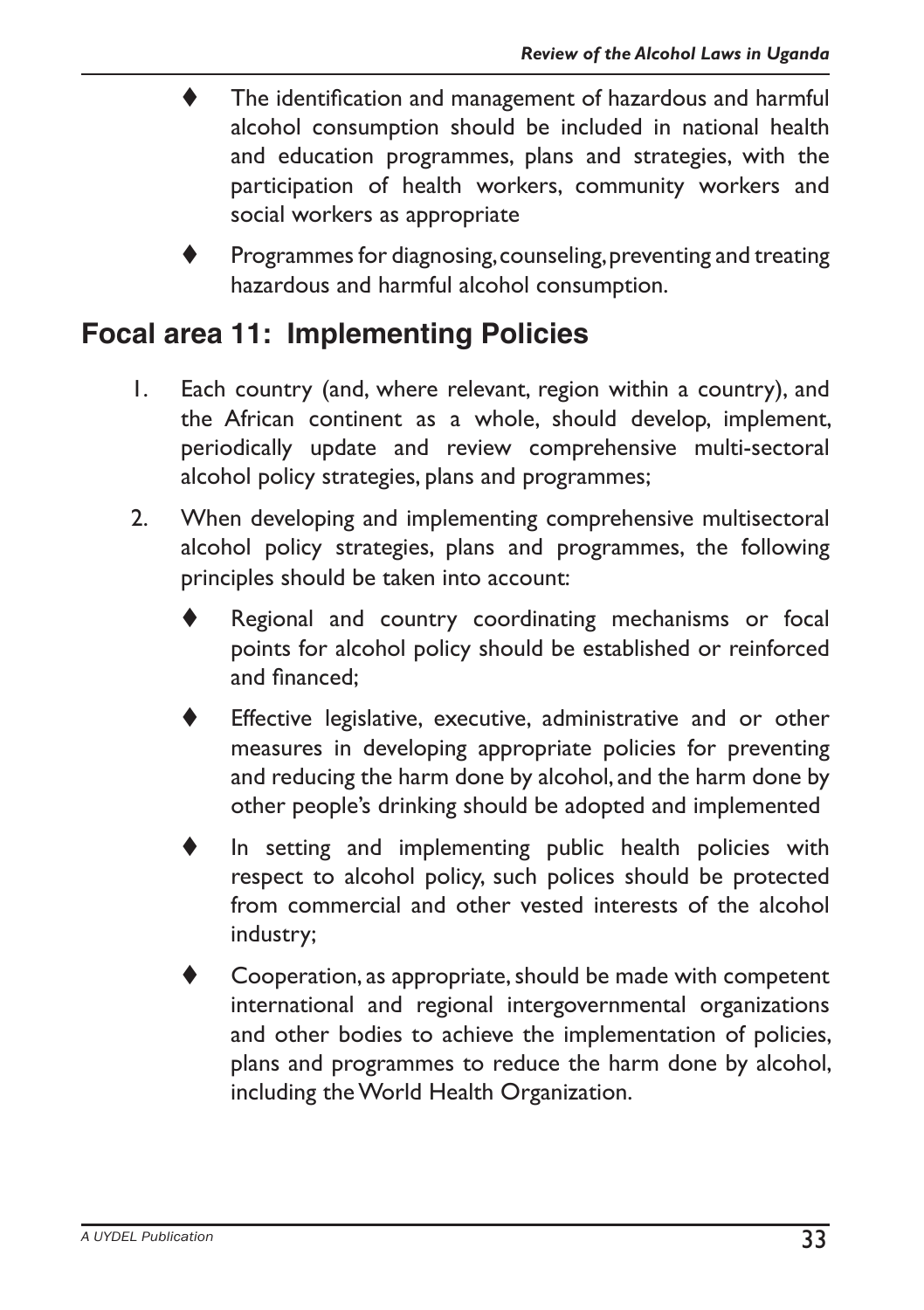#### **Focal area 12: Research, surveillance and exchange of information**

- 1. Research and research programmes, surveillance, and exchange at the regional and country levels in the field of alcohol policy should be developed and promoted.
- 2. Principles should include:
	- The promotion and strengthening of training and support for all those engaged in alcohol policy activities,including research, implementation and evaluation.
	- Establishment of programmes for regional and country surveillance of the magnitude, patterns, determinants and consequences of alcohol consumption and the harm done by alcohol. Alcohol surveillance programmes should be integrated into health surveillance programmes so that data are comparable and can be analyzed at the appropriate levels.
	- Cooperation should be made with the World Health Organization in the development of general guidelines or procedures for defining the collection, analysis and dissemination of alcohol-related surveillance data.
	- The exchange of publicly available scientific, technical, socioeconomic, commercial and legal information, as well as information regarding practices of the alcohol industry should be promoted and facilitated
	- An updated database of laws and regulations on alcohol policy and, as appropriate, information about their enforcement, as well as pertinent jurisprudence, and co-operation in the development of programmes for regional and country alcohol policy should be established and maintained;
	- An Africa-wide system to regularly collect and disseminate information on alcohol production, manufacture and the activities of the alcohol industry which have an impact on alcohol policy activities should be established and maintained.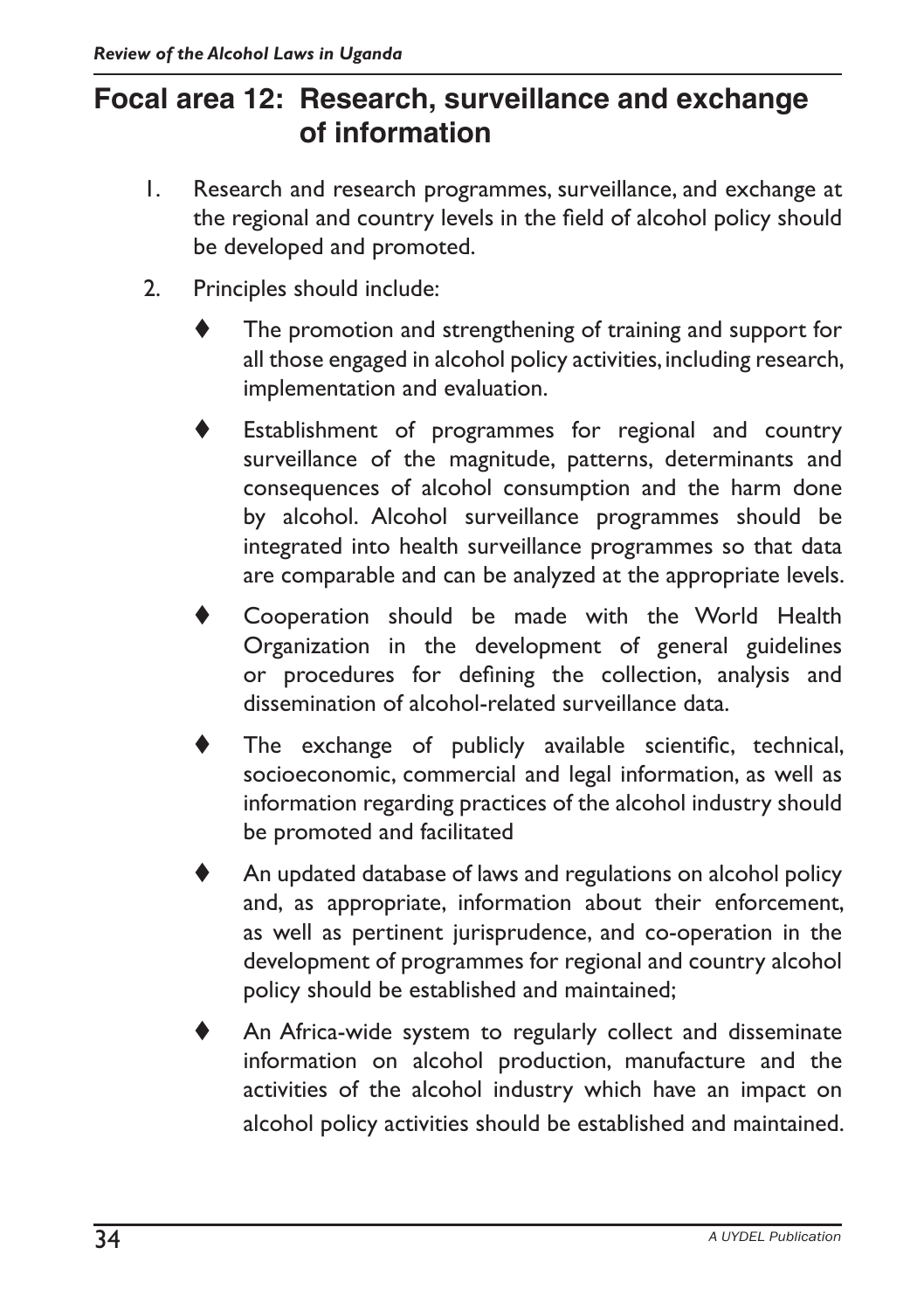#### **References:**

- 1. Uganda 2006 Demographic and Health Survey.
- 2. See definition of *enguli* under the interpretation section.
- 3. Laws of the Community.
- 4. Section 14 of the Act Cap 86.
- 5. Section 16 of the  $Act Cap. 86$ .
- 6. [1972] HCB 55.
- 7. Section 2 and the First Schedule of the Act Cap 93.
- 8. Sections 7 and 8 of the Act Cap 93.
- 9. Section 11 of the Act Cap 93.
- 10. Section 19 of the Act Cap 93.
- 11. Sections 93 and 94 of the Children Act.
- 12. Section 2 of the  $Act Cap$  93.
- 13. Section 16(2)(ii) of *Enguli* Act Cap 86.
- 14. Section  $14(1)$  of the Act Cap 93.
- 15. Section 2(3) (a-f) of the Act Cap 97.
- 16. Section 111 of the Act Cap 361.
- 17. Section 111 of the Act Cap 361.
- 18. Regulation 2 of the Traffic and Road Safety (Prescribed Alcohol Limit) Regulations.
- 19. Section  $112(4)$  and (5) of the Act Cap 361.
- 20. Regulation 3 of the Traffic and Road Safety (Prescribed Alcohol Limit) Regulations.
- 21. [1920] AC 479 at 501.
- 22. Court of Appeal Criminal Appeal No. 8 of 1996
- 23. Section  $108(2)$  of the TRSA Cap 361.
- 24. Containers shall be sealed to prevent leakage of the contents and any possible contamination and adulteration.
- 25. Section 2 of the Act Cap 278.
- 26. Third schedule to the Liquor Act Cap 93.
- 27. Section 3 (3) and the 5th and 7th column of the 3rd Schedule to the Finance Act 2000.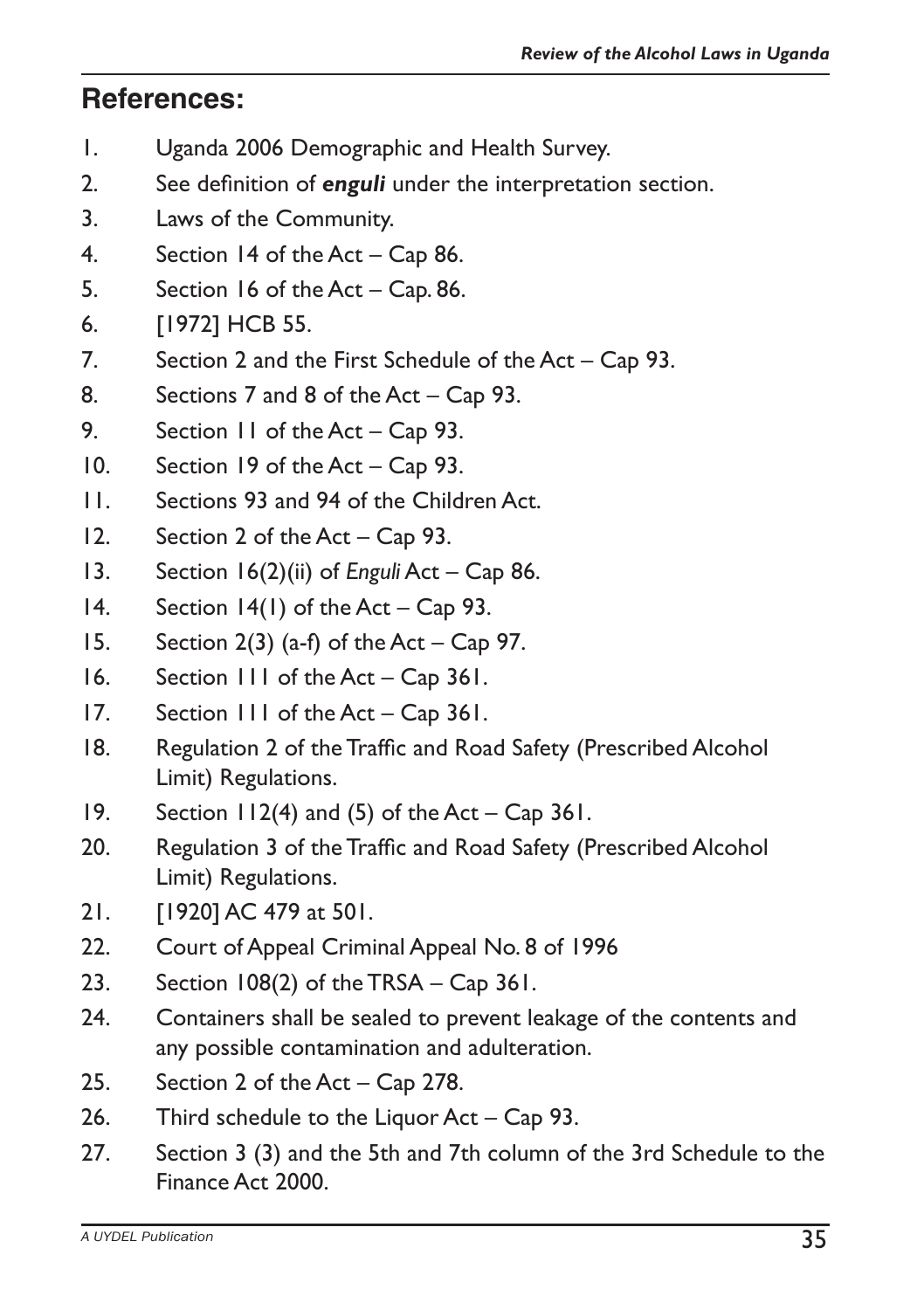# **NOTES:**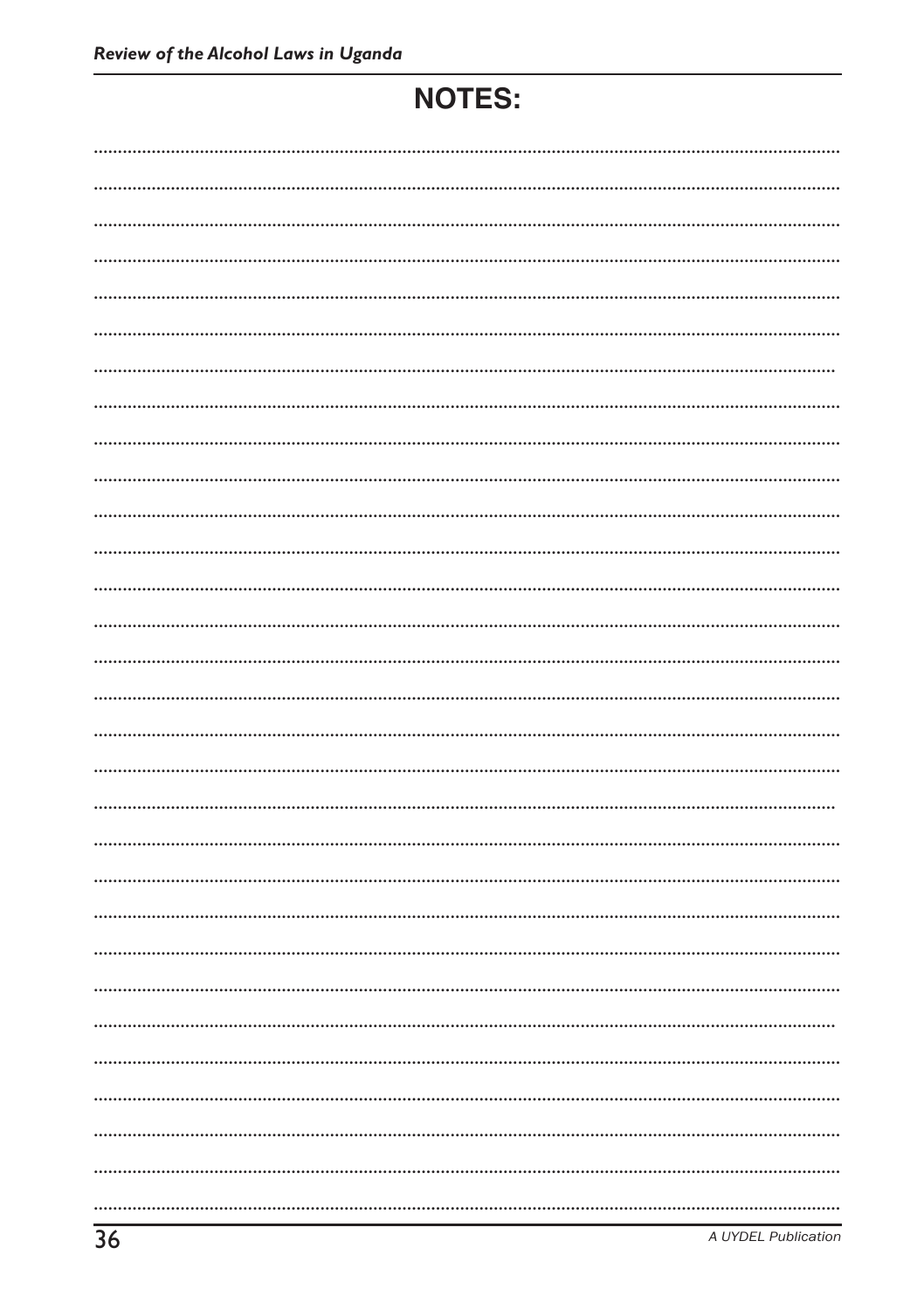## **NOTES:**